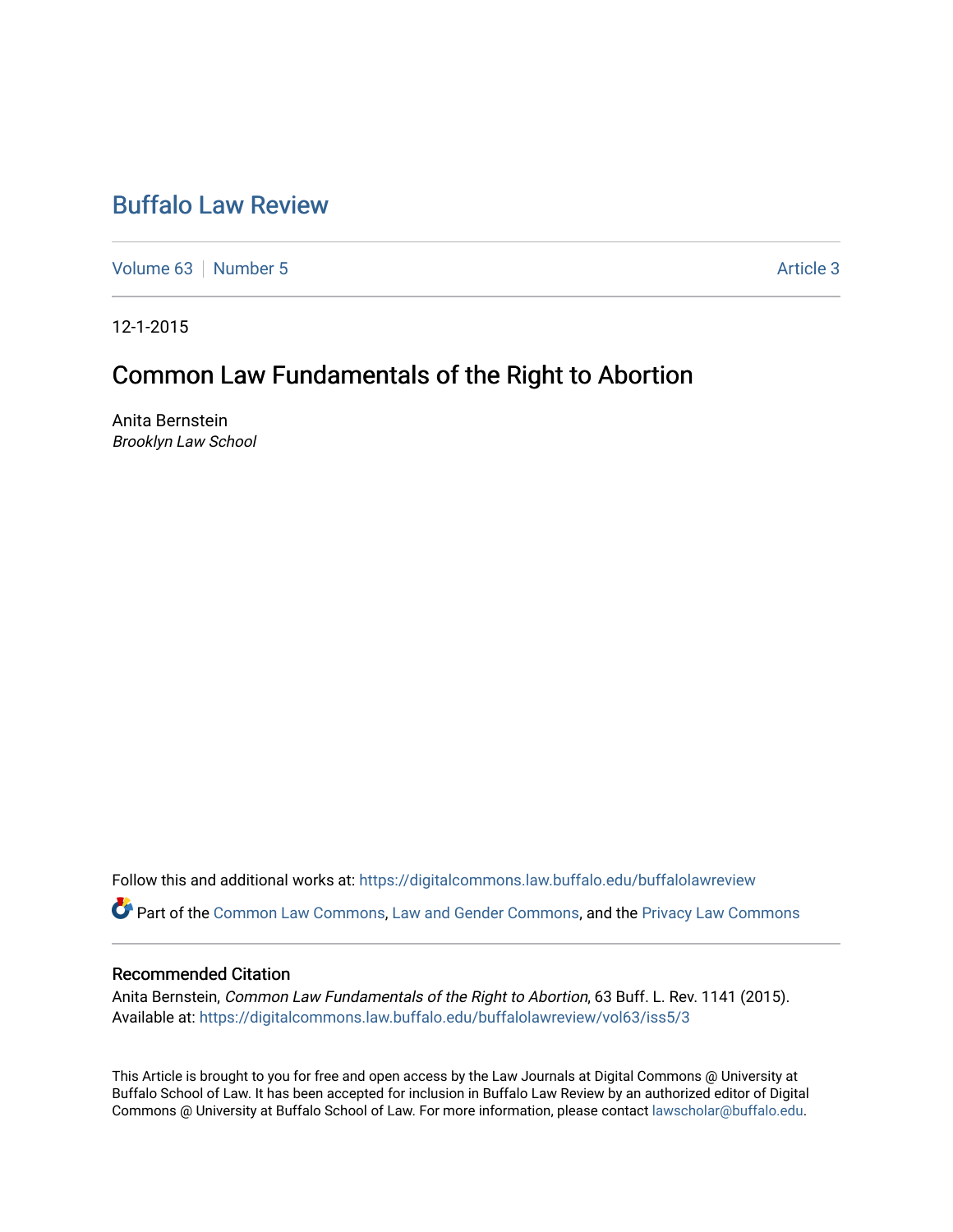# **Common Law Fundamentals of the Right to Abortion**

# ANITA BERNSTEIN†

| I. ABORTION PROHIBITION = STATE-IMPOSED DETRIMENT. 1148 |                                                                                                                                                                                                                                         |  |
|---------------------------------------------------------|-----------------------------------------------------------------------------------------------------------------------------------------------------------------------------------------------------------------------------------------|--|
| А.                                                      | Physical Detriments: Pain, Morbidity,                                                                                                                                                                                                   |  |
|                                                         |                                                                                                                                                                                                                                         |  |
| <b>B.</b>                                               | $\label{thm:1149} \begin{minipage}[c]{0.9\linewidth} \textit{Mortality} \textit{} \textit{} \textit{} \textit{} \textit{} \textit{1149} \\ \textit{Non-Physical Determines} \textit{} \textit{} \textit{} \textit{1154} \end{minipage}$ |  |
| C.                                                      | Offsets: A Few Benefits of Remaining                                                                                                                                                                                                    |  |
|                                                         |                                                                                                                                                                                                                                         |  |
| II. PRIOR VOLUNTARY CONDUCT NEEDED BEFORE THE STATE     |                                                                                                                                                                                                                                         |  |
| MAY IMPOSE DETRIMENT: THREE COMMON LAW POSSIBILITIES    |                                                                                                                                                                                                                                         |  |
|                                                         |                                                                                                                                                                                                                                         |  |
| $\mathsf{A}$                                            |                                                                                                                                                                                                                                         |  |
| B <sub>1</sub>                                          |                                                                                                                                                                                                                                         |  |
| $C_{\cdot}$                                             |                                                                                                                                                                                                                                         |  |
| III. COMMON LAW RIGHTS AND DOCTRINES PERTINENT TO       |                                                                                                                                                                                                                                         |  |
|                                                         |                                                                                                                                                                                                                                         |  |
| $\mathbf{A}$                                            | One May Repel an Invader with Deadly Force 1171                                                                                                                                                                                         |  |
| $\mathbf{B}$ .                                          | One May Withhold Benevolence and Favors .1183                                                                                                                                                                                           |  |
|                                                         | IV. HOW COMMON LAW FUNDAMENTALS OF THE RIGHT TO                                                                                                                                                                                         |  |
|                                                         | ABORTION FELL FROM VIEW: A SHORT POLITICAL                                                                                                                                                                                              |  |
|                                                         |                                                                                                                                                                                                                                         |  |
| $\mathsf{A}$ .                                          | Old Law, New Choice: Abortion Technology Moves                                                                                                                                                                                          |  |
|                                                         |                                                                                                                                                                                                                                         |  |
| <b>B.</b>                                               |                                                                                                                                                                                                                                         |  |
| C.                                                      |                                                                                                                                                                                                                                         |  |
| D.                                                      |                                                                                                                                                                                                                                         |  |
|                                                         |                                                                                                                                                                                                                                         |  |
|                                                         |                                                                                                                                                                                                                                         |  |

<sup>†</sup> Anita and Stuart Subotnick Professor of Law, Brooklyn Law School. Workshops at Brooklyn, Nevada, and U.C. Davis law schools and the New York Area Family Law Scholars forum improved this Article. My thanks also to Mae Kuykendall, Leslie Griffin, Jacob Corré, and Miriam Baer, for their valuable insights; and to the Brooklyn Law School summer research fund for financial support.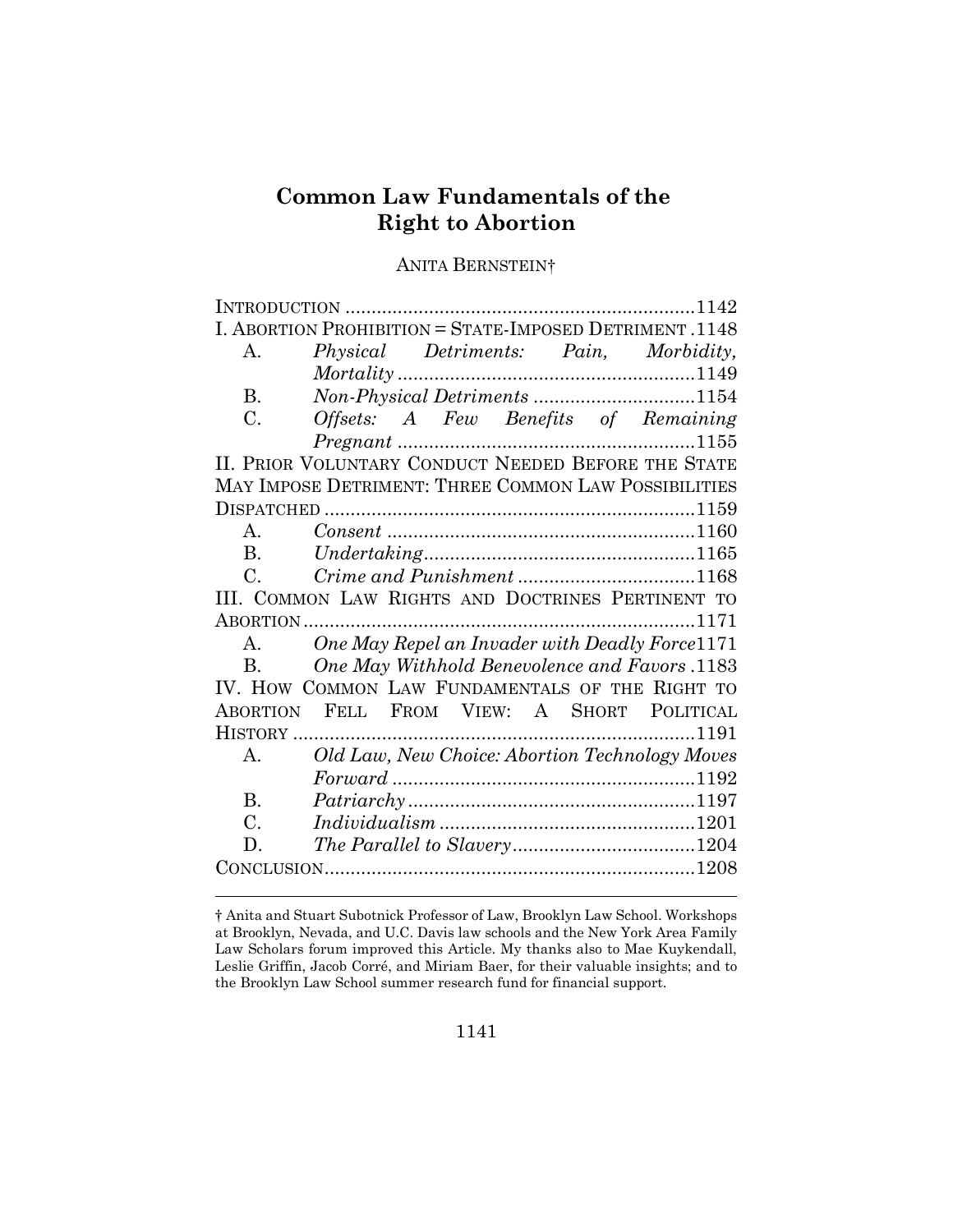## **INTRODUCTION**

Anyone who wants to learn how the common law regards abortion has quite the trove to go through.<sup>1</sup> Unsurprising to find a volume this hefty: the common law goes back a long way,<sup>2</sup> and actions taken to terminate unwanted pregnancies go back even longer.<sup>3</sup> Decisional law has for many centuries reported claims that individuals extinguished, or attempted to extinguish, life inside the body of a pregnant woman. Much of this case law falls in the domain of crimes—that is to say, prosecution of abortion-furnishers like physicians and midwives who acted on purpose—but common law courts have also long adjudicated the ending of prenatal life by accident: for example, through the careless operation of a cart or automobile.<sup>4</sup>

Secondary authorities have also weighed in on the common law of abortion. Icons like William Blackstone and Edward Coke described judge-made law of abortion and shared their views of what it ought to say.<sup>5</sup> Legal scholars continue this application of the common law to abortion into

<sup>1.</sup> This Article uses "the common law" in an American perspective, meaning judge-made doctrines that entered the law of the United States from English antecedents. In ascribing positions and perspectives to the common law, I write mindful that it has long been opaque, manipulable, and hard to pin down. *See* F. Rosen, *Introduction* to THE COLLECTED WORKS OF JEREMY BENTHAM: AN INTRODUCTION TO THE PRINCIPLES OF MORALS AND LEGISLATION, at xxxi, xxxix (J.H. Burns & H.L.A. Hart eds., Oxford Univ. Press 2005) (1996) (noting these and other infirmities that Bentham tried to reform more than two centuries ago).

<sup>2.</sup> Conventions of legal history site the beginning of the common law in 1066 with the crowning of William the Conqueror. *See* JOHN HUDSON, THE FORMATION OF THE ENGLISH COMMON LAW, at xi, 21-22 (1996).

<sup>3.</sup> JOSEPH W. DELLAPENNA, DISPELLING THE MYTHS OF ABORTION HISTORY 30 (2006) ("Unquestionably abortions were attempted in all human societies and in all eras."); Gina Kolata, *In Ancient Times, Flowers and Fennel for Family Planning*, N.Y. TIMES, Mar. 8, 1994, at C10.

<sup>4.</sup> *See generally* Horace B. Robertson, Jr., *Toward Rational Boundaries of Tort Liability for Injury to the Unborn: Prenatal Injuries, Preconception Injuries and Wrongful Life*, 1978 DUKE L.J. 1401, 1401-07 (reviewing case law from England, Ireland, and the United States).

<sup>5.</sup> *See id*. at 1405-06; *see also infra* Part IV.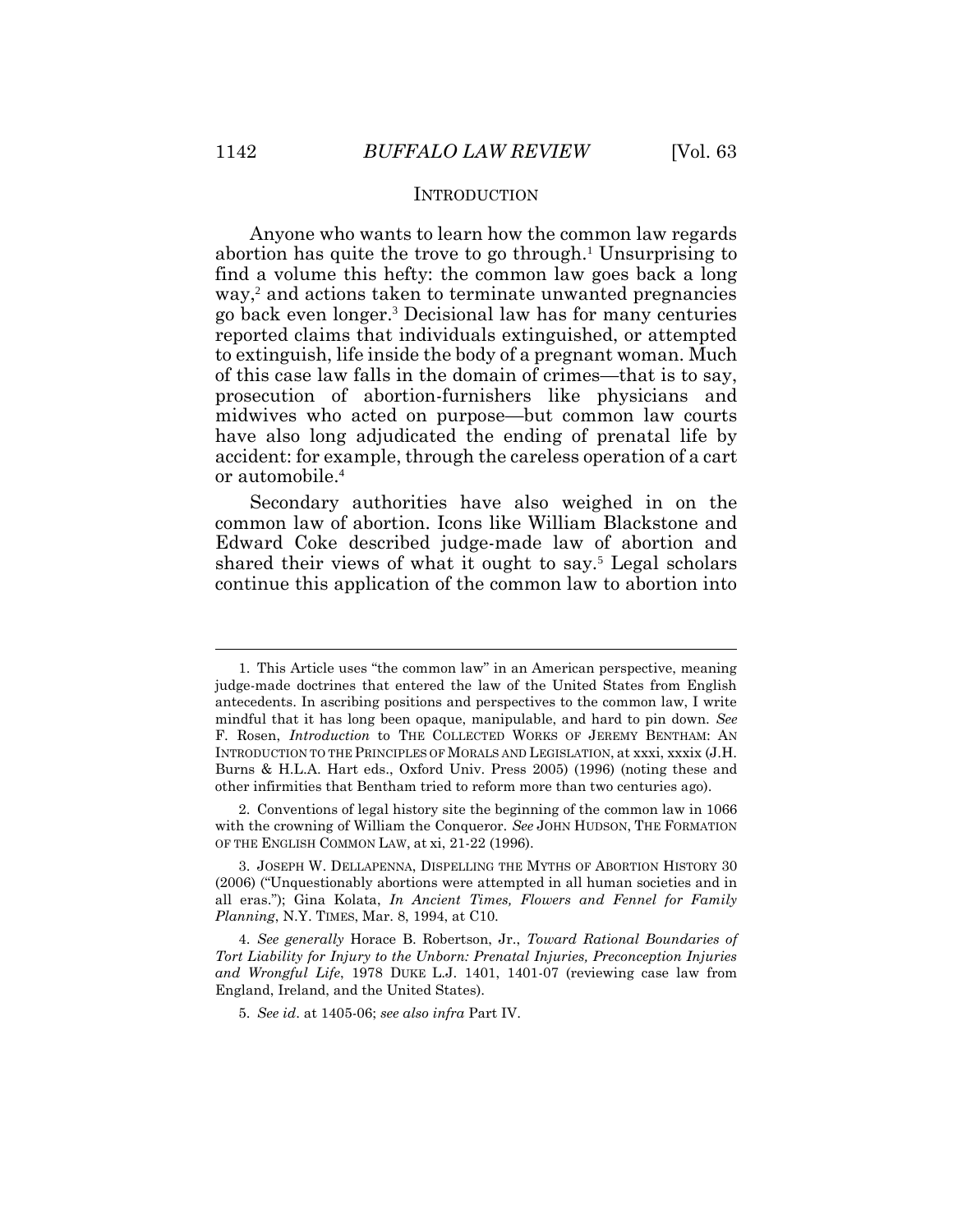the current millennium.<sup>6</sup> Historians and sociologists who write about abortion, focusing on legal regulation in general rather than the common law in particular, take an interest in the same sources.<sup>7</sup>

In the United States, state power to regulate abortion is understood as governed more by constitutional than common law—but even in constitutional decisional law one finds secondary material about what the common law provides. *Roe v. Wade*, 8 the principal Supreme Court decision on abortion, articulated the right to terminate as a prohibition on criminalization during the first trimester of pregnancy rather than anyone's common law entitlement, finding this constraint on government action in and around the Fifth and Fourteenth Amendments of the Constitution.<sup>9</sup> To reach this conclusion Justice Blackmun, in his opinion for the Court, reviewed an array of non-constitutional precedents, including treatises on canon law, nineteenth century English statutes, treatises by Coke and Blackstone and Bracton, twentieth century case law and statutes from England, and American receptions of British common law at the state level.<sup>10</sup> Other American judicial authors continue this primary-secondary hybridization by including in their post-*Roe* rulings a discussion of what the common law had to say about abortion.<sup>11</sup> The secondary literature is voluminous.

10. *Id.* at 116, 133-41.

<sup>6.</sup> Most of this scholarship deems the common law opposed to abortion. *See, e.g*., DELLAPENNA, *supra* note 3 (investigating centuries of Anglo-American abortion regulation, both judicial and statutory); William J. Maledon, Note, *The Law and the Unborn Child: The Legal and Logical Inconsistencies*, 46 NOTRE DAME LAW. 349 (1971) (reviewing English and American decisions).

<sup>7.</sup> *See, e.g.*, KRISTIN LUKER, ABORTION AND THE POLITICS OF MOTHERHOOD 13- 17, 137 (1984) (reviewing decisional law as a backdrop for contemporary sociology); LESLIE J. REAGAN, WHEN ABORTION WAS A CRIME: WOMEN, MEDICINE, AND LAW IN THE UNITED STATES, 1867–1973 (1997) (providing nineteenth and twentieth century history).

<sup>8.</sup> 410 U.S. 113 (1973).

<sup>9.</sup> *See id*. at 164.

<sup>11.</sup> *See, e.g.*, Williams v. State, 550 A.2d 722, 724-26 (Md. Ct. Spec. App. 1988); Pro-Choice Miss*.* v. Fordice, 95-CA-00960-SCT, 716 So. 2d 645, 651 (Miss. 1998).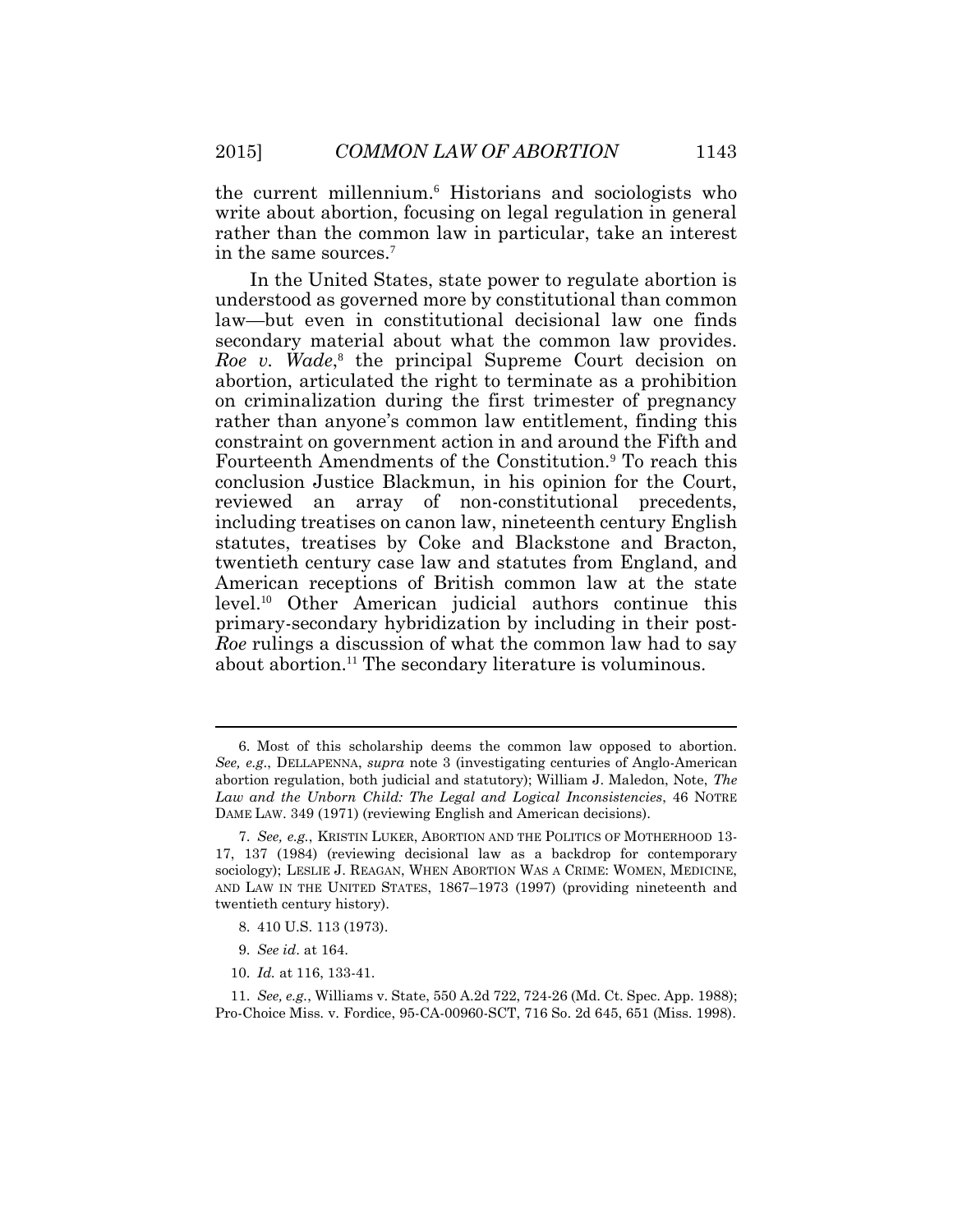An apparently mature corpus, in short. Judicial decisions and reflections by thoughtful writers have reflected on what the common law of abortion provides and where it should change. Alongside this maturity, the common law of abortion paradoxically is also underdeveloped. Its applications have not yet gained force. Judges and scholars who built and described the common law of abortion, I argue in this Article, have mistaken the periphery for the center.

Their contributions have assigned the starring role of abortion law to someone whose actions have an impact on the body of a pregnant woman. For the common law of crimes, this protagonist is the abortionist.<sup>12</sup> Tort law related to abortion focuses on a defendant who collided with a pregnant individual.<sup>13</sup> Writers who study the common law of abortion also assign a leading role to what is inside the human body that experienced impact, an entity whose label changes based on its gestational stage.

English unfortunately lacks a unitary generic word for this life-form.<sup>14</sup> Instead a succession of nouns—among others blastocyst, zygote, embryo, and fetus—make reference to developmental stages and thus link calendrical age with the

<sup>12.</sup> Though unfortunately pejorative, "abortionist" suits my purpose better than "abortion provider," which can be an institution or an intermediary; this Article has in mind individuals who participate in terminations.

<sup>13.</sup> Via "pregnant individual" I seek to avoid the question of whether pregnancy should be perceived as something a man can experience. *Compare* THOMAS BEATIE, LABOR OF LOVE: THE STORY OF ONE MAN'S EXTRAORDINARY PREGNANCY (2008), *with* Katha Pollitt, *Who Has Abortions?*, NATION (Mar. 13, 2015), http://www.thenation.com/article/who-has-abortions ("I'm going to argue here that removing 'women' from the language of abortion is a mistake."). References to a woman make accurate reference to pregnancy as regulated before the onset of trans-awareness, and so in discussing the past I will sometimes use "woman." Nowhere do I wish to imply that pregnancy is gender-neutral. *See*  Jennifer S. Hendricks, *Body and Soul: Equality, Pregnancy, and the Unitary Right to Abortion*, 45 HARV. C.R.-C.L. L. REV. 329, 330 n.2 (2010) (stating that pregnancy is "a female experience because pregnancy and the capacity for pregnancy are central to the cultural and legal construction of gender").

<sup>14.</sup> "Conceptus" appears in some lexicons, but definitions are not uniform. Some sources understand this term to become obsolete after an embryo transitions to the fetal stage.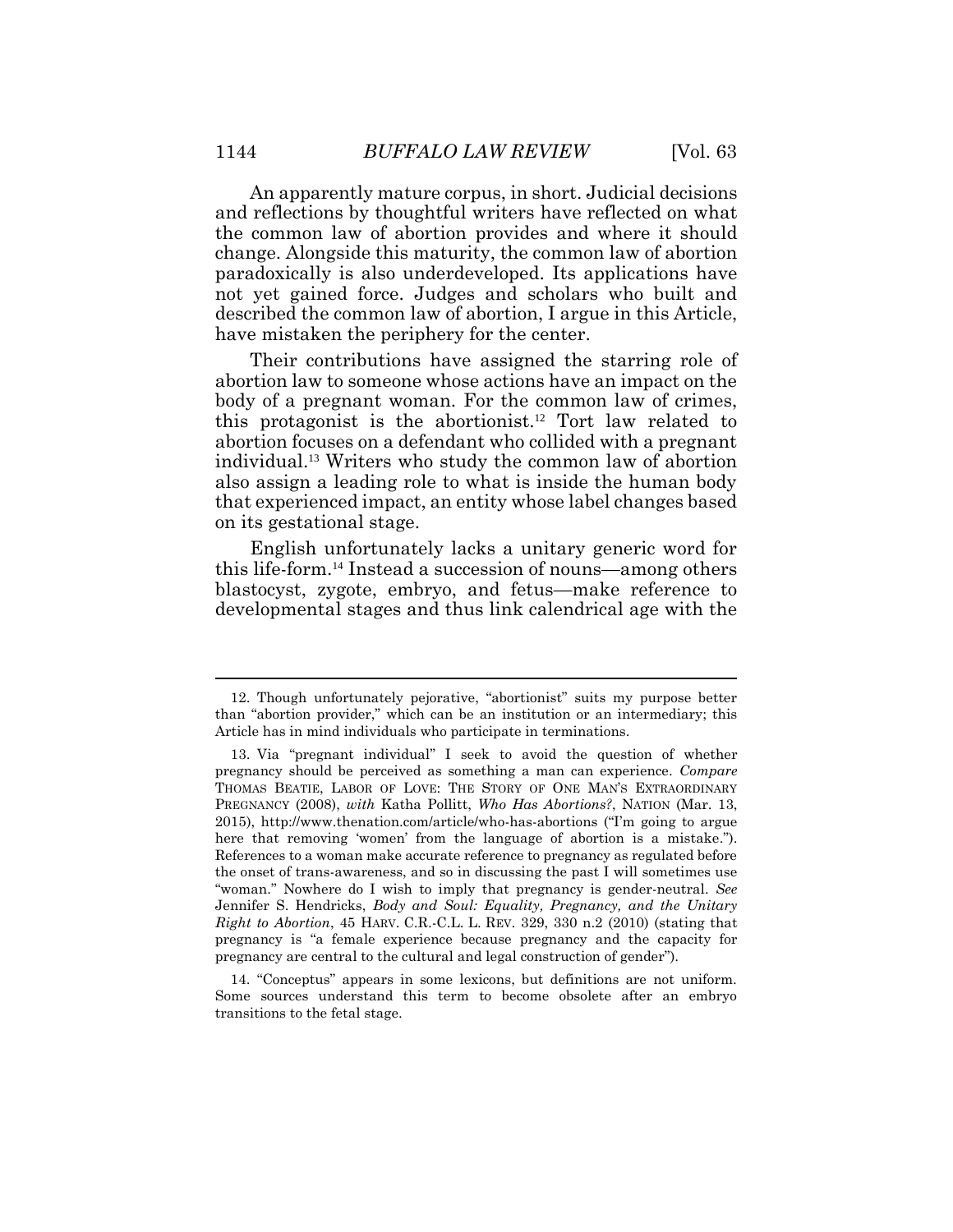identity of the unborn.<sup>15</sup> This linguistic premise clashes with the argument of this Article, as the common law does not divide unborn entities into categories. For want of a better term I use the neologism Zef, an acronym for zygote-embryofetus.<sup>16</sup>

At every age and stage, the Zef crosses boundary lines patrolled by the common law. As an intruder-occupant whose invasion imposes serious consequences on its host (another suboptimal noun to which I resort *faute de mieux*17) and that cannot be evicted by responses that are less than fatal to it, such as slight force or verbal orders to leave, a Zef can lawfully be the target of deadly force.<sup>18</sup> Other common law fields support this justification with reference to individual interests and prerogatives. So a Zef that is allowed to stay inside its host thereby receives beneficence, or what tort law

17. "Host" in some contexts implies willingness to extend an etymologicallyrelated offering, hospitality, to an occupant. I use host more broadly to mean someone harboring an occupant that can be described with multiple nouns, including parasite and guest.

<sup>15.</sup> This language gap resembles the lack of a male counterpart to "cow" that forces English speakers to use a narrower word focused on husbandry, or the wishes of human masters. A male cow castrated for the sake of exploitation after its death is a "steer;" when the motive for castration is to obtain toil, often the pulling of a plow, the animal becomes an "ox;" we do have a word for male cattle left intact, but agrarian agendas ensure that only a rare male domesticated cow retains the identity of "bull" that he started with. His female counterpart might lead an unhappy life, but at least the word "cow" references a creature that, like a person, is an end in itself.

<sup>16.</sup> *See* Paul Langham, *Between Abortion and Infanticide*, 17 S.J. PHIL. 465, 465 (1979) (rendering the term as "ZEF"). Further impeded by deficiency in the English language, I intend no gratuitous depersonalization when I refer to the Zef as "it" rather than "he" or "she" and when I call it an entity. Decades ago, a student author noted this limitation of the English language and chose very different diction. Maledon, *supra* note 6, at 350-51 (rejecting "embryo" and "fetus" because they refer to gestational stages, and using "unborn child"). From the other side of the abortion binary, I esteem this work for its intellectual honesty and tireless research, done back when research was harder to do. William Maledon remained in the abortion debate after he graduated from law school: his clerkship for Justice Brennan took place during the fateful 1972 Term. CLARKE D. FORSYTHE, ABUSE OF DISCRETION: THE INSIDE STORY OF *ROE V. WADE* 271 (2013).

<sup>18.</sup> *See* EILEEN L. MCDONAGH, BREAKING THE ABORTION DEADLOCK: FROM CHOICE TO CONSENT (1996) (offering a book-length application of self-defense to abortion).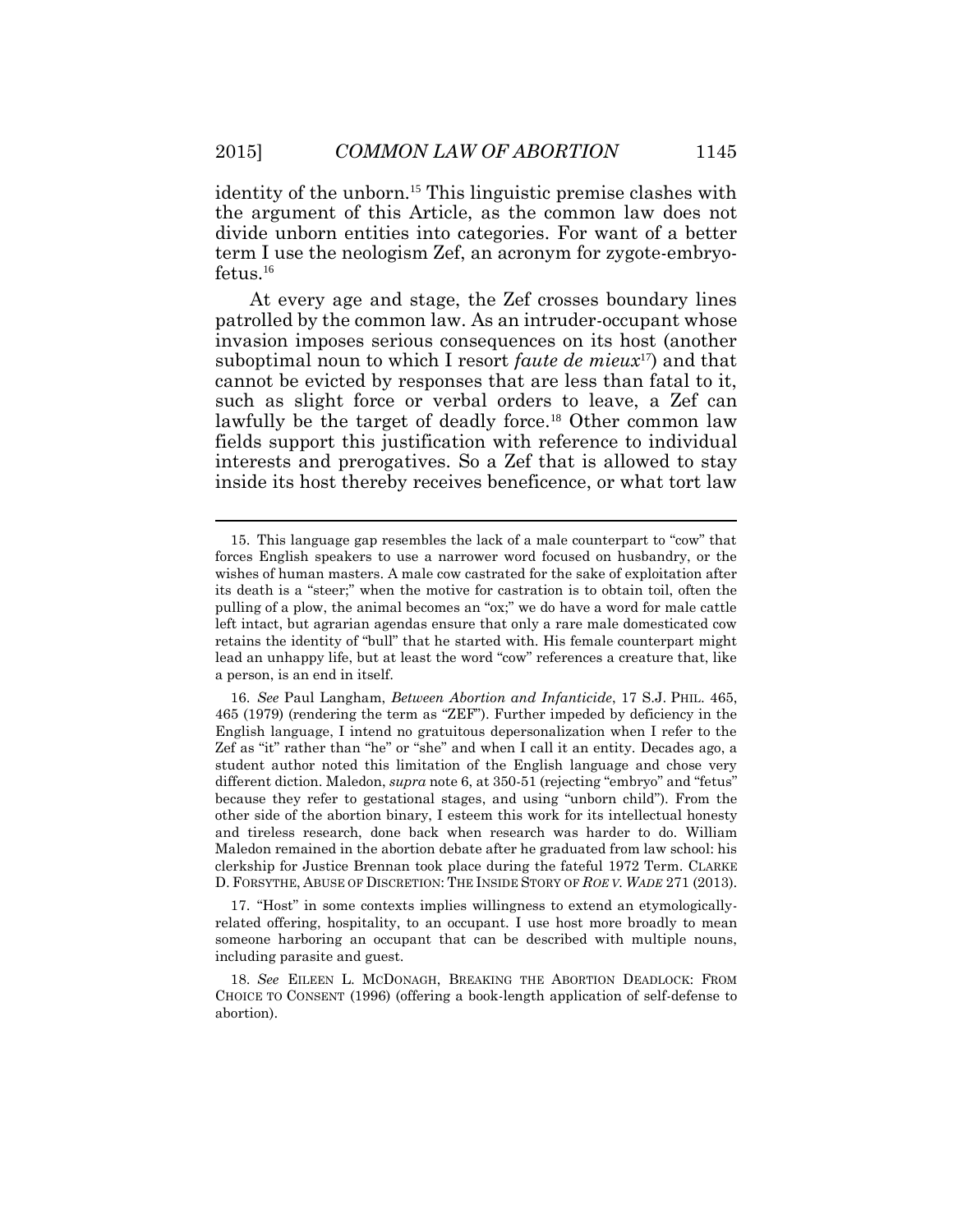calls "rescue;" <sup>19</sup> but the Zef has no legal entitlement to this favor unless an exception to the rule of no duty governs the pregnancy. By providing for self-defense and defense of property in parallel to the criminal law, tort clarifies that the right to withhold rescue includes the power to take affirmative steps necessary to effect this decision.20The body of a pregnant individual is a locus of property rights that include possession and dispossession.<sup>21</sup> Unjust enrichment, a venerable common law doctrine, condemns the wrongful gains of a Zef inside its host when its host does not wish the pregnancy to continue; the common law of contracts supports the decision to withhold what another has demanded without giving anything in exchange. $^{22}$ 

Applying these common law doctrines to abortion calls for willingness to consider the pregnant person a person. The premise that the common law of abortion also applies to the pregnant individual herself—not just her hirelings and handlers and the strangers who run into her; not just the Zef her body houses—may seem obvious,<sup>23</sup> but it has escaped notice. <sup>24</sup> Case law and scholarly commentary alike have barely considered the common law of abortion from the inside of a human being.This Article, examining the common law of abortion from a premise that a pregnant individual holds the duties and rights that the law ascribes to persons, fills a void.

Part I of this Article reviews the ways in which pregnancy, whether unwanted or wanted, imposes

- 21. *See infra* notes 194-99 and accompanying text.
- 22. *See infra* Part II.B.

23. In the phrasing of William Blackstone, the starting point of "every man's person being sacred" means "no other having a right to meddle with it in any the slightest manner." 3 WILLIAM BLACKSTONE, COMMENTARIES \*120.

24. For a rare exception, see Cyril C. Means, Jr., *The Phoenix of Abortional Freedom: Is a Penumbral or Ninth-Amendment Right About to Arise from the Nineteenth-Century Legislative Ashes of a Fourteenth-Century Common-Law Liberty?*, 17 N.Y. L. F. 335, 336 (1971) (adverting to "the long period during which English and American women enjoyed a common-law liberty to terminate at will an unwanted pregnancy, from the reign of Edward III to that of George III"); *see also* MCDONAGH, *supra* note 18, at 19 (assessing abortion as the exercise of a fundamental right).

<sup>19.</sup> *See infra* notes 204-24 and accompanying text.

<sup>20.</sup> *See infra* notes 239-42 and accompanying text.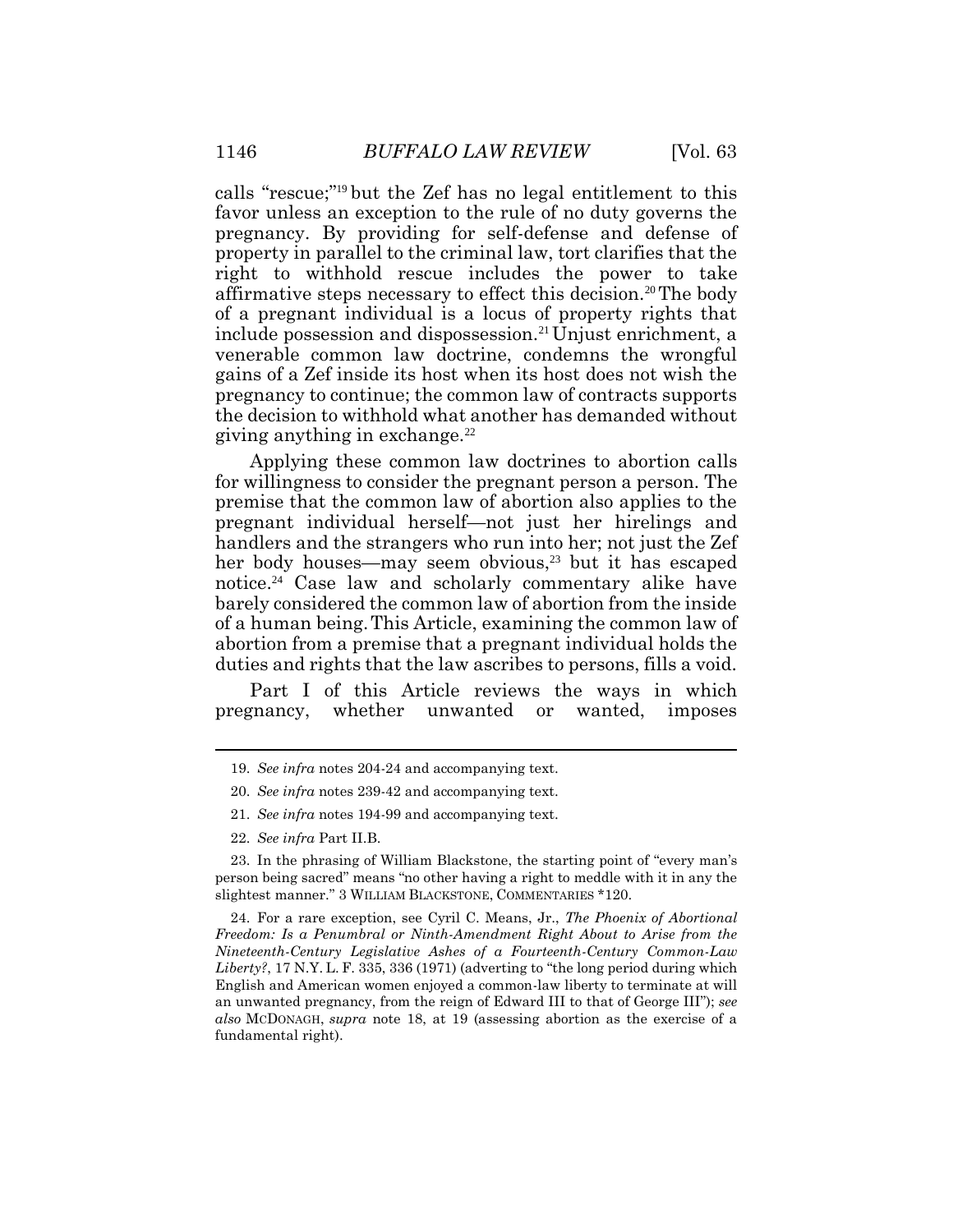unambiguous detriment on a person. Understood with bad effects in mind—the physical pain, mortality, and morbidity of pregnancy would suffice even when one puts aside financial detriments and emotional risks—a state-imposed prohibition of abortion makes a human being suffer by not letting her have otherwise attainable relief from hardship. Any adverse physical, emotional, or financial consequence is worth enduring when one wants what comes with it, but detriments of pregnancy are horrifying when the pregnant person lacks this desire.

The remainder of the Article focuses on the common law. Part II starts by looking for conditions that the common law regards as sufficient to explain or justify detriment that the state chooses to impose. It finds three possibilities, all of which demand prior voluntary conduct by the individual who suffers, and concludes that pregnancy fits none of them. Because nobody deserves to suffer via state action merely for having a Zef inside of her, there is indeed a "common-law liberty to terminate at will an unwanted pregnancy," a liberty that extends further than its expositor, Cyril Means, Jr., realized.<sup>25</sup>

Up until the late eighteenth century, according to Means, the common law "allowed all women, married or unmarried, moral or immoral, to terminate their pregnancies at will."<sup>26</sup> Means supported his assertion with reference to the law of crimes. No common law prosecutions before quickening, he claimed.<sup>27</sup> Right or wrong about the fourth month of pregnancy as the approximate start of criminalization—the historical record is contested<sup>28</sup>—this conclusion neglects the depth of the liberty Means found. Part III provides a necessary expansion. The right to reject one's pregnancy comes not only from the law of crimes but also tort, property, contract, and equity. It pervades the entire common law.

<sup>25.</sup> Means, *supra* note 24, at 336.

<sup>26.</sup> *Id.* at 374-75, 382.

<sup>27.</sup> *See id. passim*.

<sup>28.</sup> DELLAPENNA, *supra* note 3, at 13-14 (explaining the author's goal of "[d]ispelling the [m]yths" propagated by Means).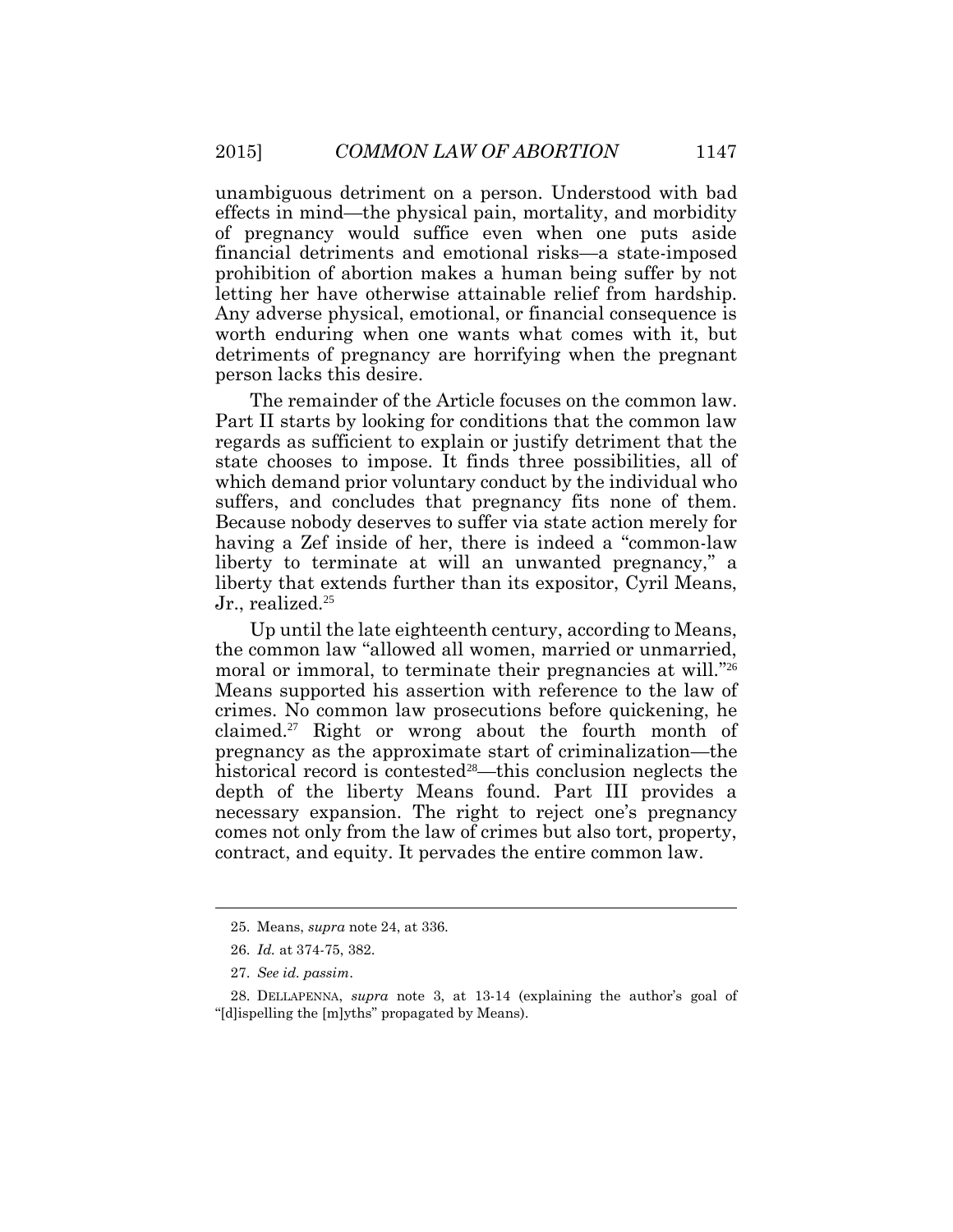The last task of this Article is to take on the challenge implicit in its claim. If Ye Olde Common Law gives individuals a right to rid themselves of pregnancy, one would have expected to hear the news before 2015<sup>29</sup> As the contemporary pop star Rihanna has asked, where have you been?30 Part IV offers an answer. Working with evidence educed mainly by Joseph Dellapenna, I contend that until recently—no earlier than the late nineteenth century abortion was simply too dangerous for a rational actor to choose for herself. By the time a woman could safely end her pregnancy and move on, the common law had already taken form. In addition, as the remainder of Part IV shows, female individuals historically lacked full access not only to common law courts but also to condoned self-regard, a central commitment of the common law. Without condoned selfregard common law rights recede from view, even though they are always there.

### I. ABORTION PROHIBITION = STATE-IMPOSED DETRIMENT

When the state bans abortion, or takes steps to make it unattainable, pregnant individuals receive an order from the government: they must endure their condition even if they find it abhorrent. From there, other experiences are not certain to occur, but are likely: the individual can expect to go through childbirth and become a mother to a new person.<sup>31</sup> Pregnancy, childbirth, and parenthood can be intensely desired and pursued, of course.32 An abortion prohibition does

 $\overline{a}$ 

<sup>29.</sup> A tiny literature does exist. In addition to the remarkable assertion made by Cyril Means in 1971, *see supra* note 24, antecedents of my thesis include MCDONAGH, *supra* note 18; Susan E. Looper-Friedman, *"Keep your Laws Off my Body": Abortion Regulation and the Takings Clause*, 29 NEW ENG. L. REV. 253, 275-78 (1995) (locating an abortion right in the common law of property). This Article goes further, however, in finding the right to terminate unambiguous, deeply rooted, and pervasive in the common law.

<sup>30.</sup> *Where Have You Been Lyrics*, METROLYRICS, http://www.metrolyrics.com/ where-have-you-been-lyrics-rihanna.html (last visited Aug. 27, 2015).

<sup>31.</sup> On the gender of pregnant persons, see *supra* note 13.

<sup>32.</sup> *See infra* Part I.C.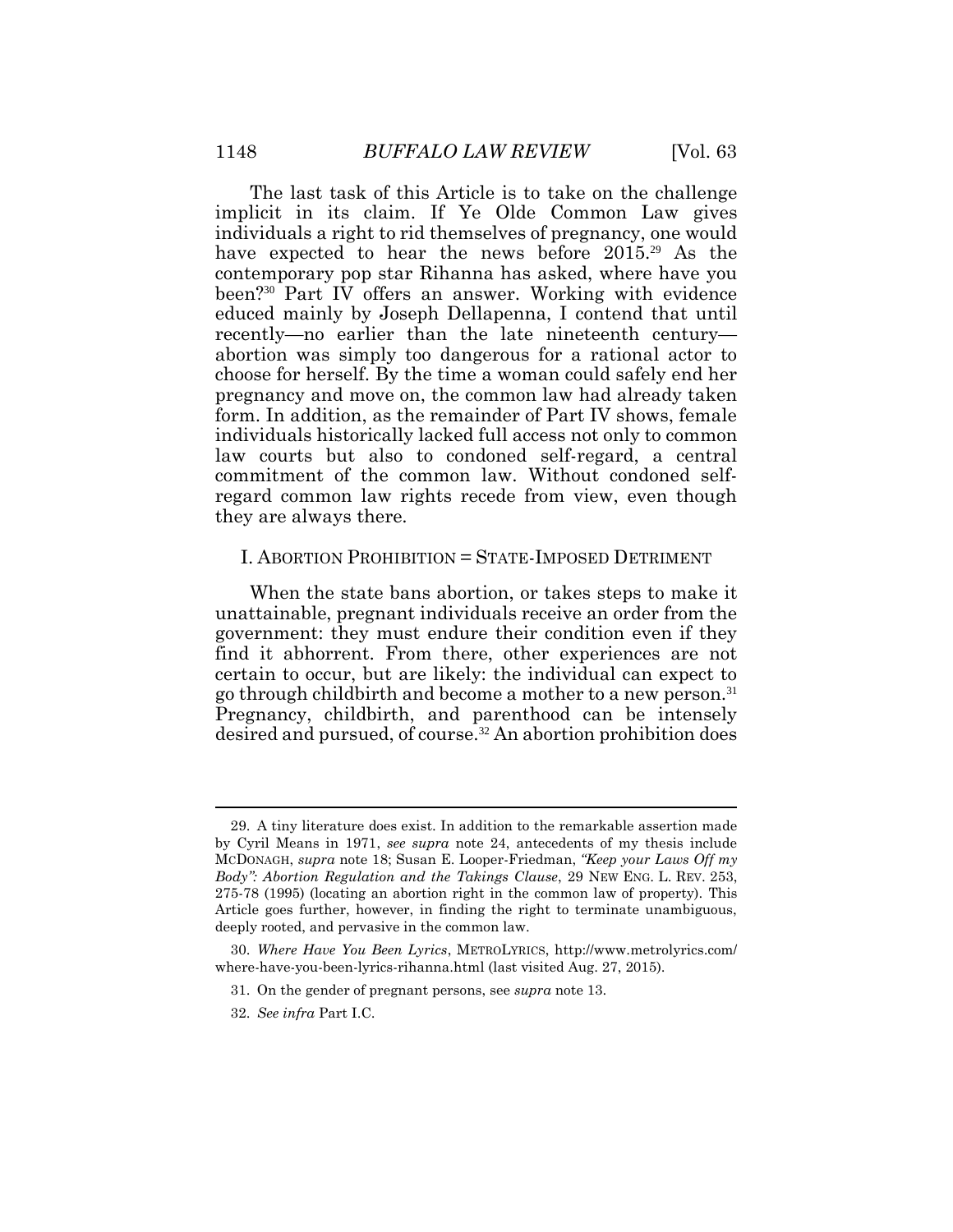not get in the way of a pregnant person who wishes to be pregnant.<sup>33</sup>

Unless all pregnant persons fall into the contended or resigned category, however—and we know they don't<sup>34</sup> abortion bans amount to a detriment for individuals that is backed by the police power of the state. Commanding that someone must remain pregnant against her will makes her suffer in ways analogous to penalties that governments have in the past imposed on criminals and some still use: imprisonment, flogging, torture, surveillance. Forced childbearing is in some ways more severe than any of these punishments. Its impact is lifelong. Its hurtful consequences, which can include severe pain and death, are exceptionally intimate. It cuts deeper into the invaded person. One cannot, as Jed Rubenfeld has put the point, "name a single prohibitory law in our legal system with greater affirmative, conscriptive, life-occupying effects than those imposed by a law forcing a woman to bear a child against her will."35 Because this compulsion can be ended through interventions that are safe and effective for the person burdened, all legislation that bans or restricts abortion applies detriment to persons who are pregnant and do not wish to remain so, even if prohibitors believe they are merely letting nature take its course or being kind to a baby.

#### A. *Physical Detriments: Pain, Morbidity, and Mortality*

To consider this set of detriments, assume for parity's sake that whether she undergoes abortion or parturition, a pregnant individual receives the best available support to make a priority of her comfort. Early termination can be done in two ways, chemically and surgically. The chemical method, as practiced today, starts with a two-pill sequence with the  $\overline{a}$ 

<sup>33.</sup> *See* Donald H. Regan, *Rewriting* Roe v. Wade, 77 MICH. L. REV. 1569, 1582 (1979) ("[T]he question is not whether pregnancy is worthwhile . . . for a woman who wants a child. The question is how burdensome it is for a woman who does *not* want a child.").

<sup>34.</sup> *See supra* note 3 (noting millennia of abortion-desiring human history).

<sup>35.</sup> JED RUBENFELD, FREEDOM AND TIME: A THEORY OF CONSTITUTIONAL SELF-GOVERNMENT 225 (2001), *quoted in* Andrew Koppelman, *Originalism, Abortion, and the Thirteenth Amendment*, 112 COLUM. L. REV. 1917, 1942 n.146 (2012).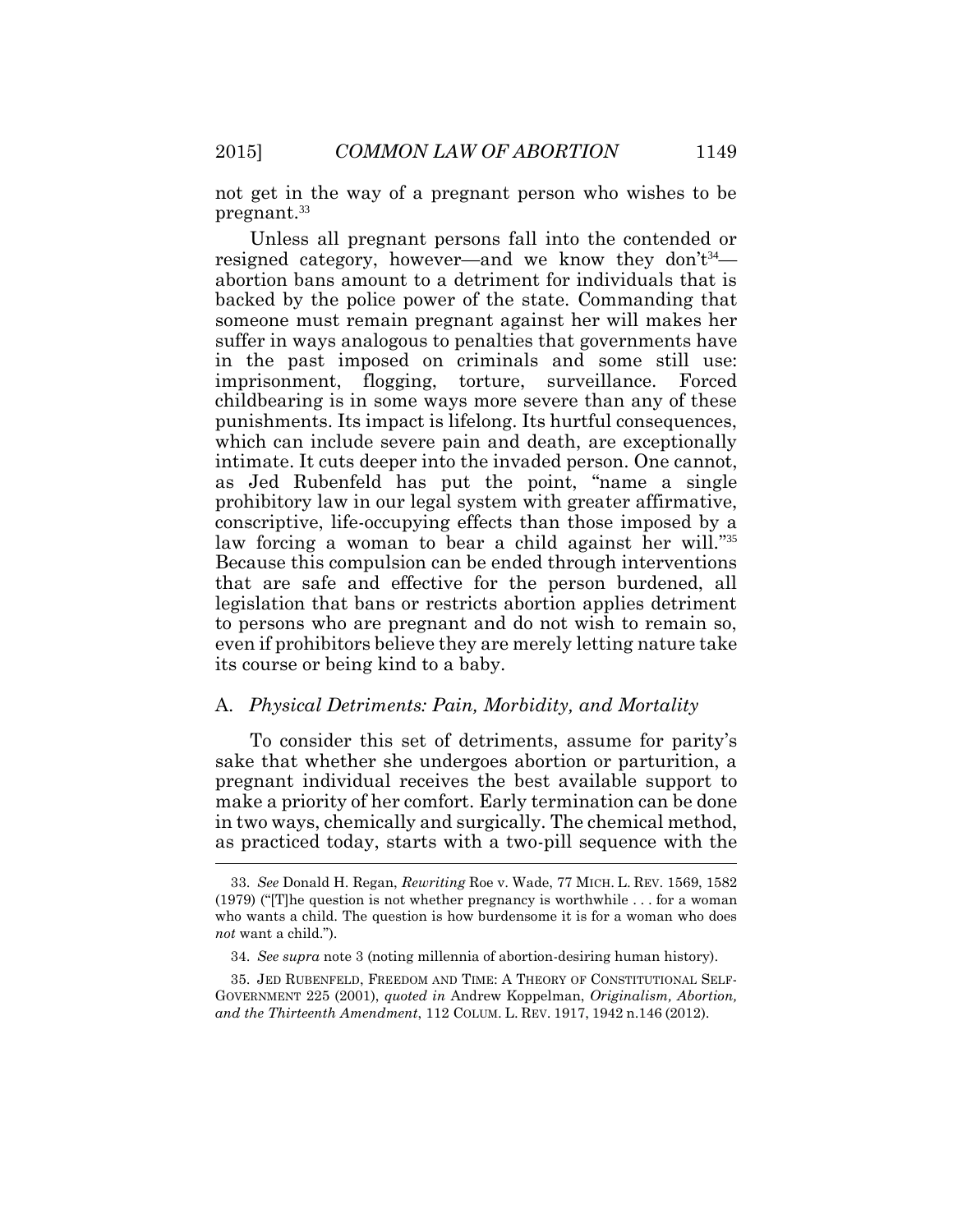first pill, mifepristone, taken in a medical office and the second pill, misoprostol, taken later at home; or surgically, with an aspiration procedure on a table.<sup>36</sup> The abortion-pill method produces cramps that can be eased with pain pills.<sup>37</sup> The surgical method, also used in later-term abortions, is performed with anesthesia; patients report slight to moderate pain.<sup>38</sup>

Slight to moderate pain is not what most individuals who have given birth report about their experience. "In quantitative ratings of pain severity," researchers have found, "the pain of a first labor exceeds cancer pain by a considerable margin and falls just shy of the pain of limb amputation sans anesthesia."<sup>39</sup> Some writers say otherwise,<sup>40</sup> and women have reported that the experience of giving birth gave them more physical pleasure than pain.<sup>41</sup> Evidence, however, indicates that intense pain during the delivery of a baby is the norm and low-pain birth the exception.<sup>42</sup> Some of the evidence comes from signs of pain shown by nonhuman animals as they give birth, $43$  some from what researchers

<sup>36.</sup> *See* Beverly Winikoff et al., *Two Distinct Oral Routes of Misoprostol in Mifepristone Medical Abortion: A Randomized Controlled Trial*, 112 OBSTETRICS & GYNECOLOGY 1303, 1304 (2008).

<sup>37.</sup> *See id.*

<sup>38.</sup> Eliane Bélanger et al., *Pain of First-trimester Abortion: A Study of Psychosocial and Medical Predictors*, 36 PAIN 339, 339 (1989).

<sup>39.</sup> FRANK T. VERTOSICK, JR., WHY WE HURT: THE NATURAL HISTORY OF PAIN 106 (2000).

<sup>40.</sup> The British obstetrician Grantly Dick-Read, for example, argued in the mid-twentieth century that women about to give birth can gain comfort by applying themselves to the task. GRANTLY DICK-READ, CHILDBIRTH WITHOUT FEAR 35-36 (4th ed. 1972).

<sup>41.</sup> NANCY BARDACKE, MINDFUL BIRTHING: TRAINING THE MIND, BODY, AND HEART FOR CHILDBIRTH AND BEYOND 86-89 (2012); INA MAY GASKIN, INA MAY'S GUIDE TO CHILDBIRTH 157-60 (2003).

<sup>42.</sup> WILLIAM CAMANN & KATHRYN J. ALEXANDER, EASY LABOR: EVERY WOMAN'S GUIDE TO CHOOSING LESS PAIN AND MORE JOY DURING CHILDBIRTH 25-26 (2006) (noting also that many women believed that the degree of pain associated with labor had been understated).

<sup>43.</sup> Forrest Wickman, *Is Giving Birth Easier for Other Animals?*, SLATE (Sept. 27, 2012, 6:14 PM), http://www.slate.com/articles/health\_and\_science/explainer/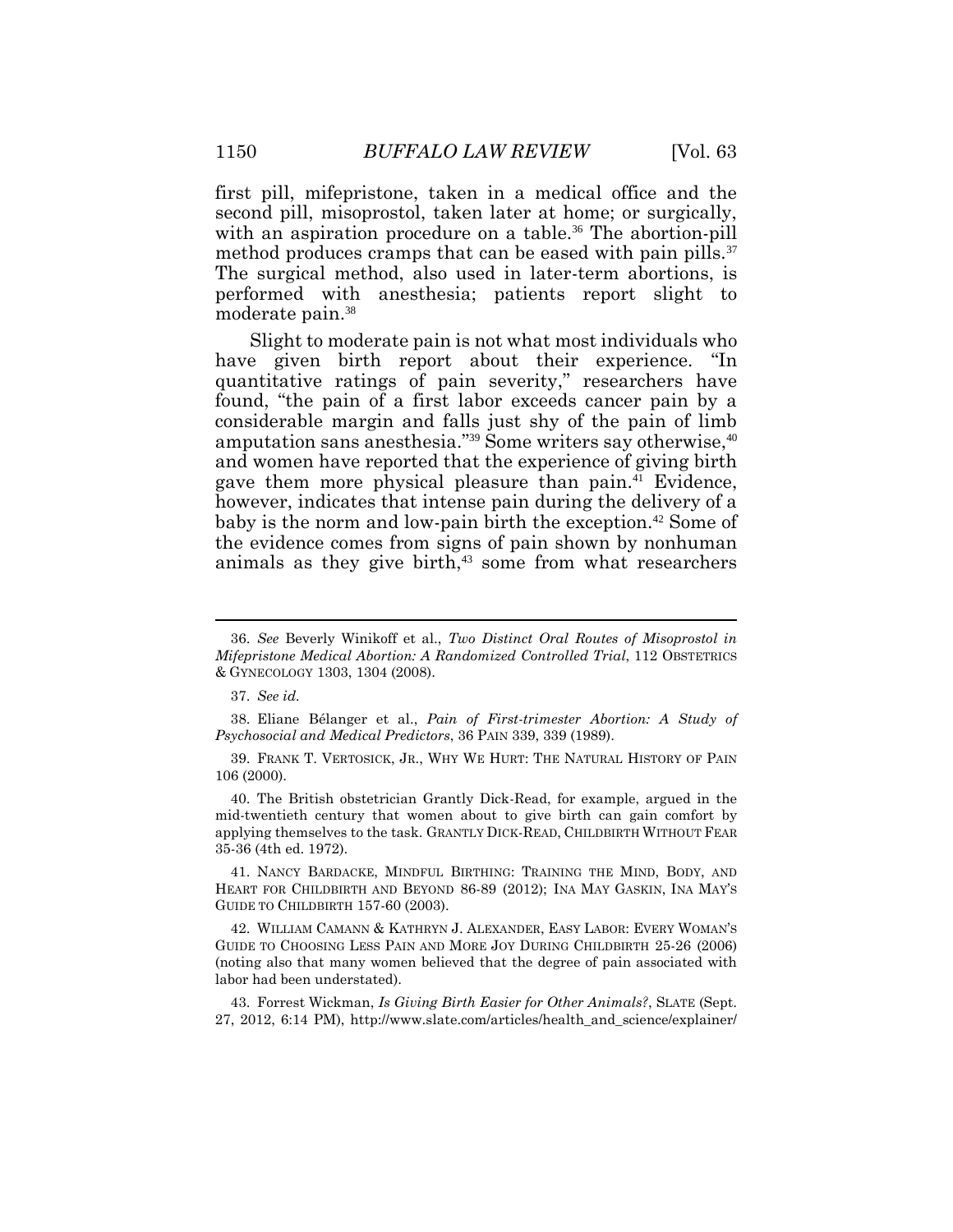describe as anatomical tradeoffs imposed by evolution for a large human brain.<sup>44</sup>

Babies emerge through an experience that one (male) physician calls "terror and violence." <sup>45</sup> The uterus squeezes hard to expel a fetus, putting pressure on the abdomen, back, perineum, bladder, and bowels.<sup>46</sup> Crowning stretches the opening of the vagina, $47$  and what precedes crowning is a sharp pushing stage described in one metaphor as a "ring of fire." <sup>48</sup> The alternative to a vaginal delivery, a C-section or cesarean, slashes the abdomen open with a scalpel and leads to other sources of pain, catalogued by the *What to Expect When You're Expecting* writers under a rubric of the usual postpartum symptoms.<sup>49</sup> This roster includes but is not limited to breast engorgement, lochia, postpartum fatigue and, if extended labor occurred, pain around the perineum.<sup>50</sup>

Next, mortality and morbidity. Data comparing death from childbirth with death from abortion became available in 2012. Elizabeth Raymond and David Grimes, two physicians who reviewed records on both childbirth and abortion during the years 1998–2005, found that the risk of death from childbirth was fourteen times greater than the risk of death from abortion.<sup>51</sup> An individual who becomes pregnant in the

44. VERTOSICK, *supra* note 39, at 110.

45. *Id.* at 108 (adding that during childbirth "[t]he vagina and rectum can be torn irreparably, the pelvic bones separated, the bladder smashed").

46. Alice Lesch Kelly, *The Truth About Labor Pain*, FIT PREGNANCY, http://www.fitpregnancy.com/pregnancy/labor-delivery/truth-about-labor-pain (last visited Aug. 25, 2015).

47. *See* VERTOSICK, *supra* note 39, at 108.

48. CAMANN & ALEXANDER, *supra* note 42, at 30.

49. *Delivering by Cesarean Section (C-Section)*, WHAT TO EXPECT, http://www.whattoexpect.com/pregnancy/c-section (last visited Aug. 26, 2015).

50. *Id.*

51. Elizabeth G. Raymond & David A. Grimes, *The Comparative Safety of Legal Induced Abortion and Childbirth in the United States*, 119 OBSTETRICS & GYNECOLOGY 215, 216 (2012). This paper, published in the official journal of the American College of Obstetricians and Gynecologists, received criticism from writers opposed to abortion rights. Much of it is *ad hominem*—labeling Raymond

<sup>2012/09/</sup>animals\_giving\_birth\_dolphins\_bear\_newborns\_easily\_but\_hyenas\_risk \_death\_.html.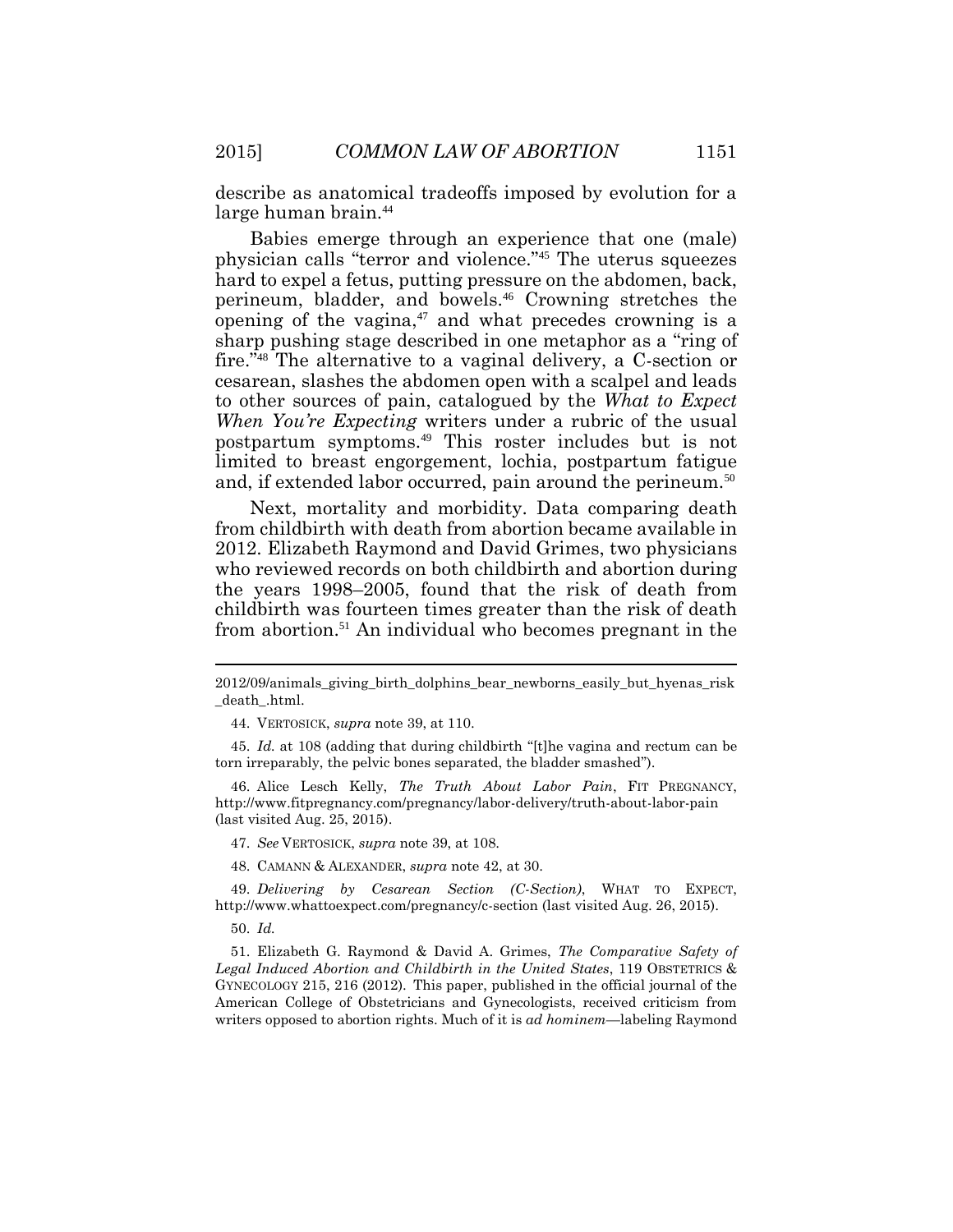United States and does not terminate the pregnancy is very likely to survive the experience even if her pregnancy is identified as high risk, but *ceteris paribus* her risk of not surviving is significantly higher than it would be if she chose termination, with its mortality rate estimated by the Centers for Disease Control as .67 deaths per 100,000 abortions.<sup>52</sup> Comparisons are pertinent here: abortion is less fatal than another medical intervention taken for granted as safe enough, penicillin, with its one fatal reaction in 50–100,000 courses, or Viagra, with a death rate of 5 per 100,000 prescriptions.<sup>53</sup> Even aspirin exposure was documented to cause fifty-four deaths in 2004. 54

One harm of pregnancy that bridges the gap between mortality and morbidity is domestic violence, because this harm can both kill a person and (merely) lessen her health. Pregnancy is a well-studied precipitator of intimate battering.<sup>55</sup> A significant minority of pregnant individuals in the United States experience physical violence, most of it domestic in nature, "with a resultant fetal demise of 5%." 56

52. KATHA POLLITT, PRO: RECLAIMING ABORTION RIGHTS 135 (2014) (reporting the mortality rate from abortions for a seven year period from 2003–2009).

53. *Id.*

54. Peter A. Chyka et al., *Salicylate Poisoning: An Evidence-Based Consensus Guideline for Out-of-Hospital Management*, 45 CLINICAL TOXICOLOGY 95, 96 (2007). Contaminated aspirins and suicides are excluded from this count.

55. Loraine Bacchus et al., *Prevalence of Domestic Violence when Midwives Routinely Enquire in Pregnancy*, 111 BJOG 441, 444 (2004).

56. Howard A. Werman & Robert E. Falcone, *Trauma in Pregnancy*, TRAUMA REP., July 1, 2008, at 1 (estimating domestic violence victims as "[t]en to thirty percent" of all "pregnant females"). For a lower estimate, see Donna St. George, *Many New or Expectant Mothers Die Violent Deaths*, WASH. POST, Dec. 19, 2004, at A20 ("4 percent to 8 percent"). Abortion opponent Clarke Forsythe takes a different view of the connection. *See* FORSYTHE, *supra* note 16, at 322-24 (arguing that *Roe v. Wade* has increased male rage and also enables a batterer to pressure his partner to terminate against her wishes).

and Grimes pro-choice and the like—but not all. For example, emergency room coding procedures may fail to record complications of abortion, and the Guttmacher Institute, still affiliated with Planned Parenthood, provides much of the current data used for abortion policymaking even though it is a private organization with a point of view about whether abortion should be legal and available. *See* FORSYTHE, *supra* note 16, at 235-42.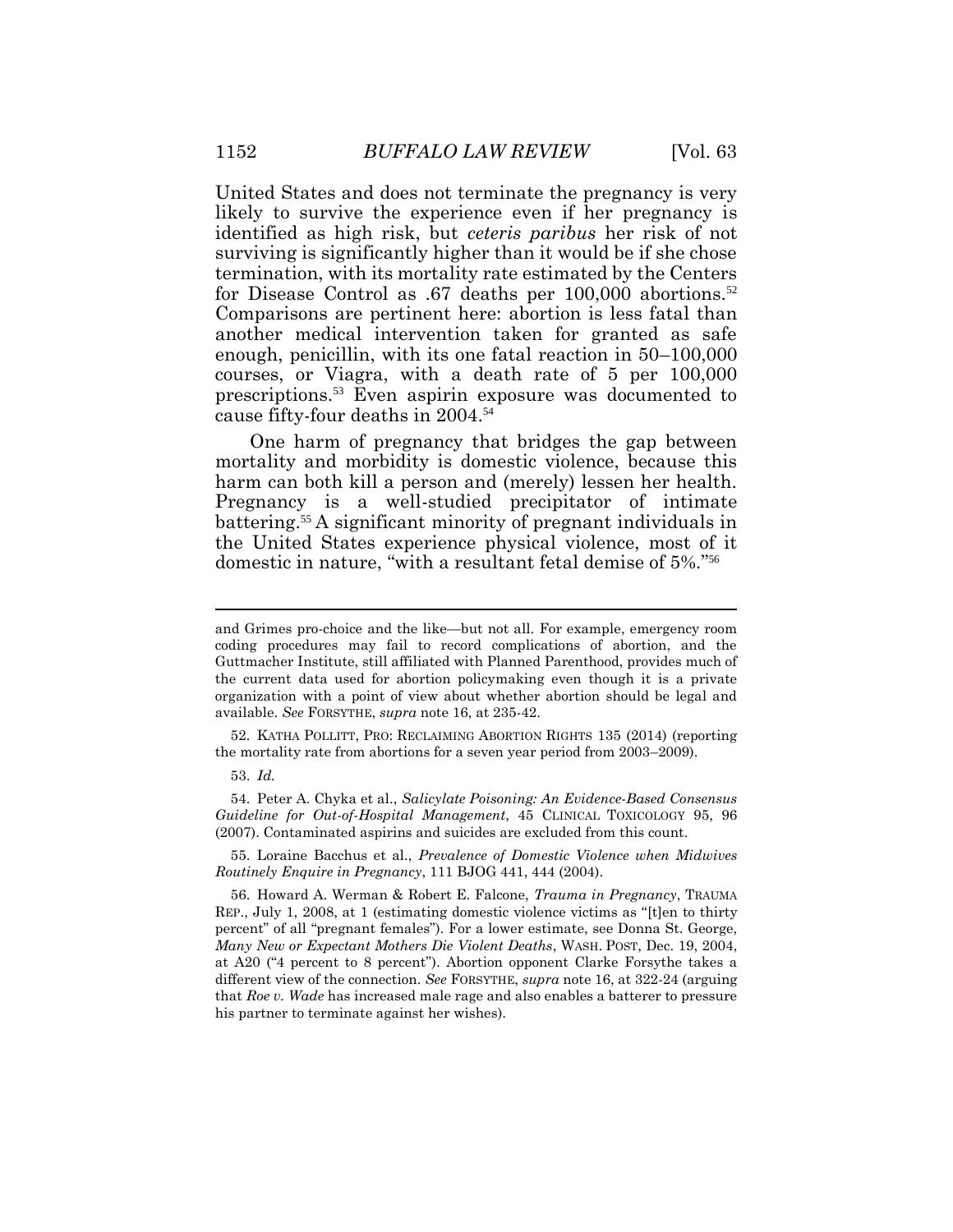Terminating a pregnancy in contrast to keeping it also makes a person better off on the morbidity front. Although no counterpart to the Raymond-Grimes study of mortality can be done, ill health following pregnancy is too vast and varied to be catalogued. "For every woman who dies of pregnancy-related causes," a World Health Organization study has observed, "20 or 30 others experience acute or chronic morbidity, often with permanent sequelae that undermine their normal functioning." 57

The presence of a Zef strains the body of its host in numerous ways.<sup>58</sup> Occupation by a Zef commandeers the entire cardiovascular system of a host, causing decreased blood flow to the lower extremities and thereby disposing pregnant women to edema, blood-vessel varicosities, and the more serious complication of thrombophlebitis.<sup>59</sup> About 70% of pregnant women experience increased pigmentation on the skin of their faces; even more experience bleeding from their gums or oral pharynx.<sup>60</sup> Among the permanent side effects of pregnancy that occur frequently are weight gain, stretch marks, pelvic floor disorder (associated with urinary and rectal incontinence), varicose veins, and the loss of dental and bone calcium.<sup>61</sup> Giving birth to children is linked with a

<sup>57.</sup> Tabassum Firoz et al., *Measuring Maternal Health: Focus on Maternal Morbidity*, 91 BULL. WORLD HEALTH ORG. 794, 794 (2013). The report adds that "non-uniform criteria" confound efforts to measure maternal morbidity. *See id.* (noting that studies disagree on basic methodological points such as whether to include nausea as morbidity and how to cover conditions present before the pregnancy began).

<sup>58.</sup> *See* Regan, *supra* note 33, at 1574, 1579-82 (using a summary called "The Physical Burdens of Pregnancy and Childbirth" to argue that the rule of no duty to rescue, *see infra* Part III.B, means that pregnant women are entitled to terminate their pregnancies). Regan relied on a medical text published in 1975, *see* Regan, *supra* note 33, at 1579 n.6, but his catalogue of pain resembles what current descriptions say.

<sup>59.</sup> MCDONAGH, *supra* note 18, at 72.

<sup>60</sup>*. Id.*

<sup>61.</sup> *The Effects of Pregnancy*, LIZ LIBR., http://www.thelizlibrary.org/siteindex/site-index-frame.html#soulhttp://www.thelizlibrary.org/liz/004.htm (last visited Aug. 25, 2015).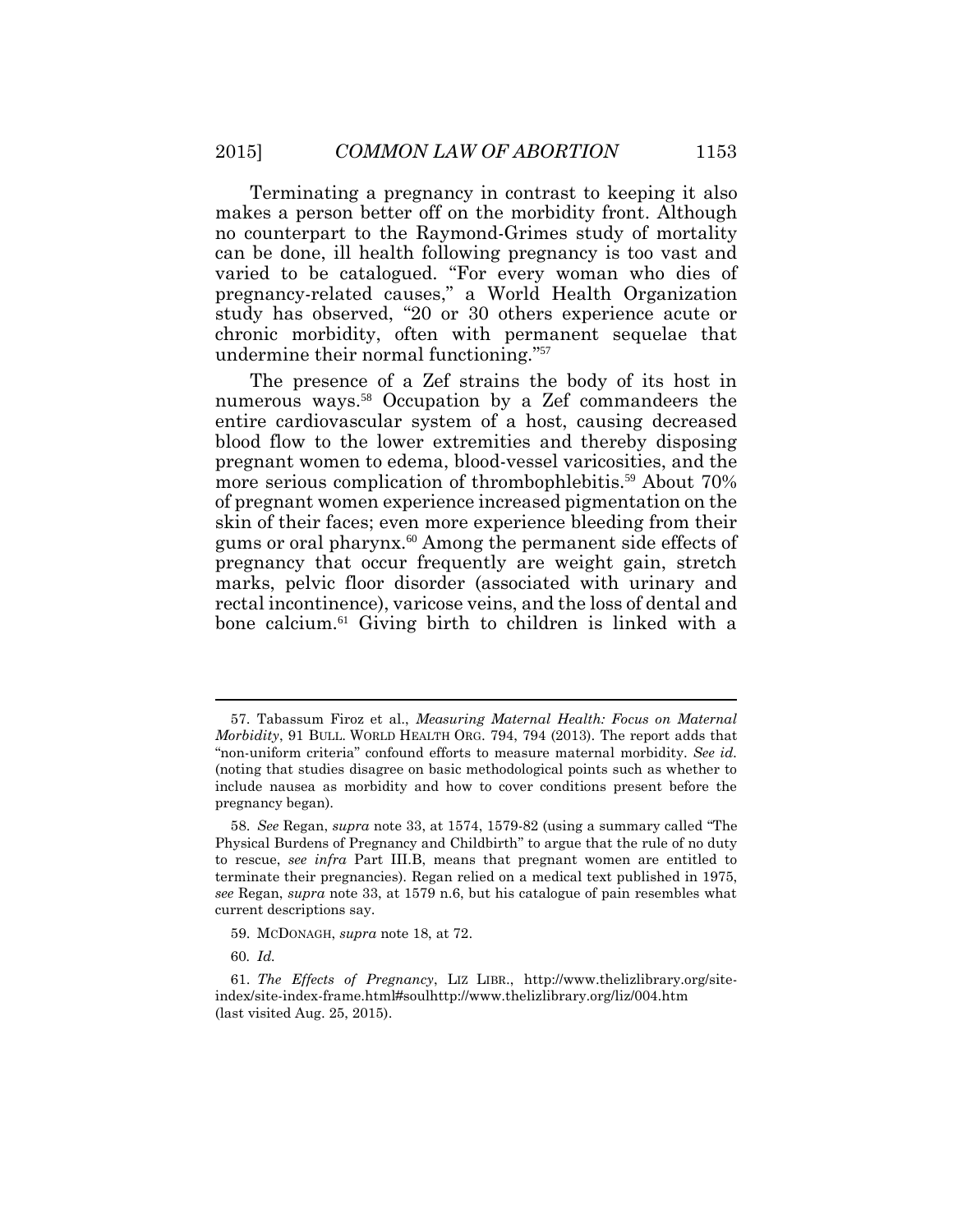higher lifetime risk of Alzheimer's disease.<sup>62</sup> Even one of the gentlest physical harms is costly: researchers have concluded that pregnancy-related nausea causes Britain to lose more than 14 million hours each year of work.<sup>63</sup>

#### B. *Non-Physical Detriments*

Termination has financial as well as physical and emotional consequences that befall a population likely to lack money: most pregnancy-terminators are mothers,<sup>64</sup> and financial burdens vex millions of this group in the United States, where 45% of children live in poor or low-income households.<sup>65</sup> Many such mothers were poor or low-income before they became pregnant, of course. An individual who starts out not poor and with no children can expect a dramatic decline in her income after becoming a mother.<sup>66</sup>

"The price of motherhood," <sup>67</sup> a phrase coined by journalist Ann Crittenden, makes reference to lost wage income. Mothers perform uncompensated childrearing work that one study priced at \$508,700 a year.<sup>68</sup> That this labor generates Ī

63. Roger Gadsby et al., *A Prospective Study of Nausea and Vomiting During Pregnancy*, 43 BRIT. J. GEN. PRAC. 245, 248 (1993).

64. RACHEL K. JONES ET AL., GUTTMACHER INST., CHARACTERISTICS OF U.S. ABORTION PATIENTS, 2008, at 8 (2010).

65. SOPHIA ADDY ET AL., NAT'L CTR. FOR CHILDREN IN POVERTY, BASIC FACTS ABOUT LOW-INCOME CHILDREN: CHILDREN UNDER 18 YEARS, 2011, at 1 (2013). "Poor" in this study means income of \$18,530 or less for a family of three; "low income," which meets only basic needs, means income of \$37,060 for a family of three. *Id.* at 1-2.

66. Anyone inclined to condemn as greedy or selfish a person who chooses abortion for financial reasons ought to recall that *homo economicus*, the construct that understands human beings as rational maximizer of their own wealth, pervades American law generally, not just the common law.

67. ANN CRITTENDEN, THE PRICE OF MOTHERHOOD: WHY THE MOST IMPORTANT JOB IN THE WORLD IS STILL THE LEAST VALUED (2001).

68. The method of this study was to add up the median pay of seventeen occupations into which mother-work can be classified. *Id.* at 8. A more conservative count would value this labor at an annual salary of about \$100,000. *Id.*

<sup>62.</sup> Monica Colucci et al., *The Number of Pregnancies is a Risk Factor for Alzheimer's Disease*, 13 EUR. J. NEUROLOGY 1374, 1376 (2006). Giving birth to even one child is enough to raise the risk of Alzheimer's. *See id.*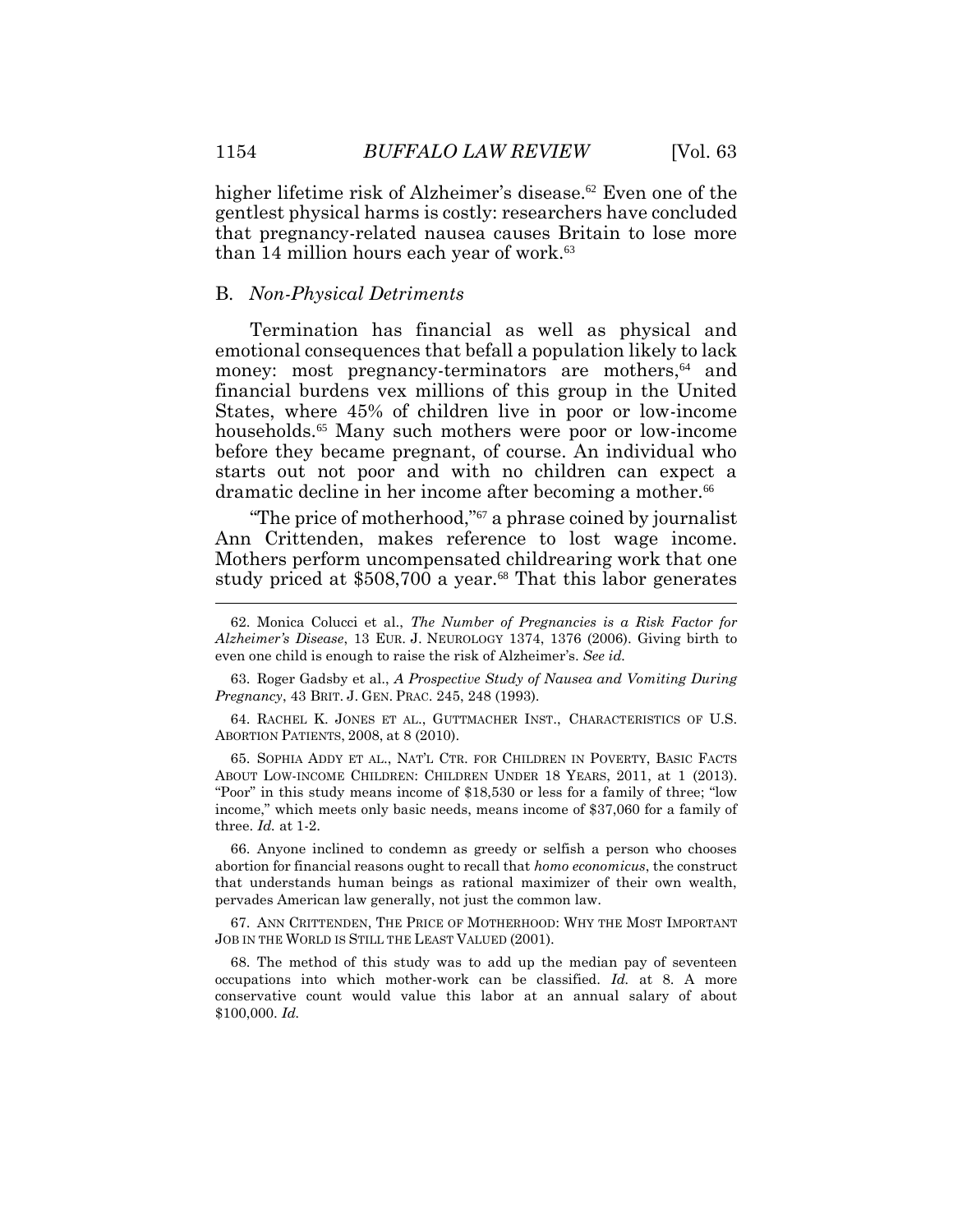no salary helps to explain why women remain poorer than men even though they work more hours a day than men almost everywhere in the world,<sup>69</sup> and even though the law of many nations, including the United States, forbids pay discrimination on the basis of sex. A pregnant individual committed to choosing between retention and termination as *homo economicus* would include not only the \$241,080 price tag for the future child's expenses<sup>70</sup> but also the societal expectation, if not the overt demand, that she toil through years of long hours for no pay.

Then comes work in the paid sector, where the detriment of becoming a mother amounts to a wage penalty of seven percent per child.71 According to *The Price of Motherhood*, a college graduate forfeits a million dollars of earnings over her lifetime as a consequence of this status.<sup>72</sup> Subsequent research has compared the results of job applications from pairs of candidates identical in all respects except parental status.73 Men received no penalty, and sometimes benefited, when they were identified as fathers.<sup>74</sup> Women identified as mothers were penalized in several ways, including perceived competence and starting salary.<sup>75</sup>

### C. *Offsets: A Few Benefits of Remaining Pregnant*

For many individuals, remaining pregnant is well worth the costs reviewed in this Part. We may infer as much from a single data point: as of 2010, most women in the United States aged 15 to 50—the majority is slim, about 53%—have

 $\overline{a}$ 

<sup>69.</sup> *Id.* at 8-9.

<sup>70.</sup> Kevin Concannon, *What Does It Cost to Raise a Child?*, USDA BLOG (Aug. 14, 2013, 2:34 PM), http://blogs.usda.gov/2013/08/14/what-does-it-cost-to-raise-achild.

<sup>71.</sup> Michelle J. Budig & Paula England, *The Wage Penalty for Motherhood*, 66 AM. SOC. REV. 204, 219 (2001).

<sup>72.</sup> CRITTENDEN, *supra* note 67, at 88.

<sup>73.</sup> Shelley J. Correll et al., *Getting a Job: Is There a Motherhood Penalty?*, 112 AM. J. SOC. 1297, 1309-10 (2007).

<sup>74.</sup> *Id.* at 1321.

<sup>75.</sup> *Id.* at 1321, 1326.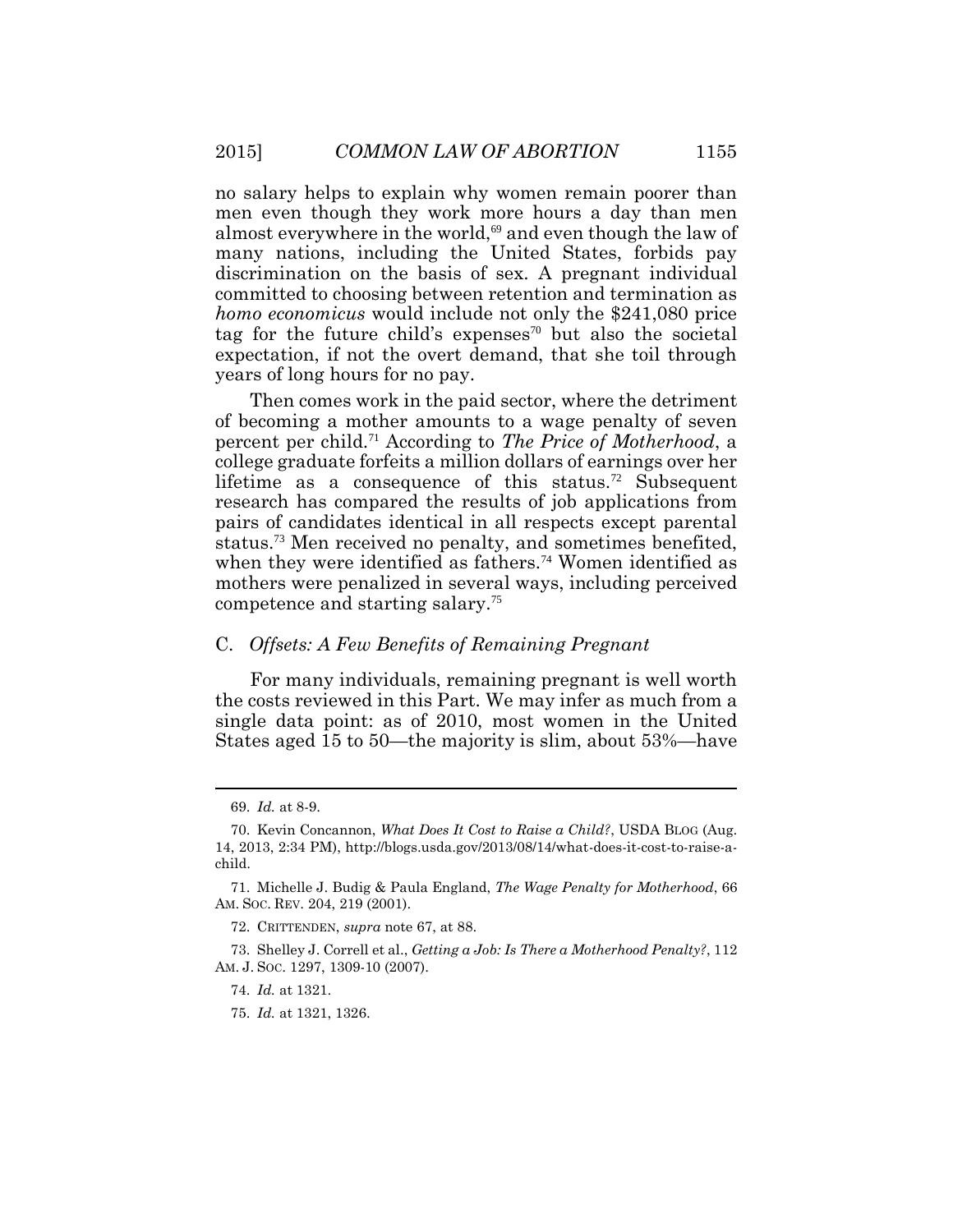had at least one child.<sup>76</sup> All these women came of age when contraception and abortion were legal, even if they had limited access to these goods, $77$  and some fraction of the nulliparous 47% must have at least lamented, if not fought, infertility.<sup>78</sup> This much arithmetic suggests that the majority of American women prefer to carry at least one pregnancy to term over their lifetimes.

Keeping rather than terminating a pregnancy furnishes an individual with physical benefits, not just detriments. Hormone shifts associated with full-term pregnancy reduce lifetime risks of developing particular cancers—multiple pregnancies are more protective than one—and lessen the incidence and severity of menstrual cramps after the pregnant person gives birth.<sup>79</sup> Whereas physicians once advised women with multiple sclerosis not to become pregnant, pregnancy may make relapses less likely, and one study found that carrying a pregnancy to term reduces the risk of developing this disease.<sup>80</sup> Increased pelvic blood flow has been credited for "stellar" second-trimester sex. <sup>81</sup> For many female smokers, becoming pregnant is a reason to try to give up their habit. Not all try—some fail; some "conceal or underreport their smoking behavior" when researchers

78. The CDC estimates that 12% of women ages fifteen to forty-four "have difficulty getting pregnant or carrying a pregnancy to term." *Infertility FAQs*, CTRS. FOR DISEASE CONTROL & PREVENTION, http://www.cdc.gov/reproductive health/Infertility/#a (last visited Sept. 13, 2015).

79. Sarah McCraw Crow, *6 Surprising Benefits of Pregnancy*, AM. BABY, http://www.parents.com/pregnancy/my-body/changing/benefits-of-pregnancy (last visited Sept. 13, 2015).

80. A.-L. Posonby et al., *Offspring Number, Pregnancy, and Risk of a First Clinical Dymyelinating Event*, 78 NEUROLOGY 867 (2012); Health *Benefits of Pregnancy and Motherhood*, http://www.whattoexpect.com/first-year/photogallery/health-benefits-of-pregnancy-and-motherhood.aspx#/slide-6 (last visited Sept. 13, 2015).

81. Crow, *supra* note 79.

<sup>76.</sup> *Profile America Facts for Features: Mother's Day: May 13, 2012*, U.S. CENSUS BUREAU (Mar. 19, 2012), https://www.census.gov/newsroom/releases/pdf/ cb12ff-08\_mothersday.pdf.

<sup>77.</sup> Because of poverty, for instance, or because they spent their teen years outside the United States or in geographically disadvantaged regions.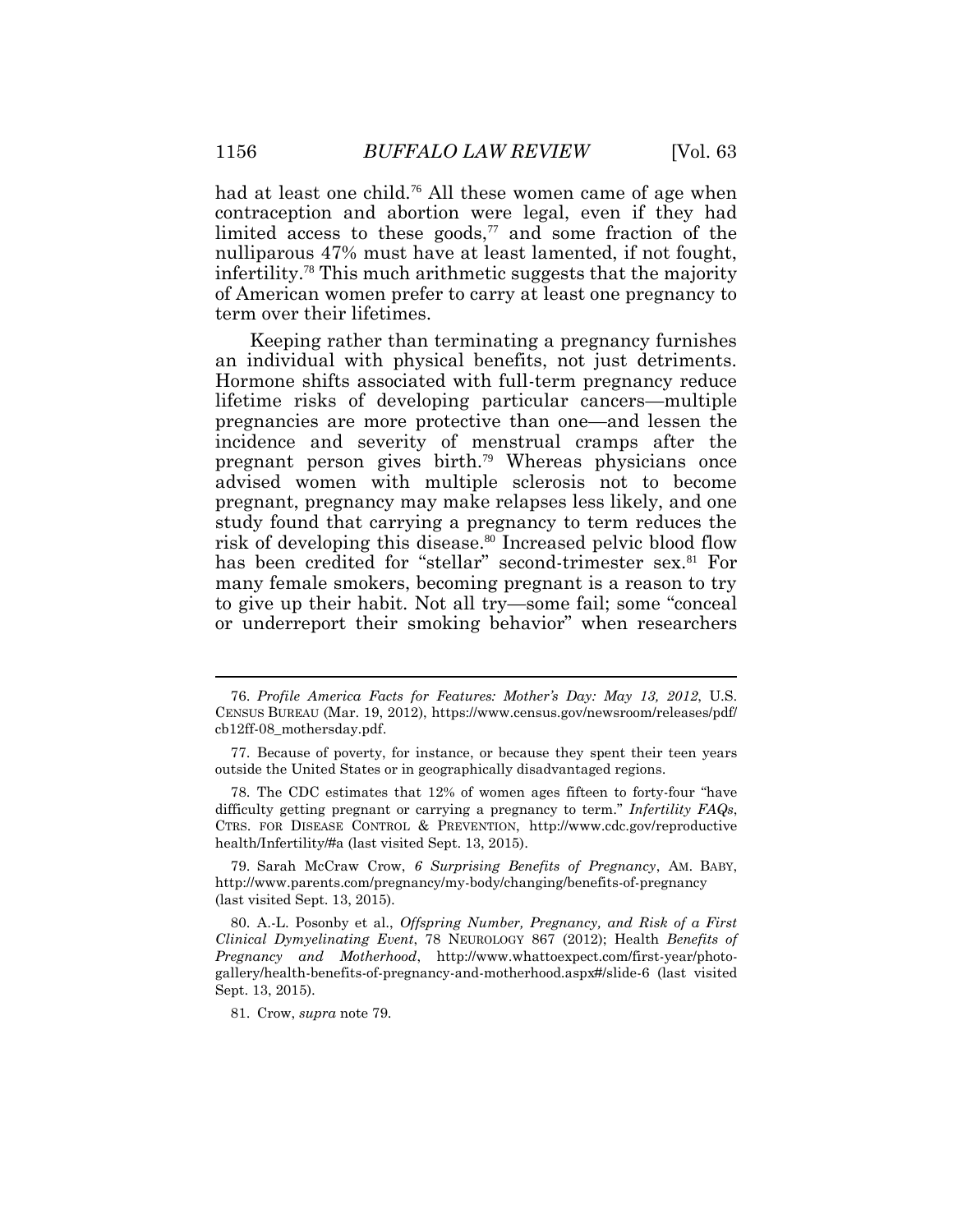$ask^{82}$ —but pregnancy remains a powerful engine for an important public health initiative;<sup>83</sup> and quitting smoking, for an individual, means more expected years of life.<sup>84</sup>

Emotional and psychological upsides to remaining pregnant can be more extensive. Although it is possible for a woman to become a parent by other means, pregnancy is the standard route to motherhood, and motherhood delivers unique joys at least some of the time. Becoming a parent through pregnancy is different from—and may feel stronger than—both motherhood by adoption and fatherhood because of the singular physical connection between the child and the person who knew the child intimately from his or her genesis. Carrying a pregnancy to term can become an occasion of justified pride.

Another emotional benefit of remaining pregnant, though darker, has force: termination means stigma.<sup>85</sup> When one politician published a memoir that reported her two abortions, for example, she explained extreme circumstances behind her decisions.<sup>86</sup> Supreme Court decisional law also depicts abortion as a grim choice: termination-choosers are likely to face regrets, wrote Justice Anthony Kennedy for the Court in *Gonzales v. Carhart.*<sup>87</sup> Hollywood notoriously

85. In her first of many bestselling books about etiquette, pro-choice Judith Martin noted the normative demands of this stigma: "Miss Manners firmly believes that there are certain honest, understandable, deeply felt emotions that ought never to be expressed by anyone. First among them is that one does not want a child one is going to have." JUDITH MARTIN, MISS MANNERS' GUIDE TO EXCRUCIATINGLY CORRECT BEHAVIOR 19 (1982).

86. WENDY DAVIS, FORGETTING TO BE AFRAID 172-79 (2014). The first of the terminated pregnancies was ectopic and threatened Davis's life; the second abortion killed a fetus doomed to die. *Id.*

87. Gonzales v. Carhart, 550 U.S. 124, 132, 159 (2007). Moreover, officious strangers have a First Amendment right to get close to them against their will and try to talk them out of terminating, said *McCullen v. Coakley*, even though meddlers must refrain from approaching other strangers to argue with them

<sup>82.</sup> C. Tracy Orleans et al., *Helping Pregnant Smokers Quit: Meeting the Challenge in the Next Decade*, 174 W. J. MED. 276, 276-77 (2001).

<sup>83.</sup> *See id.* at 277.

<sup>84.</sup> *Tobacco-Related Mortality*, CTRS. FOR DISEASE CONTROL & PREVENTION, http://www.cdc.gov/tobacco/data\_statistics/fact\_sheets/health\_effects/tobacco\_rel ated\_mortality (last updated Aug. 18, 2015).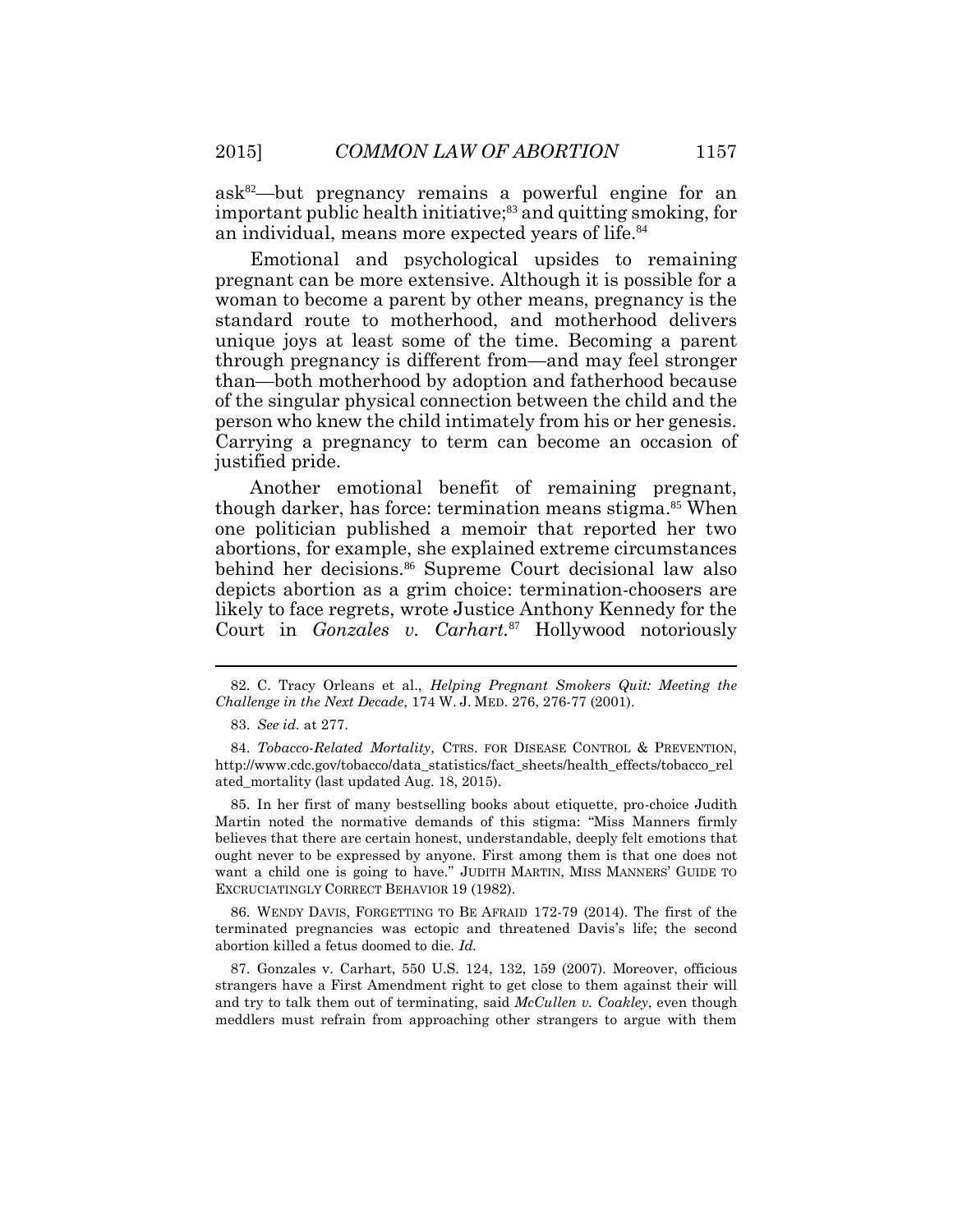resolves most of its abortion narratives with contrivances that preempt the procedure.<sup>88</sup> Here, shame creates another benefit to remaining pregnant rather than choosing termination, no less real from being socially constructed.

All that said, benefits outweigh costs only if one wishes the first-time parenthood or the larger family that will follow this pregnancy—or, for the minority of pregnancies that involve surrogacy, if the pregnant person is receiving acceptable compensation. Only desire can make the gains of remaining pregnant greater than the detriments.<sup>89</sup> From here, whenever the government forbids or significantly limits the delivery of any therapeutic intervention, this exercise of state power burdens the individual deprived. The Supreme Court has said as much with respect to abortion, $90$  and its decisional law on a variety of other prohibitions agrees.<sup>91</sup>

88. Mireya Navarro, *On Abortion, Hollywood is No-Choice*, N.Y. TIMES, June 10, 2007, § 9 (Magazine), at 1 (noting the custom of feature films not even to mention the word when a protagonist experiences unplanned or inconvenient pregnancy).

89. *See* Regan, *supra* note 33, at 1582 (contending that "pains and discomforts" feel worse during unwanted pregnancies).

90. Planned Parenthood of Se. Pa. v. Casey, 505 U.S. 833, 871 (1992) ("The woman's right to terminate her pregnancy . . . is a rule of law and a component of liberty we cannot renounce.").

about their behaviors and plans. 134 S. Ct. 2518, 2536, 2541 (2014). The National Organization for Women has suggested to the Chief Justice of the United States that because "what is good for the goose is good for the gander," he ought to take down the 100-foot buffer zone that protects him from being bothered on his way into a building. Statement of NOW President Terry O'Neill, *Roberts' Court Enables Violence at Abortion Clinics; NOW calls on Chief Justice to Take Down his Own Buffer Zone*, NAT'L ORG. FOR WOMEN (June 16, 2014), http://now.org/ media-center/press-release/roberts-court-enables-violence-at-abortion-clinics.

<sup>91.</sup> Regardless of whether litigants who complain about being deprived of therapies win or lose, the Court acknowledges that their deprivation amounts to a real injury. *Compare* Bell v. Wolfish, 441 U.S. 520, 535, 539 (1979) (holding that pretrial detainees have a Fourteenth Amendment right to medical care and that the withholding of this care constitutes punishment), *with* Gonzales v. Raich, 545 U.S. 1, 33 (2005) (concluding that although the federal Controlled Substances Act outranks state laws permitting therapeutic uses of marijuana, patients might have a "medical necessity defense"). *See also* United States v. Rutherford, 442 U.S. 544, 552, 558 (1979) (refusing to recognize a terminal-illness exception to the legal rule that prescription drugs must be safe and effective while also noting that the unapproved substance desired by plaintiffs, Laetrile, "may ultimately prove safe and effective for cancer treatment").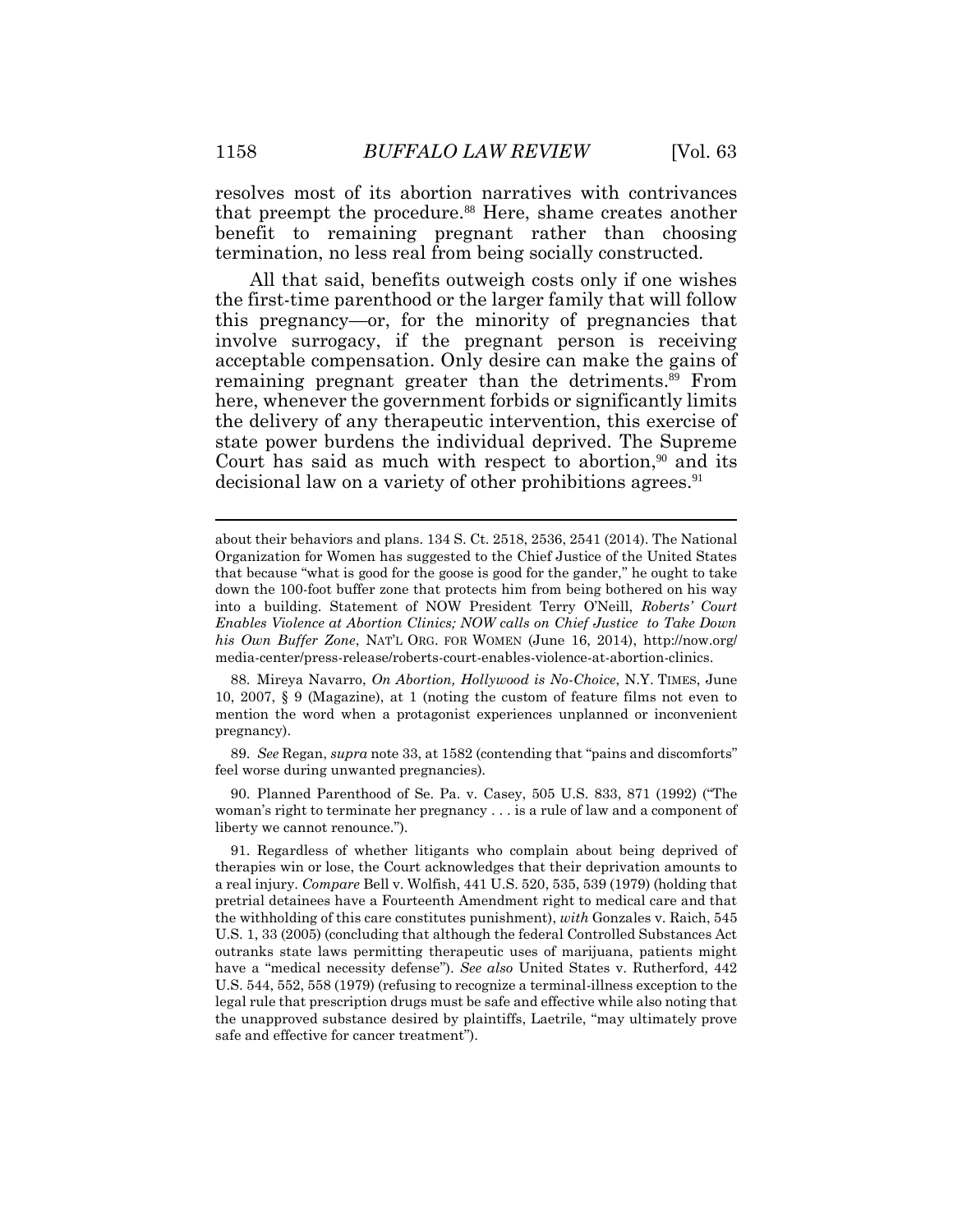# II. PRIOR VOLUNTARY CONDUCT NEEDED BEFORE THE STATE MAY IMPOSE DETRIMENT: THREE COMMON LAW POSSIBILITIES DISPATCHED

Governments force detriments on individuals all the time. They lock people up; they impose penalties that can include fines, prison terms, and death; they enter judgments against civil litigants and criminal defendants who have lost in court; they garnish bank accounts; they take away assets through civil forfeiture; they tell creditors that they must accept pennies on the dollar. One could read the Bill of Rights as a recitation of oppressions that the state would try to inflict if it could (otherwise, why bother to amend the Constitution?): impinge on religious freedoms, take away firearms, compel the quartering of soldiers in citizens' homes, and so on. Although state-imposed detriments befall individuals every day, how and when the state may impose them is limited by constraints that originate in the common law as well as the Constitution.

The common law offers three possibilities that permit the imposition of detriment by the state. Each requires prior voluntary conduct of a particular stripe. First is consent. Integral everywhere in the common law, consent obliges an individual to endure a detriment because she said yes to it before it occurred. A second and related common law category, found in non-criminal doctrines including contracts and torts, is an undertaking by the burdened individual. Whereas consent means acceptance of the very thing or condition that the individual complains of—a prizefighter says yes to a punch aimed at his head; a land possessor invites a visitor and then objects to her presence—an undertaking, when enforced on an obligor by the common law, means having volunteered for an obligation that must be fulfilled or paid for even if it comes to feel unwelcome or oppressive. Finally, the state may impose detriment deliberately, as punishment in response to the antisocial conduct of a wrongdoer.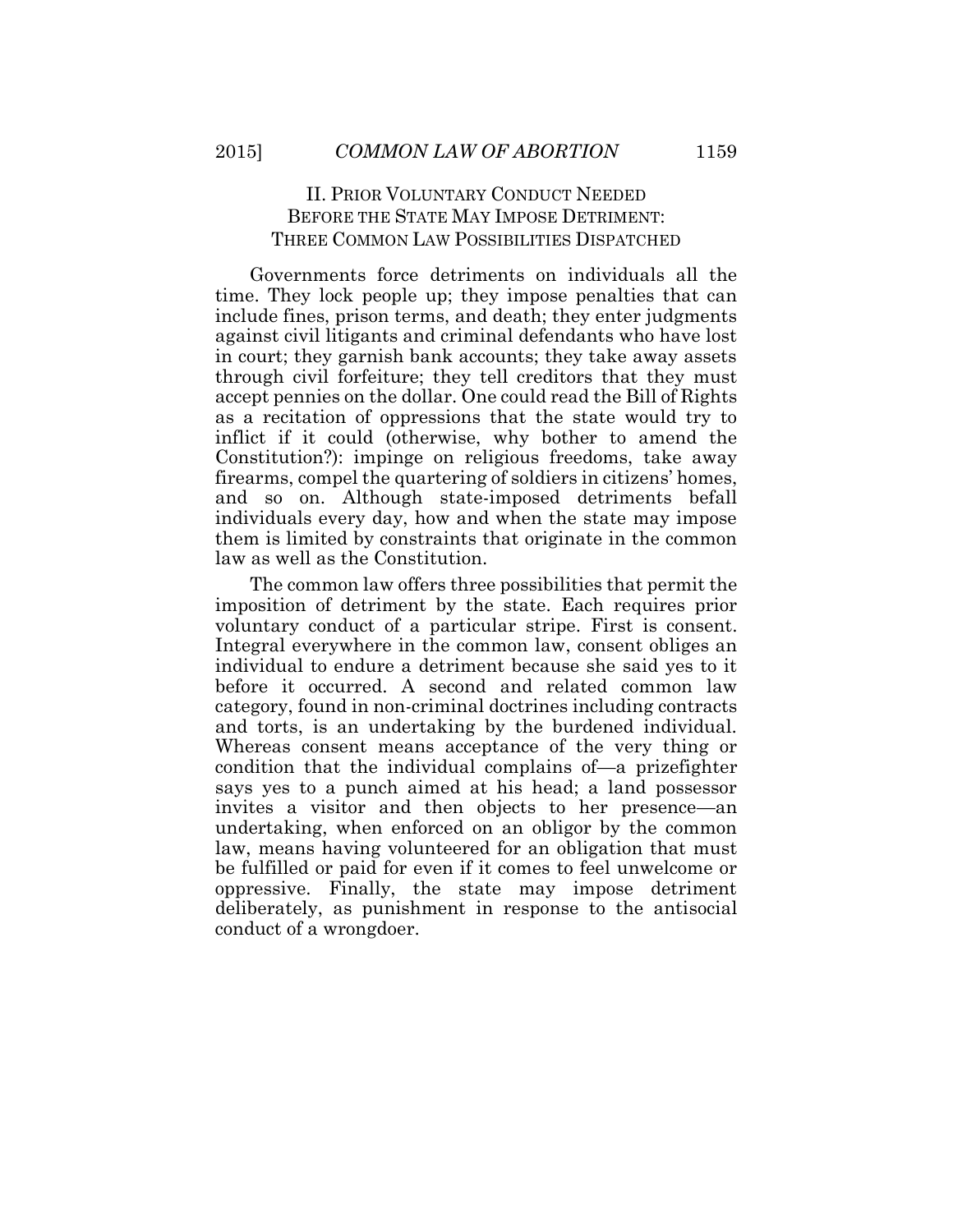#### A. *Consent*

Members of our species have been known to welcome demanding house guests,  $92$  a slap on the face,  $93$  the slash of a surgical incision, $94$  and the infliction of pain or bondage on our bodies.95 We might crave penetration of our intimate orifices, even risky types of penetration. We can be penetrators or aggressors ourselves. To manage our entries into the geography of another person in a respectful way and have our boundaries crossed on our own terms, the common law precept of consent has long been at hand.<sup>96</sup>

Consent is present in every common law field. It insulates aggressors from criminal and civil liability for many of the blows, intrusions, and demands they inflict on volunteers. *Volenti*, as a great common law judge famously wrote, *non fit injuria*. 97 One might read this Latin to say prochoice. A detriment that one accepts in advance is not a detriment at all.

94. The year 2012 saw more than a million of the American top-five cosmetic surgeries—breast augmentation, nose reshaping, eyelid surgery, liposuction, and facelifts. *14.6 Million Cosmetic Plastic Surgery Procedures Performed in 2012*, AM. SOC'Y PLASTIC SURGEONS (Feb. 19, 2013), http://www.plasticsurgery.org/ news/past-press-releases/2013-archives/14-million-cosmetic-plastic-surgeryprocedures-performed-in-2012.html. On the intersection of surgery and the

common law, see JOHN C. P. GOLDBERG ET AL.,TORT LAW: RESPONSIBILITIES AND REDRESS 644-46 (3d ed. 2012) (discussing express consent).

95. Andreas A.J. Wismeijer & Marcel A.L.M. van Assen, *Psychological Characteristics of BDSM Practitioners*, 10 J. SEXUAL MED. 1943, 1943-44 (2013) (reporting positive mental health associated with this practice).

96. *Cf.* 1 WILLIAM BLACKSTONE, COMMENTARIES \*134 (adverting to a common law right of "[t]he preservation of a man's health from such practices as may prejudice or annoy it").

97. Murphy v. Steeplechase Amusement Co., 166 N.E. 173, 174 (N.Y. 1929) (Cardozo, J.) (meaning to the willing, there is no injury).

<sup>92.</sup> Harry L. Levy, *The Odyssean Suitors and the Host-Guest Relationship*, 94 TRANSACTIONS & PROC. AM. PHILOLOGICAL ASS'N 145, 147 (1963) (discussing forbearance toward burdensome house guests in the *Odyssey*).

<sup>93.</sup> A television commercial for Mennen aftershave, airing around the time *Roe v. Wade* came down, featured a brisk slap along with "Thanks! I needed that!" from the man whose face lay at the receiving end. D HEINE, *Circa 1973–1974 Mennen Skin Bracer TV Commercial*, YOUTUBE (Feb. 13, 2011), http://www.youtube.com/watch?v=mEtcHdDyEvo.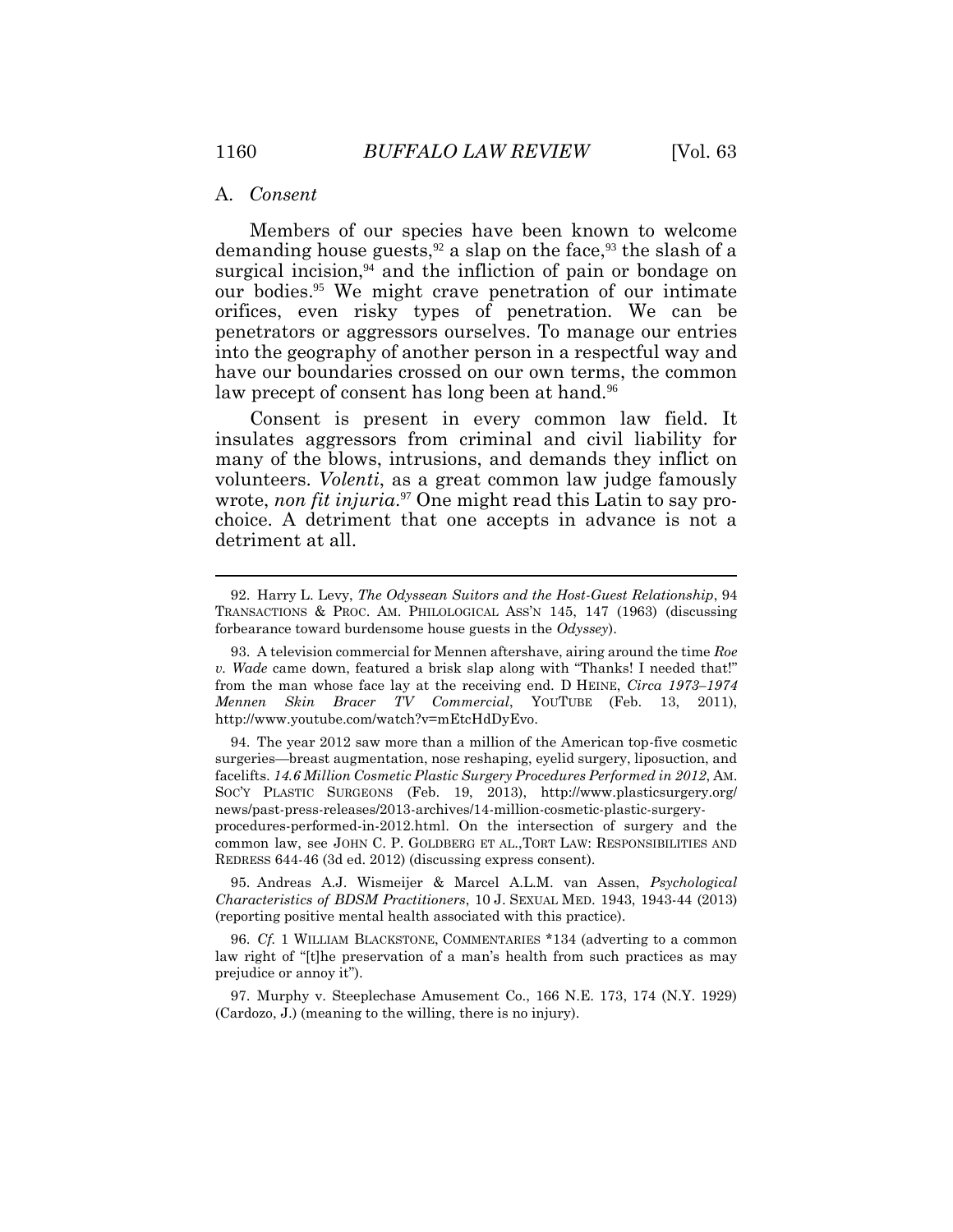The common law realm where agreement and acceptance are most fundamental is contracts. In his monograph about the centrality of Lord Mansfield to the development of modern common law,<sup>98</sup> James Oldham pays particular heed to this field. English contract law contained little theory or predictability when Mansfield took the bench.<sup>99</sup> Pressing "basic fairness and the intentions of the parties as governing principles," Mansfield interpreted contracts with an eye to learning what those who agreed to them wanted.<sup>100</sup> The core of an agreement, he maintained, is acceptance.<sup>101</sup> Manifestations like consideration or a signature are tools for the court to learn about that acceptance rather than ends in themselves.<sup>102</sup> Consent as central to contract means that common law courts should uphold—and indeed they do uphold—unwise agreements, economically inefficient agreements, and agreements that look like bad deals to an outsider. Randy Barnett defines what he calls his "consent theory of contract" in both normative and descriptive terms.<sup>103</sup> Consent, he writes, makes a contract both enforceable in court and deserving of enforcement.<sup>104</sup>

Next, torts. *Volenti non fit injuria*, though applicable elsewhere in the common law, gets mentioned with reference to torts in particular. Courts use the *volenti* maxim to mean assumption of risk when the harm happened by accident, and consent when the plaintiff has brought an intentional tort action.<sup>105</sup> Consent makes the plaintiff responsible for the

- 101. *See id.* at 84-86.
- 102. *See id.*

104. *Id.* at 305.

105. *See* Wash. Metro. Area Transit Auth. v. Johnson, 726 A.2d 172, 179 & n.2 (D.C. 1999) (quoting RESTATEMENT (SECOND) OF TORTS § 496 A, to observe that distinctions between *volenti non fit injuria* and assumption of the risk are "of terminology only, and the rules applied are the same in either case").

<sup>98.</sup> JAMES OLDHAM, ENGLISH COMMON LAW IN THE AGE OF MANSFIELD (2004). Mansfield was chief justice of the Court of the King's Bench from 1756 to 1788. *See id.* at 8-9, 11.

<sup>99</sup>*. See id.* at 79.

<sup>100.</sup> *See id.* at 79, 84-85.

<sup>103.</sup> Randy E. Barnett, *A Consent Theory of Contract*, 86 COLUM. L. REV. 269 (1986).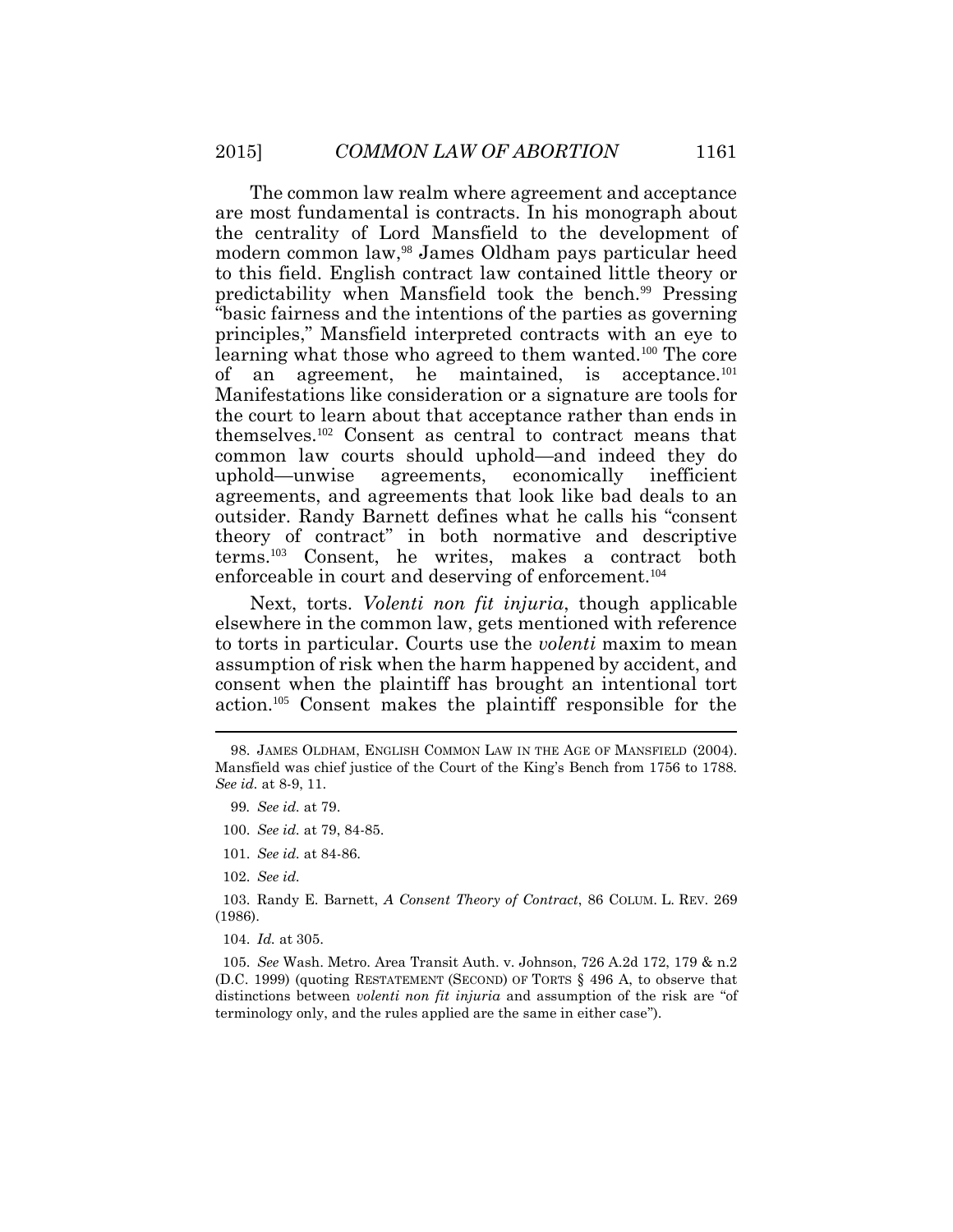harm to himself that he complains of, on the ground that he agreed in advance. Agreed, that is, either to accept what he suffered (for an intentional tort claim) or the risk that he would suffer harm (for negligence).

Formed and articulated by common law courts to guide claims for harm attributed to therapeutic treatment decisions,<sup>106</sup> the doctrine of informed consent covers both negligence and the intentional tort of battery.<sup>107</sup> The Supreme Court, again playing the role of secondary source about the common law,<sup>108</sup> said in 1990 that "the common-law doctrine of informed consent is viewed as generally encompassing the right of a competent individual to refuse medical treatment." <sup>109</sup> Informed consent extends to acceptances as well as refusals of medical interventions. One review of decisional law from several common law jurisdictions found that courts have "upheld the rule that unless the circumstances of emergency apply, a medical or surgical procedure that goes beyond the scope of a patient's express consent should be regarded as trespass"—the quintessential common law wrong—"even when there was no evidence of an express prohibition."<sup>110</sup>

Although battery occupies the large share of attention to consent as it functions in tort law, consent can be applied to any common law tort claim.<sup>111</sup> One state supreme court recently relied entirely on common law reasoning to hold that lack of consent is part of the prima facie case for the tort of

<sup>106.</sup> JERRY MENIKOFF, LAW AND BIOETHICS 157 (2001).

<sup>107.</sup> DAN B. DOBBS, THE LAW OF TORTS 242 (2000).

<sup>108.</sup> *See supra* notes 8-10 and accompanying text for a discussion of *Roe v. Wade* and the role of common law values in the Court's opinion.

<sup>109.</sup> Cruzan v. Dir., Mo. Dep't of Health, 497 U.S. 261, 277 (1990).

<sup>110.</sup> Danuta Mendelson, *Historical Evolution and Modern Implications of Concepts of Consent to, and Refusal of, Medical Treatment in the Law of Trespass*, 17 J. LEGAL MED. 1, 31 (1996).

<sup>111.</sup> Willey v. Carpenter, 23 A. 630, 631 (Vt. 1892) (quoting THOMAS M. COOLEY, A TREATISE ON THE LAW OF TORTS 163 (1879) ("Consent is generally a full and perfect shield when that is complained of as a civil injury which was consented to.")).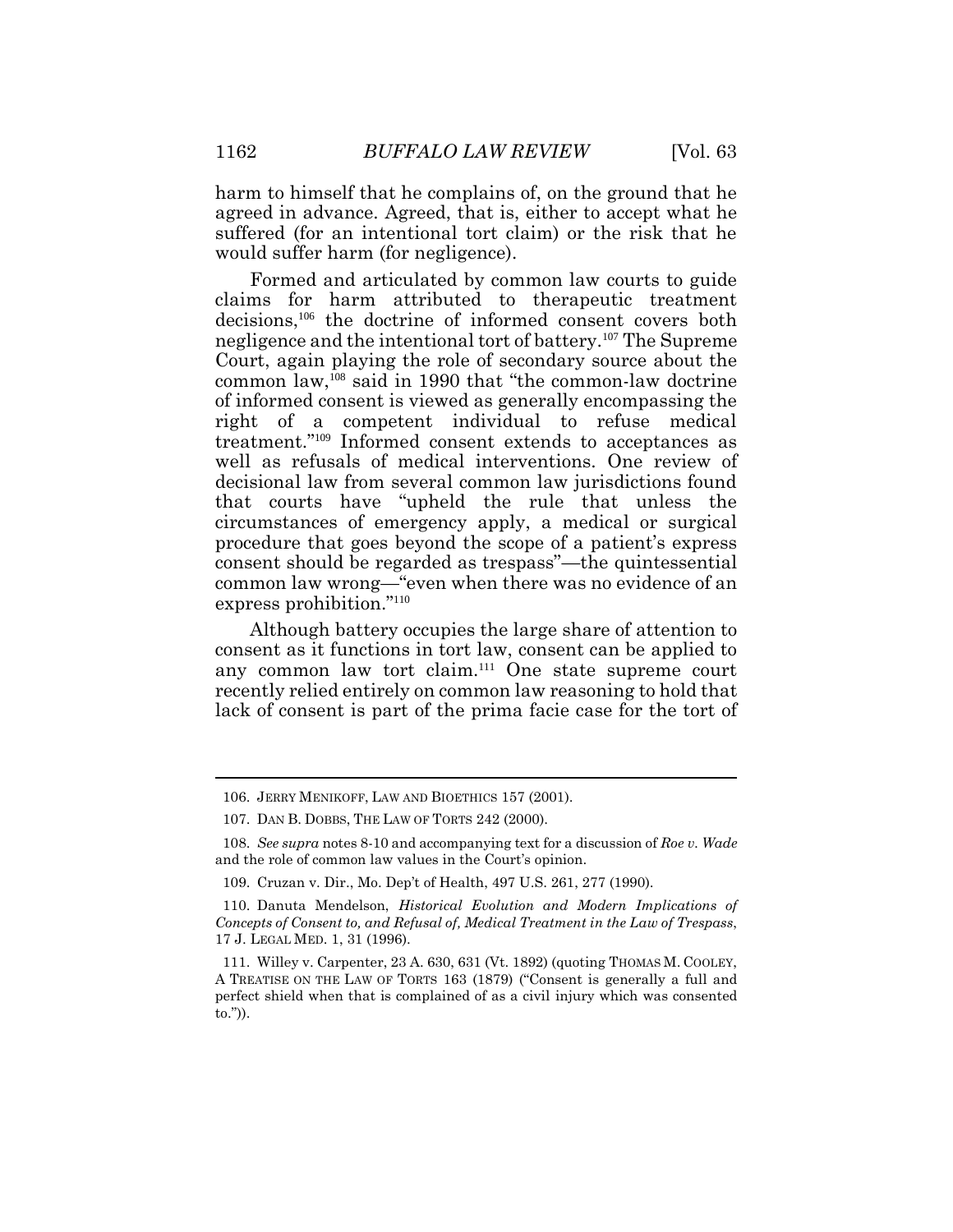trespass to land, rather than an affirmative defense.<sup>112</sup> In other words, consent is so central to the tort that the plaintiff itself must labor to show its absence at the time that the invasion to land occurred at the pain of getting the action dismissed. Other courts have shared the view that consent is central to claims of trespass to land; <sup>113</sup> they have applied it also to conversion,  $114$  trespass to chattels,  $115$  and false imprisonment.<sup>116</sup>

On to the common law of crimes. Consent makes "moral magic," writes philosopher Heidi Hurd, in that actions that the criminal law deems odious become benign when the person at the receiving end consented to them.<sup>117</sup> Similar to the common law of torts, the common law of crimes also understands consent as vitiating the aggressor's responsibility for actions that inflict harm.<sup>118</sup> The importance

114. Maples v. United Sav. & Loan Ass'n, 686 S.W.2d 525, 527 (Mo. Ct. App. 1985).

115. Buchanan Marine, Inc. v. McCormack Sand Co., 743 F. Supp. 139, 141 (E.D.N.Y. 1990).

116. Faniel v. Chesapeake & Potomac Tel. Co. of Md., 404 A.2d 147, 150 (D.C. 1979).

117. Heidi M. Hurd, *The Moral Magic of Consent*, 2 LEGAL THEORY 121, 121, 123 (1996). For partial disagreement with Hurd, suggesting that the reference to "magic" is overstated, see Michelle Madden Dempsey, *Victimless Conduct and the*  Volenti *Maxim: How Consent Works*, 7 CRIM. L. & PHIL. 11, 12 (2012).

118. Because the common law of crimes has no conception of victim standing, however, criminal law is freer than tort to ignore acceptance of the action by the person whom it hurt. *See* MICHELLE MADDEN DEMPSEY, PROSECUTING DOMESTIC VIOLENCE: A PHILOSOPHICAL ANALYSIS 185-89 (2009) (providing a hypothetical in which the victim's acceptance of abuse is overshadowed by the community's intervention on her behalf). Thus, the common law of crimes usually declines to consider consent in murder prosecutions, *see, e.g.*, State v. Fuller, 278 N.W.2d 756, 761 (Neb. 1979) (quoting *Turner v. State*, 108 S.W. 1139, 1141 (Tenn. 1908), that "[m]urder is no less murder because the homicide is committed at the desire of the victim"), and the common law holds that suicide is a crime, though most contemporary legislatures disagree. Thomas J. Marzen, "*Out, Out Brief Candle": Constitutionally Prescribed Suicide for the Terminally Ill*, 21 HASTINGS CONST.

<sup>112.</sup> *See* Envtl. Processing Sys., L.C. v. FPL Farming Ltd., 457 S.W.3d 414, 423-24 (Tex. 2015).

<sup>113.</sup> *See, e.g.*, Barfield v. Sho-Me Power Elec. Coop., 10 F. Supp. 3d 997, 1015 (W.D. Mo. 2014) (holding that consent to an easement for electric power lines did not include consent to using the easement for telecommunications); Grygiel v. Monches Fish & Game Club, Inc., 787 N.W.2d 6, 18 (Wis. 2010).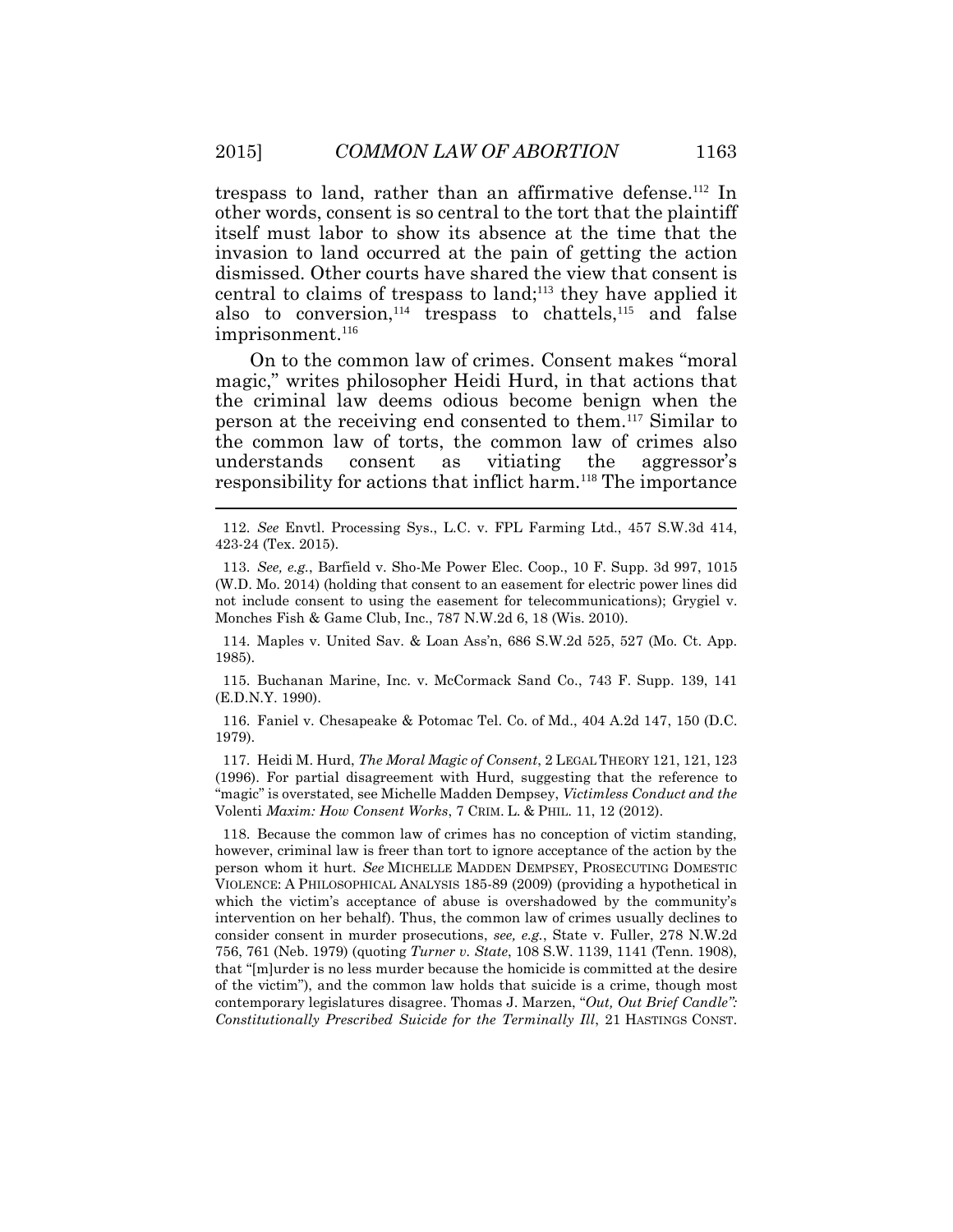of consent in the law of contracts, torts, and crimes, in sum, shows that consent is foundational to the common law. At the same time, the common law uses care in its applications of consent. Foremost, it does not presume that consent is present.

In 2012, a politician provided a helpful lesson on how presuming consent to be pregnant cannot justify abortion prohibitions. During his campaign to move from the House of Representatives to the Senate, Todd Akin suggested that bans on abortion need no rape exception because pregnancy of itself implies acceptance. <sup>119</sup> According to Akin, a "female body" that does not wish to provide gestation following rape "has ways to try to shut the whole thing down."<sup>120</sup> Regarding physiology, Akin's statement was wrong. Pregnancy occurs with and without willingness to house and feed anyone.<sup>121</sup> If pregnancy of itself proved that the pregnant individual consented, then a common law rationale to compel gestation and childbirth could take form. But pregnancy provides no such proof.

Assumption of risk to support the prohibition of abortion is a bit more plausible as a variation on consent, though it is

119. Jonathan Weisman & John Eligon, *G.O.P. is Pressing Candidate to Quit Over Rape Remark*, N.Y. TIMES, Aug. 21, 2012, at A1.

L.Q. 799, 804 (1994). Prosecutions of individuals who inflicted bodily harm during sadomasochistic encounters have resulted in both convictions and acquittals in the United States and the United Kingdom. *See* Cheryl Hanna, *Sex is Not a Sport: Consent and Violence in Criminal Law*, 42 B.C. L. REV. 239 (2001) (reviewing cases and arguing that courts should not accept consent as a defense when harms are severe). Nevertheless consent of the victim or putative victim suffices to extinguish responsibility for a host of crimes. *See, e.g.*, Aldrich v. People, 79 N.E. 964, 965 (Ill. 1906) (providing that consent is a defense for larceny); WAYNE R. LAFAVE & AUSTIN W. SCOTT, JR., SUBSTANTIVE CRIMINAL LAW § 8.13 at 466-67 (1986) (noting the role of non-consent in burglary).

<sup>120.</sup> Lori Moore, *The Statement and the Reaction*, N.Y. TIMES, Aug. 21, 2012, at A13. Akin later stood by what he said, though he added that the quotation was misleading because he had also said that "ways to try to shut that whole thing down" following "legitimate rape" can fail. TODD AKIN, FIRING BACK: TAKING ON THE PARTY BOSSES AND MEDIA ELITE TO PROTECT OUR FAITH AND FREEDOM 10-11 (2014).

<sup>121.</sup> *See* Pam Belluck, *Health Experts Dismiss Assertions on Rape*, N.Y. TIMES, Aug. 21, 2012, at A13 (assembling evidence from interviewed experts and peerreviewed research).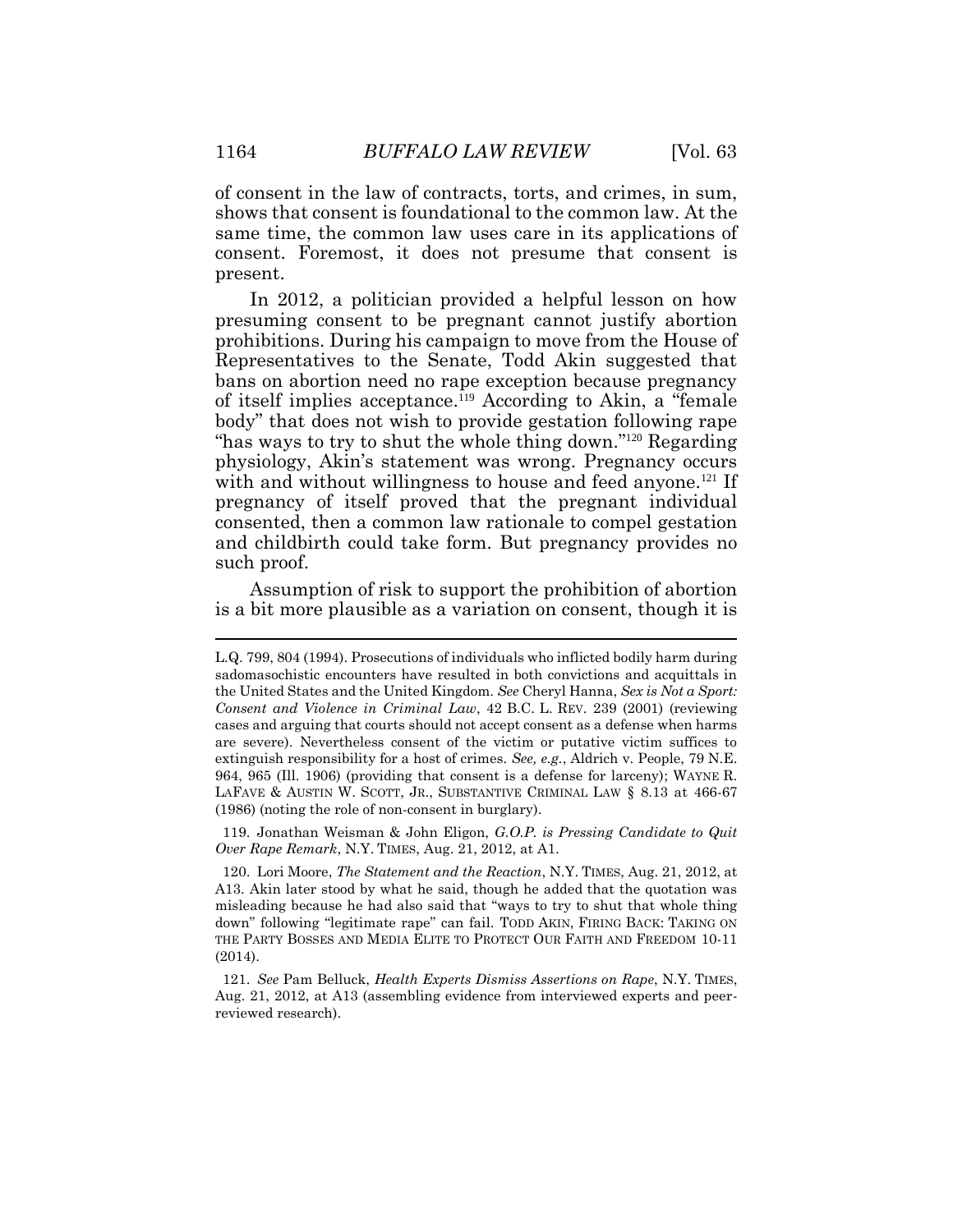also unavailing. The idea here is that the pregnant person knew and accepted the risk of pregnancy associated with her conduct and thus may be forced to accept what befell her as the consequence of her gamble. Assumption of risk fails because it requires knowledge and voluntariness.122 Neither knowledge nor voluntariness can be inferred from an act of sexual intercourse in the recent past, even though many (possibly even most) persons who experience penetration of their vaginas by penises know that this action can generate a risk of pregnancy, and some fraction of those who understand this risk agree to it.

Regarding the knowledge element, pregnancy can occur when the person who is pregnant relied on a trustworthy contraceptive that failed; reasonably believed assurances about the infertility of her partner or herself; or otherwise acted prudently to reduce the likelihood of conceiving. Conception is not especially likely to result from sex even without contraception if one counts all pregnancies as the numerator and all acts of vaginal intercourse as the denominator of the same fraction.123 As for voluntariness, putting aside the inaccuracy of "legitimate rape" as asserted by Representative Akin,124 it is often absent even when the penetrated person manifested enough acquiescence to thwart a rape prosecution. "[T]he set of nonconsensual acts," as Andrew Koppelman has put the point, "is considerably larger than the set of deeds that produce criminal convictions." 125

### B. *Undertaking*

The second common law opportunity to impose detriment on an individual comes from the undertaking she or he may  $\overline{a}$ 

<sup>122.</sup> *See* DOBBS, *supra* note 107, at 535 (stating elements of assumption of risk).

<sup>123.</sup> *See* MCDONAGH, *supra* note 18, at 52 (noting that "for all but six days of a woman's ovulatory cycle, the probability is zero that conception will follow sexual intercourse"); *see also id.* at 57 (arguing that what causes pregnancy is not "sexual intercourse" but a fertilized ovum). A newer book rates the odds of a presumedfertile woman's becoming pregnant from a single act of unprotected sexual intercourse as 1 in 20. MICHAEL BLASTLAND & DAVID SPIEGELHALTER, THE NORM CHRONICLES 82 (2014).

<sup>124.</sup> *See supra* notes 119-20 and accompanying text.

<sup>125.</sup> Koppelman, *supra* note 35, at 1943-44.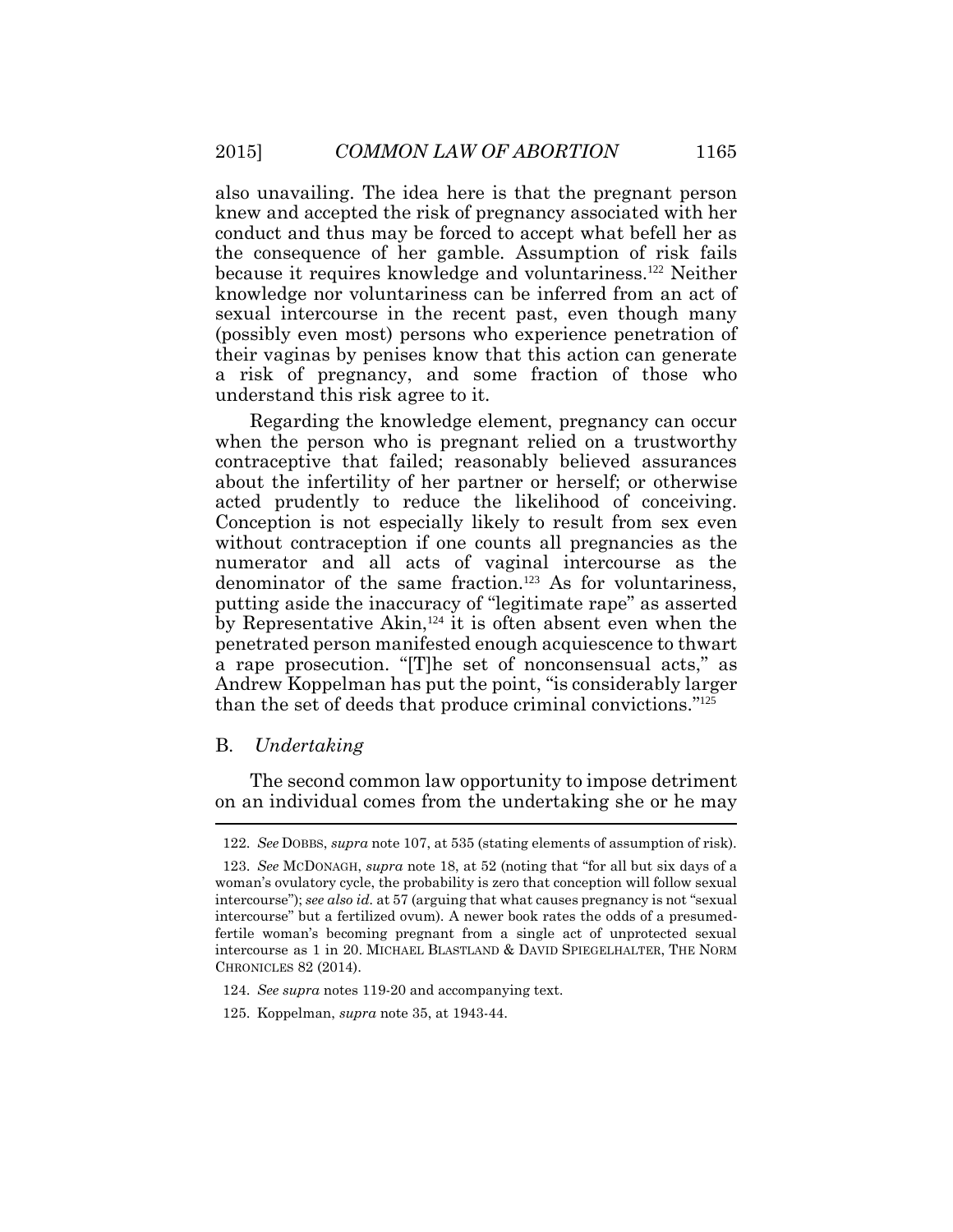have made. Express contracts, contracts implied in law, and contracts implied in fact all posit that courts may hold a promisor to the terms of what he agreed he would do. Randy Barnett's understanding of assent as a source of moral as well as legal obligation in the law of contracts, noted above with reference to the related common law concept of consent,<sup>126</sup> applies to undertaking too. Barnett observes that "a promisor incurs a contractual obligation the legal enforcement of which is morally justifiable by manifesting assent to legal enforcement and thereby invoking the institution of contract." 127

As the common law scholar Joseph Henry Beale noted more than a century ago, the law of undertakings partakes of contract and tort. An undertaking fails to be a contract, on the one hand, when consideration is absent, but is also not a source of tort liability, on the other, in that tort liability lands on individuals regardless of whether they volunteered.<sup>128</sup> "One has only to be born or to immigrate into a society, in order to undergo the [tort] duty of respecting the persons and property of his neighbors," Beale wrote, "but in order to be required to exercise the active care required of an undertaker, the obligor must 'take the trust upon himself."<sup>129</sup>

Undertakings arise with forethought and are manifested by behaviors. A drowning person catches attention from a swimmer or the Coast Guard,<sup>130</sup> for example; a sorority leader signs up as "guardian angel" to keep an eye out for perils that a freshman rush-week pledge.<sup>131</sup> The common law does not leap to find undertakings in the absence of evidence that they occurred. Losing cases abound for plaintiffs who had hoped that defendants had undertaken to engage in conduct useful

<sup>126.</sup> *See supra* notes 103-04 and accompanying text.

<sup>127.</sup> Barnett, *supra* note 103, at 305.

<sup>128.</sup> Joseph H. Beale, Jr., *Gratuitous Undertakings*, 5 HARV. L. REV. 222, 222 (1892).

<sup>129.</sup> *Id.* at 224.

<sup>130.</sup> *See* JOHN L. DIAMOND ET AL., UNDERSTANDING TORTS 112 (5th ed. 2013).

<sup>131.</sup> Coghlan v. Beta Theta Pi Fraternity, 987 P.2d 300, 305 (Idaho 1999).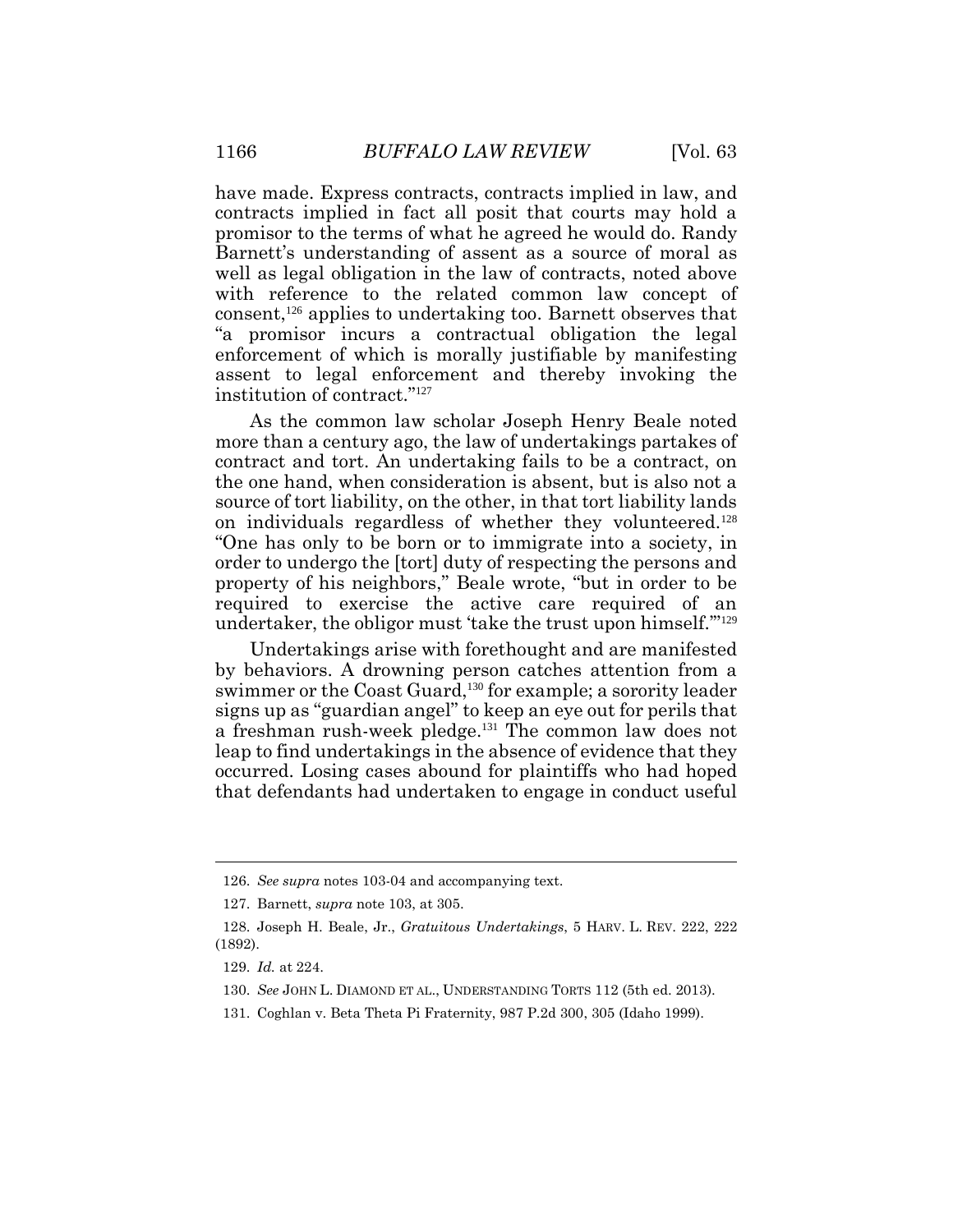to them.<sup>132</sup> Indeed, the entire category would dissolve if courts presumed an undertaking to exist whenever a needy claimant could have benefited from kindness from someone else. Because pregnancy can befall a person who did nothing except become inseminated, courts have no reason to infer from pregnancy alone that a pregnant individual committed herself to do anything for anyone. "[T]he obligor must 'take the trust upon himself'" (or herself) before the law will impose obligation.<sup>133</sup>

Even if one were willing to infer an undertaking to remain pregnant from the fact of pregnancy itself, common law precepts provide that the obligor may abandon this undertaking when fulfilling it would demand too much of her. Contracts scholar Anthony Kronman describes this imperative as a "prohibition against self-enslavement." 134 Certain classes of agreements whose formation fulfills all the checklist elements for validity become unenforceable as inconsistent with freedom itself.

Gathering examples of forbidden waivers that look alike to him in this respect, Kronman defines self-enslavement inductively. Courts, he observes, do not permit promisors to waive their right "to engage in a particular profession, obtain a discharge in bankruptcy, initiate a divorce action, or breach a contract of employment and substitute money damages for

<sup>132.</sup> *See* Udy v. Custer Cty., 34 P.3d 1069, 1073 (Idaho 2001) ("[P]ast voluntary acts do not entitle the benefited party to expect assistance on future occasions, at least in the absence of an express promise that future assistance will be forthcoming."); Folsom v. Burger King, 958 P.2d 301, 311 (Wash. 1998) (refusing to interpret an expired contract as creating a voluntary undertaking, even though the defendant had left its security equipment on the plaintiff's premises and this behavior looked like an expression of willingness to continue the old obligation); E. ALLAN FARNSWORTH, CHANGING YOUR MIND: THE LAW OF REGRETTED DECISIONS 41-42 (1998) (noting the law's disinclination to enforce undertakings absent reasonable reliance by the claimant); Dan B. Dobbs, *Undertakings and Special Relationships in Claims for Negligent Infliction of Emotional Distress*, 50 ARIZ. L. REV. 49, 57 (2008) ("Significant limitations accompany liability for undertakings.").

<sup>133.</sup> Beale, *supra* note 128, at 224.

<sup>134.</sup> Anthony T. Kronman, *Paternalism and the Law of Contracts*, 92 YALE L.J. 763, 775 (1983).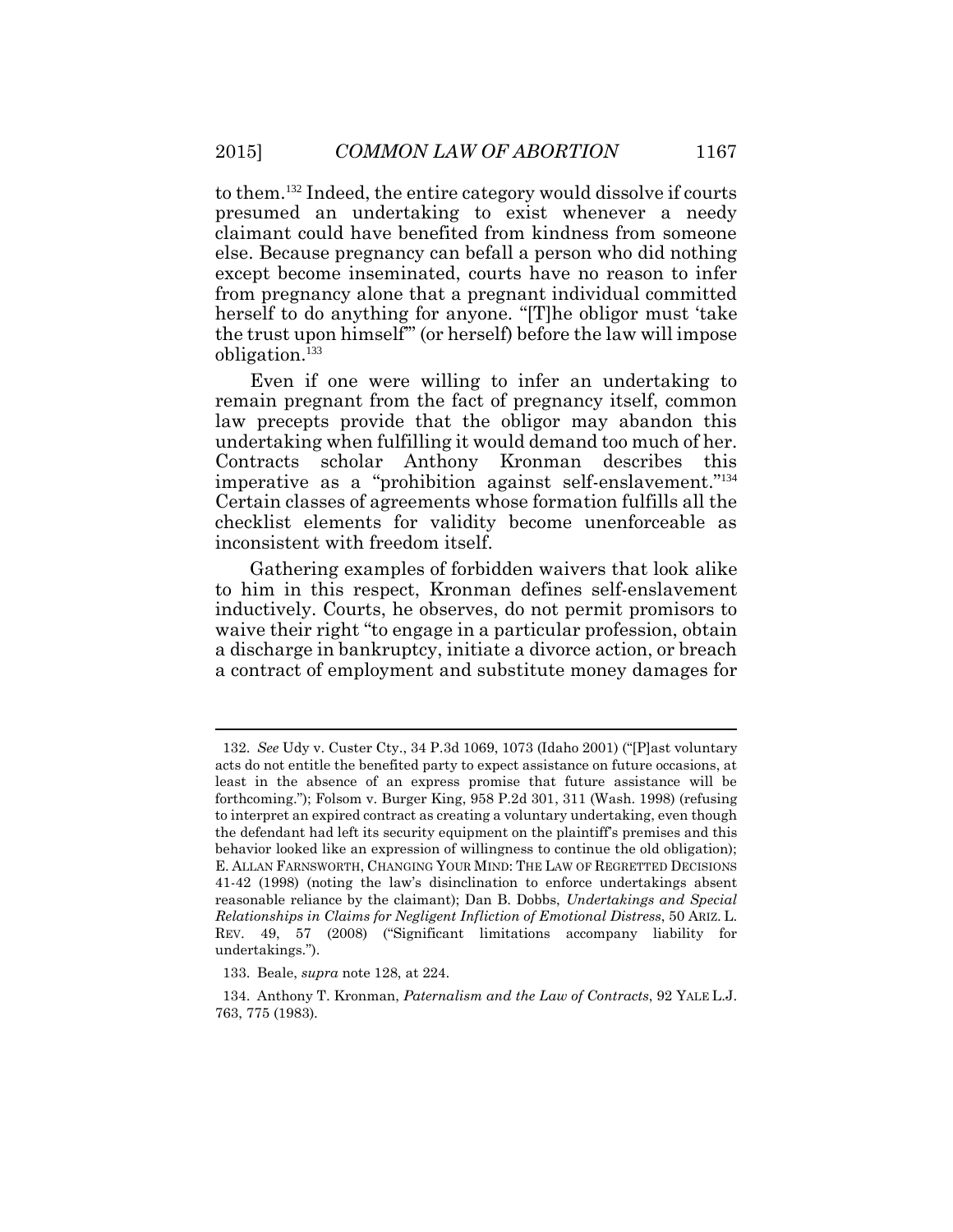the promised performance." <sup>135</sup> What unites these stances about waiver is a position that anyone "who would give away too much of his own liberty must be protected from himself.]<sup>"136</sup> If the promises that an individual might have made to eschew divorce, bankruptcy protection, or a particular occupation are unenforceable because her freedom to choose these options is too precious to give away, then whatever promise she might have made to endure the severe detriments of unwanted pregnancy and unwanted motherhood (it bears repetition that no such promise can be inferred from an episode of sexual intercourse<sup>137</sup>) must be unenforceable for the same reason.

Related concern for liberty emerges at the level of remedy, where American contract doctrine limits what victors can receive. Courts can agree that a contract is valid and that it was breached but refuse to give a litigant the performance she wants: they restrict her recourse to monetary damages. Some promisees do receive specific performance,<sup>138</sup> but confining redress to money is the default in the event of a breach.<sup>139</sup> The withholding of specific performance under the law of contracts emphasizes the common law's disinclination to burden individuals with conditions that they find difficult to tolerate, unless some voluntary action of theirs earned them this fate.

### C. *Crime and Punishment*

A final possibility that might permit a ban on abortion as state-imposed detriment comes from the common law of crimes. Common law supports and enables the rendering of criminal penalties much worse than unwanted pregnancy

 $\overline{a}$ 

<sup>135.</sup> *Id*.

<sup>136.</sup> *Id.*

<sup>137.</sup> *See supra* note 123 and accompanying text.

<sup>138.</sup> U.C.C. § 2-716(1) (AM. LAW INST. & UNIF. LAW COMM'N 1999) (allowing specific performance of contracts for the sale of goods when the goods are unique, "or in other proper circumstances"); RESTATEMENT (SECOND) OF CONTRACTS § 357 (AM. LAW INST. 1981).

<sup>139.</sup> Ben Depoorter & Stephan Tontrup, *How Law Frames Moral Intuitions: The Expressive Effect of Specific Performance*, 54 ARIZ. L. REV. 673, 682 (2012).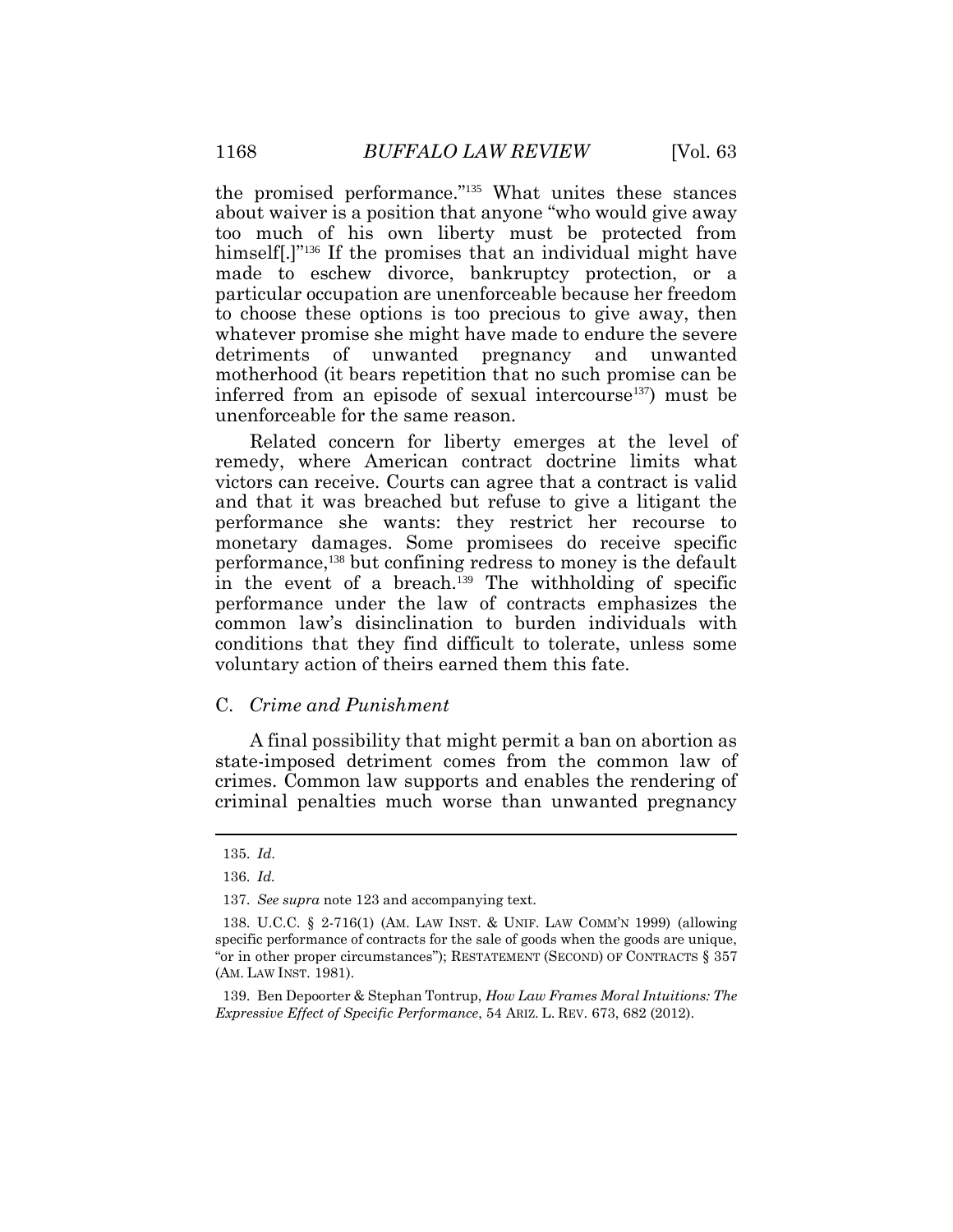and its sequelae. Detriments for prior voluntary behavior that common law courts have found acceptable range from slight inconvenience to a violent death at the hands of the state.

The common law cannot, however, tolerate the imposition of gestation, parturition, and unwanted parenthood as a penalty. States that seek to codify a categorical criminal ban on abortion of the kind found on the law books in Chile, Côte d'Ivoire, El Salvador, Kuwait, Poland, Ireland, and dozens of other countries gain no support for such codification from the common law.<sup>140</sup> Becoming pregnant is inherently not a common law crime because the common law imposes two defining elements that pregnancy, without more, does not fulfill: *actus reus* and *mens rea*.

Translatable as culpable act and culpable mental state respectively,<sup>141</sup> the two elements demand that the pregnant person have engaged in conduct condemned by the law while aware of the nature of what she was doing.<sup>142</sup> Because an individual can be impregnated when she is asleep, comatose, or made unconscious by drugs, the fact of her pregnancy does not demonstrate any self-awareness on her part, and the common law insists on consciousness when deeming an individual criminally culpable.<sup>143</sup> *Mens rea* is even more dramatically absent in impregnation for the same reason: even if one deems the reception of semen into one's body to be an act, which seems a stretch, a person can become

142. *See* JEROME HALL, GENERAL PRINCIPLES OF CRIMINAL LAW 177-78 (2d ed. 1960).

143. *See generally* Deborah W. Denno, *Crime and Consciousness: Science and Involuntary Acts*, 87 MINN. L. REV. 269 (2002) (summarizing common law precursors to the Model Penal Code and contemporary American legislation).

<sup>140.</sup> See *Abortion Laws Worldwide*, WOMEN ON WAVES, http://www.womenonwaves.org/en/page/460/abortion-laws-worldwide (last visited Sept. 1, 2015) (gathering examples of laws found around the world that prohibit abortion either without exception, or permit it only to save the life of the individual who is pregnant).

<sup>141.</sup> The common law jurist Sir Edward Coke put this point as "*actus non facit reum, nisi mens sit rea*," approximately "an act does not make for guilt unless the mind of the actor be guilty." 3 EDWARD COKE, INSTITUTES OF THE LAWS OF ENGLAND 54 (London, M. Flesher 1644).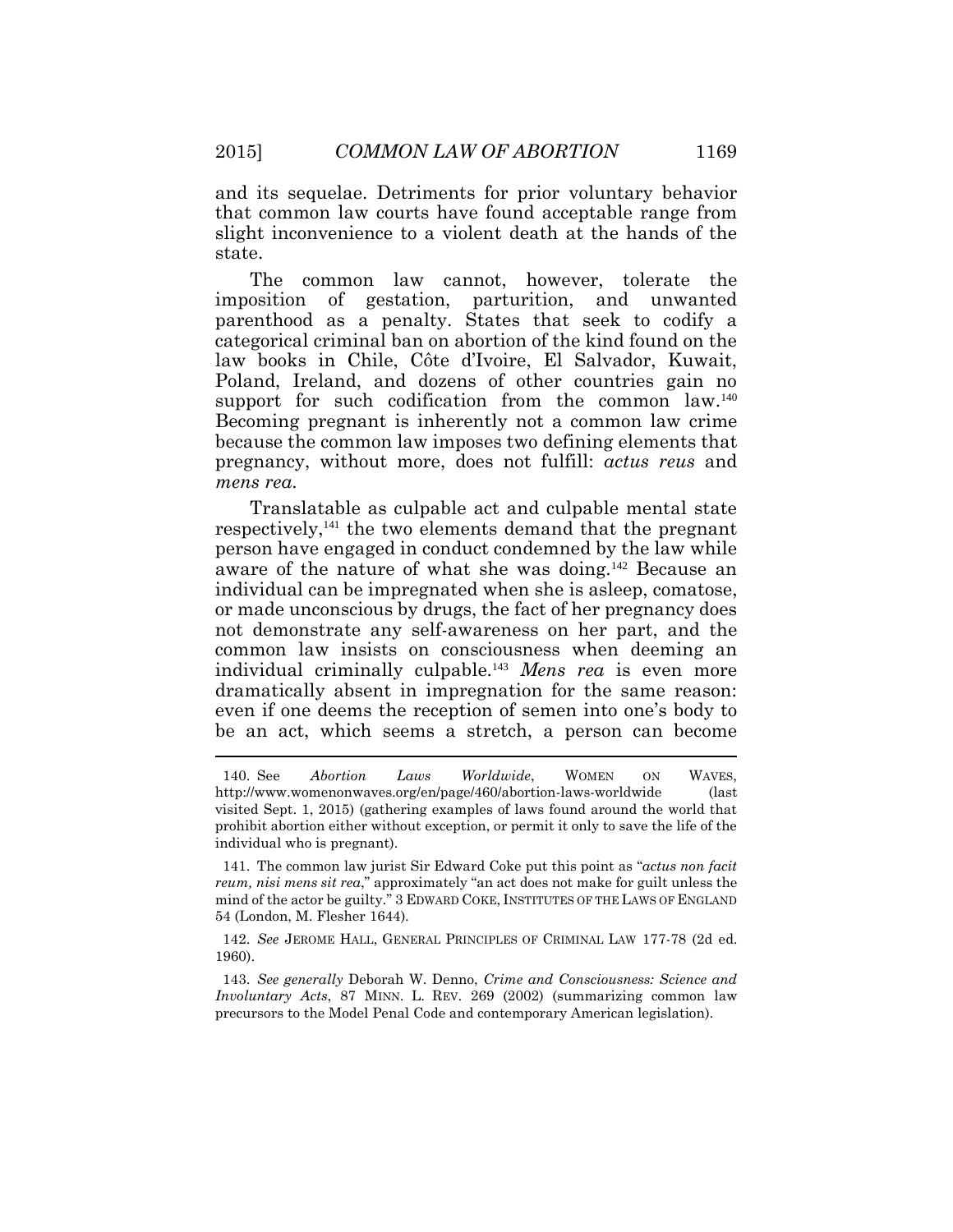pregnant with no mental participation in what has happened to her.<sup>144</sup>

Even if a pregnant individual did something that warrants punishment, the penalty here—again, gestation followed by severe physical pain followed by unwanted parenthood—does not align with any rational penal objective that a state might pursue. Rationales of punishment in Anglo-American law divide into retribution and consequentialism.<sup>145</sup> In other words, the reasons to punish an offender that make sense to the common law are (only) two; either the offender earned by her past conduct the suffering that the punishment imposes, or the imposition of a penalty will deter misconduct in the future. Neither of the two rationales for punishment accords with a ban on abortion. Forced gestation, parturition, and motherhood are incoherent retribution for whatever misconduct the pregnancy is understood to manifest. As for consequentialism, even if severe punishments of the pregnant individual benefit the Zef, and it is not certain that they do,<sup>146</sup> these penalties also impose harms on entire societies that might not have done anything deterrable. Nor have societies earned suffering.

<sup>144.</sup> Sexual intercourse can take place without awareness that it is occurring; without awareness of the association between it and the risk of pregnancy; and without awareness of how difficult it is to undo or reverse the implantation of a fertilized ovum.

<sup>145.</sup> *See* Russell L. Christopher, *Deterring Retributivism: The Injustice of "Just" Punishment*, 96 NW. U. L. REV. 843, 852-65 (2002) (reviewing and comparing retribution and consequentialism).

<sup>146.</sup> Bans on abortion benefit a Zef only if (1) they reduce the chance that a pregnant person will choose abortion, an effect to which I am willing to stipulate *arguendo*, and (2) being extinguished in an abortion imposes a detriment on a Zef that is greater in magnitude than the detriment, from its perspective, of being born against the will of the person who is pregnant. Abortion prohibitors may suppose that of course every Zef wishes to remain alive inside a human body until it is ready to leave even when the person housing it wants the pregnancy to cease, but this belief may be mistaken. *See* Lynn Beisner, *I Wish my Mother had Aborted Me*, ROLE REBOOT (Aug. 6, 2012), http://www.rolereboot.org/culture-andpolitics/details/2012-08-i-wish-my-mother-had-aborted-me ("Even given the happiness and success I now enjoy, if I could go back in time and make the choice for my mother, it would be abortion.").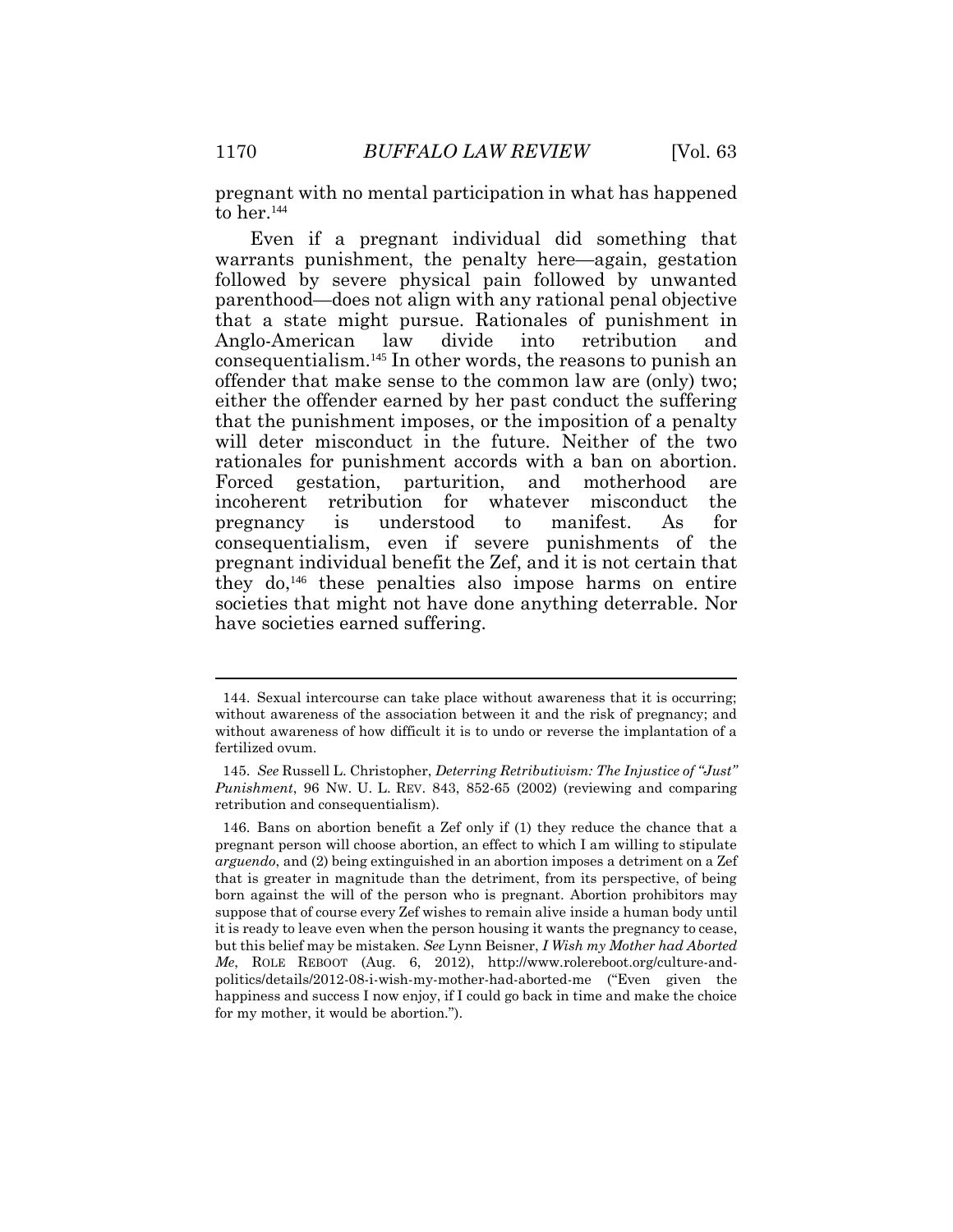### III. COMMON LAW RIGHTS AND DOCTRINES PERTINENT TO **ABORTION**

The doctrines on point are numerous; they are arranged here around two broad common law precepts about freedom.

#### A. *One May Repel an Invader with Deadly Force*

The common law has long maintained that the intentional killing of another person can constitute an acceptable response to circumstances.<sup>147</sup> More than merely excused, this homicide is justified.<sup>148</sup> Intentional termination of pregnancy falls within not only self-defense but related privileges that include defense of others and defense of habitation, or the castle metaphor that defends domination over one's intimate environment and property.

As we will presently see, other doctrines in the common law align with what self-defense teaches when they conclude that a host need not do favors for a Zef or provide it with what amounts to free room and board.<sup>149</sup> Self-defense goes especially far in support of abortion, however, because even if abortion is understood as the deliberate kind of homicide more directly harmful than mere indifference or disinclination to sacrifice—this privilege still approves of it. Self-defense is also unique among the common law doctrines that underlie the legal right to terminate because it offers justification to furnishers of abortions as well as persons who take action to cease being pregnant themselves. Accordingly it is the most powerful constituent of the common law defense of abortion. Five stances, or precepts, present in the law of self-defense combine to support a common law right to end a pregnancy.

<sup>147.</sup> "Self-defense is a basic right, recognized by many legal systems from ancient times to the present day." McDonald v. City of Chicago, 561 U.S. 742, 767 (2010). The Court also noted that "[c]iting Jewish, Greek, and Roman law, Blackstone wrote that if a person killed an attacker, 'the slayer is in no kind of fault whatsoever.'" *Id.* at 767 n.15 (quoting 4 WILLIAM BLACKSTONE, COMMENTARIES \*182).

<sup>148.</sup> *See infra* notes 187-91 and accompanying text.

<sup>149.</sup> *See infra* Part III.B.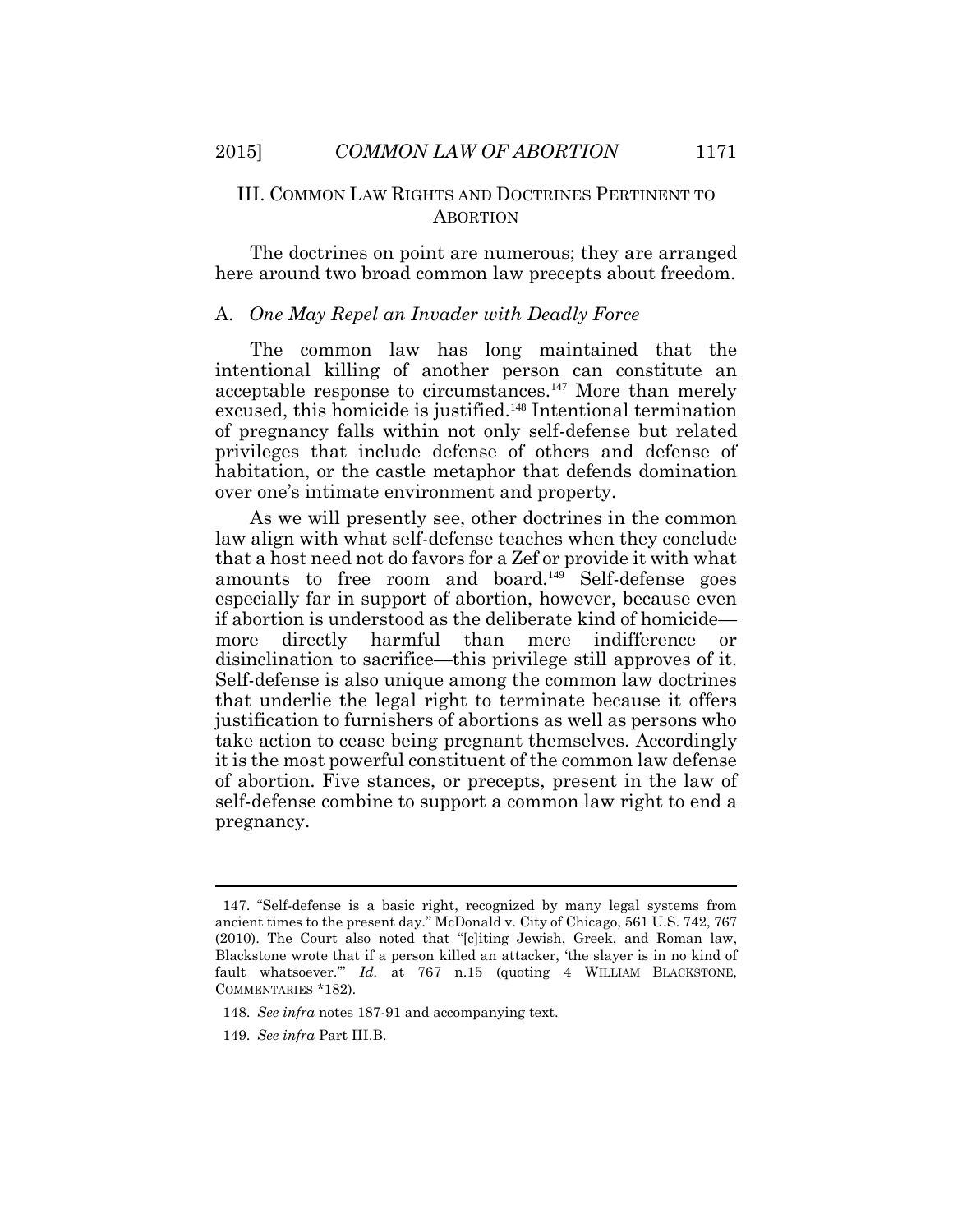The first precept is that persons have an interest in the integrity and safety of not only their lives and health but the physical space in which they live. One contribution of this first point about self-defense is that it answers a favorite slippery-slope challenge to the asserted right to terminate pregnancy: *If we let you kill your Zef, then where does that right stop? Do we have to let you kill your baby, toddler, preteen, and any other dependent you don't value?*

The slope turns out not slippery at all. Only invasion from within one's body threatens the life and health and habitation of a person. Some statements of the privilege say that an individual who chooses to kill an invader must reasonably believe that the invader threatens her with imminent death or serious bodily harm.<sup>150</sup> Such a belief is reasonable in support of killing a Zef, as a tour through the bodily harms and the risk of death occasioned by pregnancy will confirm.<sup>151</sup> The Zef-threat is "imminent"<sup>152</sup>: occupancy has occurred now, and thus the state of being pregnant imposes its danger now.<sup>153</sup> Most individuals who become pregnant survive their pregnancy, so the risk of death that the Zef presents is typically not high,<sup>154</sup> but self-defense has never set

153. Some writers disagree. *See, e.g.*, LAURIE SHRAGE, ABORTION AND SOCIAL RESPONSIBILITY: DEPOLARIZING THE DEBATE 69 (2003) (stating that "most abortions are not urgent"); Robin West, *Liberalism and Abortion*, 87 GEO. L.J. 2117, 2127 (1999) (asserting that "pregnancy, even when nonconsensual, does not typically threaten death, lasting bodily injury, or even an immediate disruption of the woman's life plans and projects the way a violent assault by a born person most often does") (emphasis omitted). This opposition to the application of selfdefense to abortion holds abortion to an ad-hoc high standard. The danger that has sufficed to justify fatal violence in decisional law has not had to be as severe or urgent as what these writings demand.

154. "Pregnancy complications" ranks as the sixth leading cause of death for women ages 20–34, according to CDC data. *Leading Causes of Death by Age Group, All Females-United States, 2010*, CTRS. FOR DISEASE CONTROL &

<sup>150.</sup> MODEL PENAL CODE § 3.04(2)(b) (AM. LAW INST., Proposed Official Draft 1962).

<sup>151.</sup> *See supra* Part I.A.

<sup>152.</sup> *Cf.* Ashley D. Brosius, Note, *An Iowa Law in Need of* Imminent *Change: Redefining the Temporal Proximity of Force to Account for Victims of Intimate Partner Violence Who Kill in Non-Confrontational Self-Defense*, 100 IOWA L. REV. 775, 790-92 (2015) (analyzing the imminence requirement of self-defense in the context of intimate partner violence).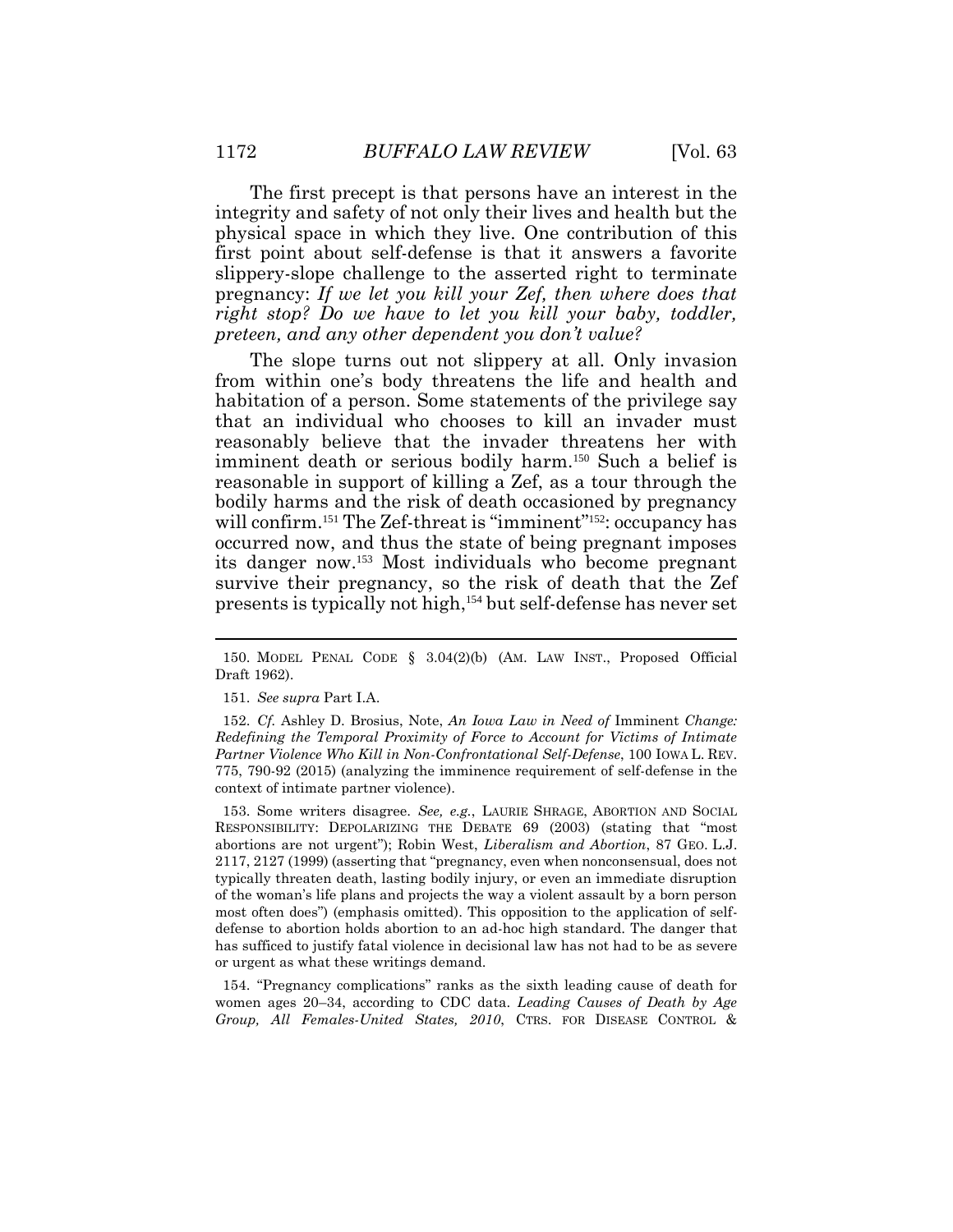more-probable-than-not hurdles of proof. The criterion of serious bodily harm makes the privilege available under circumstances not dire enough to pose a risk of death.<sup>155</sup>

Because self-defense is an option rather than an obligation, a host can welcome what the presence of a Zef does to her.<sup>156</sup> She can discount the detriments of pregnancy and parturition, ascribe them to nature or the will of God, seek to lessen their impact through conscientious behaviors (dietary supplements or restrictions, medical attentions), put them out of her mind, or even enjoy them. But happy or stoic responses to danger are not the only ones the law will approve. Just because other people—even, for all we know, most other people—embrace a condition that comes with risks of death and severe hurt does not mean that you or I have to embrace that condition too. An ideology of mandatory self-abnegation cannot coexist with the privilege of selfdefense. If we may not apply the necessary amount of harm to protect our bodies from destruction or extraordinary pain, then our common law right to look out for ourselves has been trammeled.

The geography of pregnancy expands and clarifies the application of justified deadly force. Defense of habitation, a privilege closely related to self-defense, honors the same interest—safety from a threat to one's life and body—by focusing on the home as a locus of the privilege.<sup>157</sup> "The house

156. Self-defense could be obligatory rather than mandatory, contrary to the common law. *See* David B. Kopel, *The Torah and Self-Defense*, 109 PENN ST. L. REV. 17, 36 (2004) (describing the provision in Jewish law of *pikuach nefesh*, which compels individuals to save human lives whether they want to or not).

157. "Because a home provides a 'sanctuary' or 'castle' where one is free from both governmental and private intrusions, 'our law has long recognized that the home provides a kind of special sanctuary in modern life.'" F. Patrick Hubbard,

PREVENTION, http://www.cdc.gov/women/lcod/2010/WomenAll\_2010.pdf (last visited Sept. 3, 2015).

<sup>155.</sup> *See* WAYNE R. LAFAVE & AUSTIN W. SCOTT, JR., CRIMINAL LAW 456 n.15 (2d ed. 1986) (noting that deadly force may be applied to resist rape because rape is among "the most extreme intrusions" even when it does not cause death or physical injury); Gregory A. Diamond, Note, *To Have but Not to Hold: Can "Resistance Against Kidnapping" Justify Lethal Self-Defense Against Incapacitated Batterers?*, 102 COLUM. L. REV. 729, 745-46, 745 n.96 (2002) (noting the position of the Model Penal Code and most jurisdictions that deadly force may be used to prevent or escape kidnapping).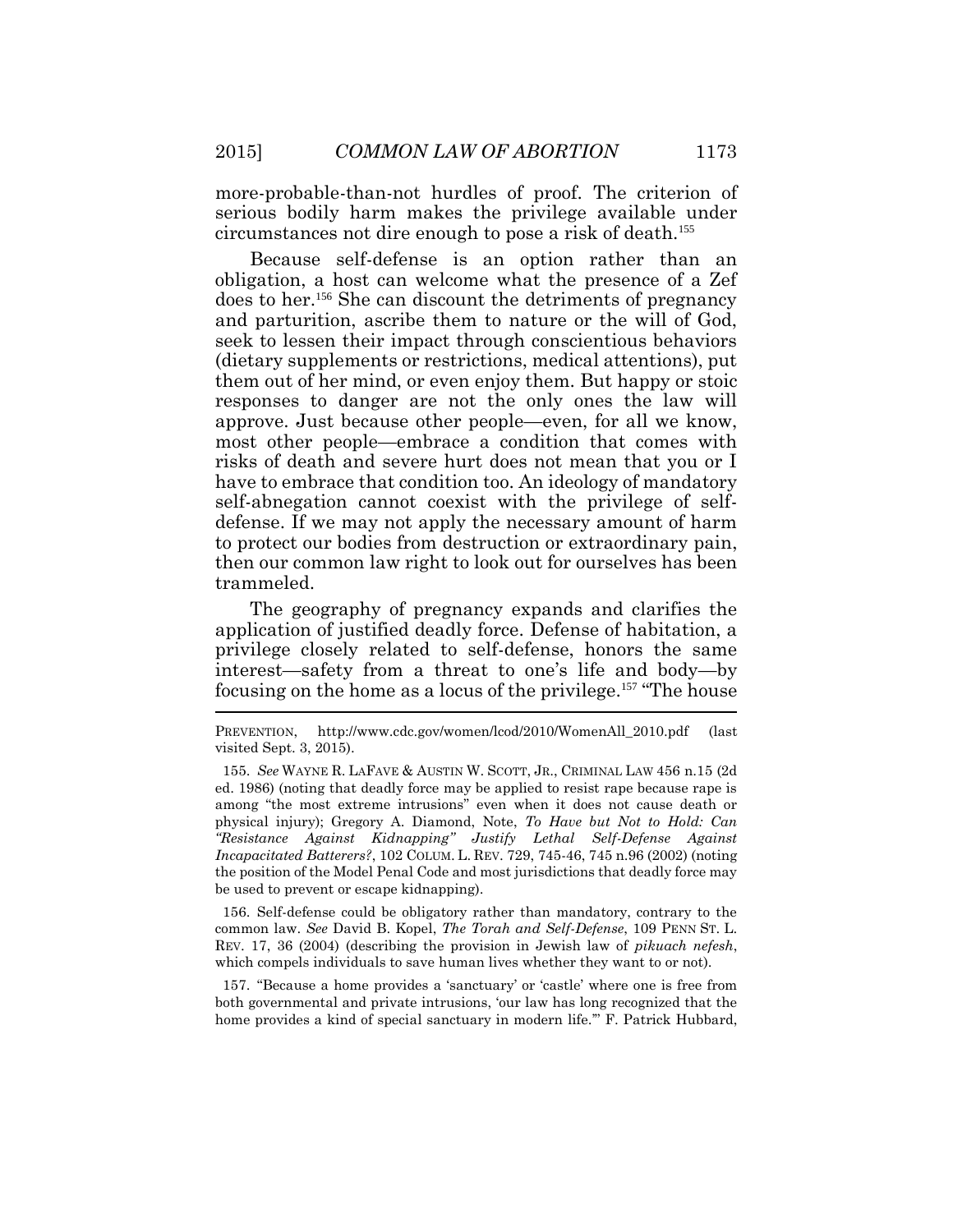of every one is his castle," proclaimed the great common law jurist Sir Edward Coke.<sup>158</sup> Switching to Latin in the middle of his proclamation, Coke went on to declare that "each man's home is his safest refuge."<sup>159</sup> This "castle doctrine" is not understood literally, as almost nobody gets to live in a castle. Its metaphor about the geographic boundary around every personal space forms two rules related to the defense of habitation. First, the possessor of a dwelling place may take reasonable measures, as severe as they need to be, to keep invaders out. Second, although a person when attacked out in the world usually must retreat before he may apply deadly force to an assailant, he has no such duty when an invader has entered his home.<sup>160</sup>

The first castle-doctrine rule implies a common law right to practice contraception—an issue outside the scope of this Article but related to its claim—while the second rule speaks more directly to abortion by emphasizing how personhood depends on, and indeed is formed by, a zone of intimate space.<sup>161</sup> Every Zef makes costly demands on the interior of its host. Understood by its behaviors, it is a ruthless invader.

Having an unwanted visitor inside one's brick-andmortar "castle" is unwelcome and perhaps frightening, but trivial compared to the invasion of pregnancy.<sup>162</sup> When the Zef is wanted by its host, the "terror and violence"<sup>163</sup> that it will visit on her are none of the law's business. Understood as gross anatomy, however—apart from frames like optimism, religious faith, or ambitions about oneself as a mother-to-be—the depredations wreaked by a Zef are much worse than what decisional law permits individuals to ward

158. Semayne's Case (1604) 77 Eng. Rep. 194, 194; 5 Co. Rep. 91 a, 91 a.

159. *Id.* at 195, 91 b ("domus sua cuique est tulissimum refugium.").

160. Beard v. United States, 158 U.S. 550, 555 (1895); Regina v. Smith (1837) 173 Eng. Rep. 441, 441; 8 Car. & P. 160, 160.

161. *See* Mae Kuykendall, *Restatement of Place*, 79 BROOK. L. REV. 757, 772-73 (2014) (exploring how place is central to identity).

162. *See supra* Part I.A.

163. *See* VERTOSICK, *supra* note 39, at 106 (describing childbirth).

*The Value of Life: Constitutional Limits on Citizens' Use of Deadly Force*, 21 GEO. MASON L. REV. 623, 638 (2014) (quoting McDonald v. City of Chicago, 561 U.S. 742, 886 (2010) (Stevens, J., dissenting)). The human body is also a locus of freedom from governmental and private intrusions.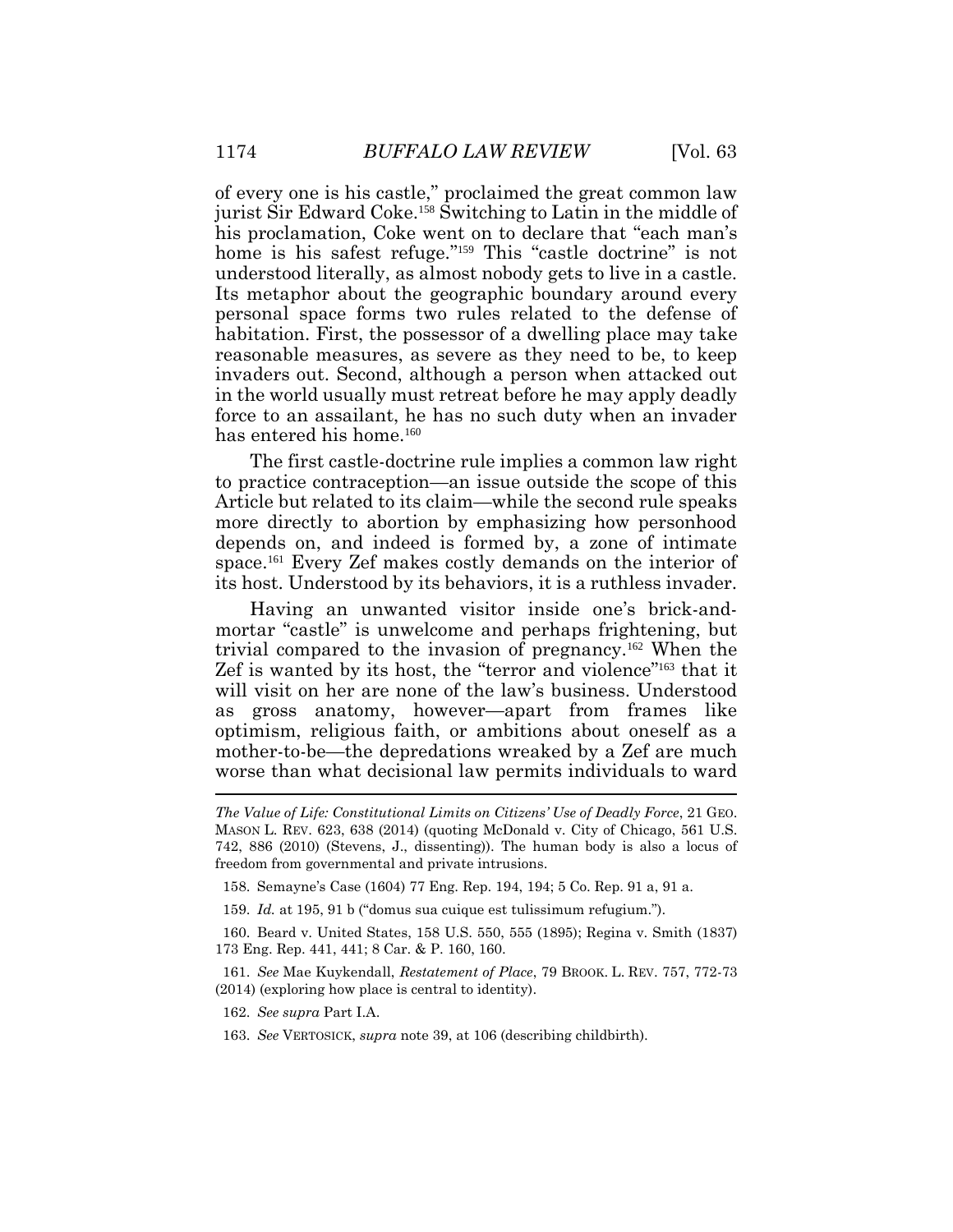off with deadly force. If the common law takes the external habitation of a person seriously, *a fortiori* it must take the internal space of a person's body more seriously. If the invasion of a cottage or hovel bestows rights on a possessor to cause harm, then the invasion of a person from the inside bestows stronger versions of these rights.

Once the invasion no longer takes place from inside, the privilege to inflict deadly force upon a Zef ends. There is no longer anything to defend against: no intimate invasion, no threat to a metaphoric castle, no peril to the physical welfare of a host. The erstwhile Zef has outgrown its awkward acronym. It is now a baby (and is eligible to qualify for other nouns, such as toddler, as it ages) who does not occupy the interior of any other person. It can be passed to an array of caregivers. Killing it as a source of danger becomes comparable to shooting an invader after the invader has departed and no longer can harm the shooter; in that setting, common law precepts deny the privilege of self-defense.<sup>164</sup> Habitation and its castle doctrine help to alleviate confusion about the beginning and end of self-defense in the context of terminating pregnancy. The outline of the host's body delineates her interests and her entitlement to defend herself with deadly force.

The second self-defense precept pertinent to abortion is that the application of deadly force can be justified even when the target of that force bears no moral responsibility for the peril. For the defense to apply, the killed aggressor need not have acted in a blameworthy way.<sup>165</sup> Nor must self-defense be

<sup>164.</sup> *See, e.g.*, Woolfolk v. State, 644 S.E.2d 828, 830 (Ga. 2007) (disallowing selfdefense when the confrontation had ended and the victim had retreated to her car); Commonwealth v. Kendrick, 218 N.E.2d 408, 412 (Mass. 1966) (noting that the privilege of self-defense ends "when the necessity ends"); David W. Robertson, *The Aggressor Doctrine*, 1 S.U. L. REV. 82, 84 (1975) (emphasizing prevention as central to self-defense). The "fleeing felon" category provides a limited exception, *see infra* notes 164-74 and accompanying text, but fleeing felons are acting culpably when they experience deadly force from the aggressor and deadly force is necessary to stop their crime; both in their aggressive culpability and their power to complete a crime if not stopped, they are very different from a Zef.

<sup>165.</sup> Cases featuring mistake support the point. *See* Commonwealth v. Scott, 73 A.3d 599, 601, 605 (Pa. Super. Ct. 2013) (reversing to require a jury instruction when a defendant contended he had fired a shot in self-defense and hit the wrong person); Caroline Forell, *What's Reasonable?: Self-Defense and Mistake in*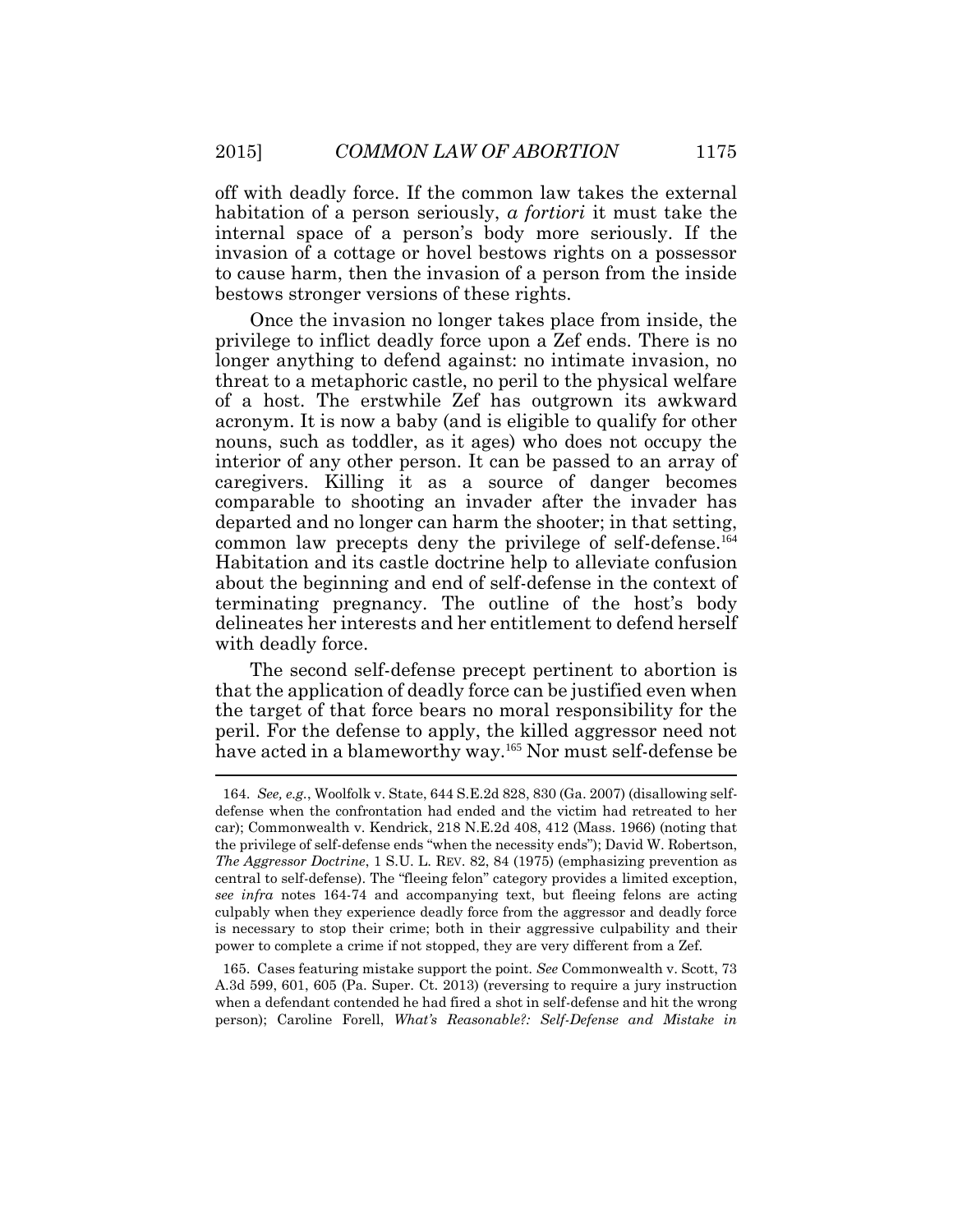the sole motive for the use of force.<sup>166</sup> Self-defense does not tolerate the application of deadly force to what Shlomit Wallerstein in her study of the defense calls "innocent bystanders," <sup>167</sup> but the Zef is not among bystanders, or individuals harmed by a person who feels threatened and hurts them in a panicky effort to survive.<sup>168</sup> The Zef has occupied the inside of a person and ranked its interests above hers, even though it lacks consciousness or motive.

A defender's right to use deadly force is available even when the aggressor has no intent to harm. What this aggressor has is "bad luck," <sup>169</sup> and this misfortune makes him "causally responsible for the aggression that created a situation in which either he or the defender will have to suffer the consequences." <sup>170</sup> Deadly force applied to kill the unlucky aggressor-invader does not violate the aggressor's right to life, Wallerstein concludes, and does not wrong him.<sup>171</sup> As applied in real-life conflicts, the common law of self-defense aligns with this philosophical account. Critics of self-defense as applied to abortion misread the right to rid oneself of an internal invader as narrower than it is.<sup>172</sup> A crabbed interpretation of the privilege, limiting deadly-force options to the purest of innocent victim-assailants and the

- 167. *Id.* at 1001-02.
- 168. As human shields or even food, for example.
- 169. Wallerstein, *supra* note 166, at 1029.
- 170. *Id.* at 1031.
- 171. *Id.*

*Criminal and Tort Law*, 14 LEWIS & CLARK L. REV. 1401, 1408-13 (2010) (discussing a 1992 case where a Louisiana homeowner, having shot and killed a Japanese exchange student who had come onto his premises on Halloween, was acquitted of manslaughter after claiming self-defense).

<sup>166.</sup> Shlomit Wallerstein, *Justifying the Right to Self-Defense: A Theory of Forced Consequences*, 91 VA. L. REV. 999, 1014 n.43 (2005) (adverting to "multiple reasons").

<sup>172.</sup> *See* Nancy Davis, *Abortion and Self-Defense*, 13 PHIL. & PUB. AFF. 175, 185- 87 (1984) (arguing that "the clearest cases" of justified self-defense involve aggressors who started the confrontation by acting in a blameworthy way, defenders who bore no responsibility for their predicament, and the very fast infliction of deadly force with little reflection beforehand).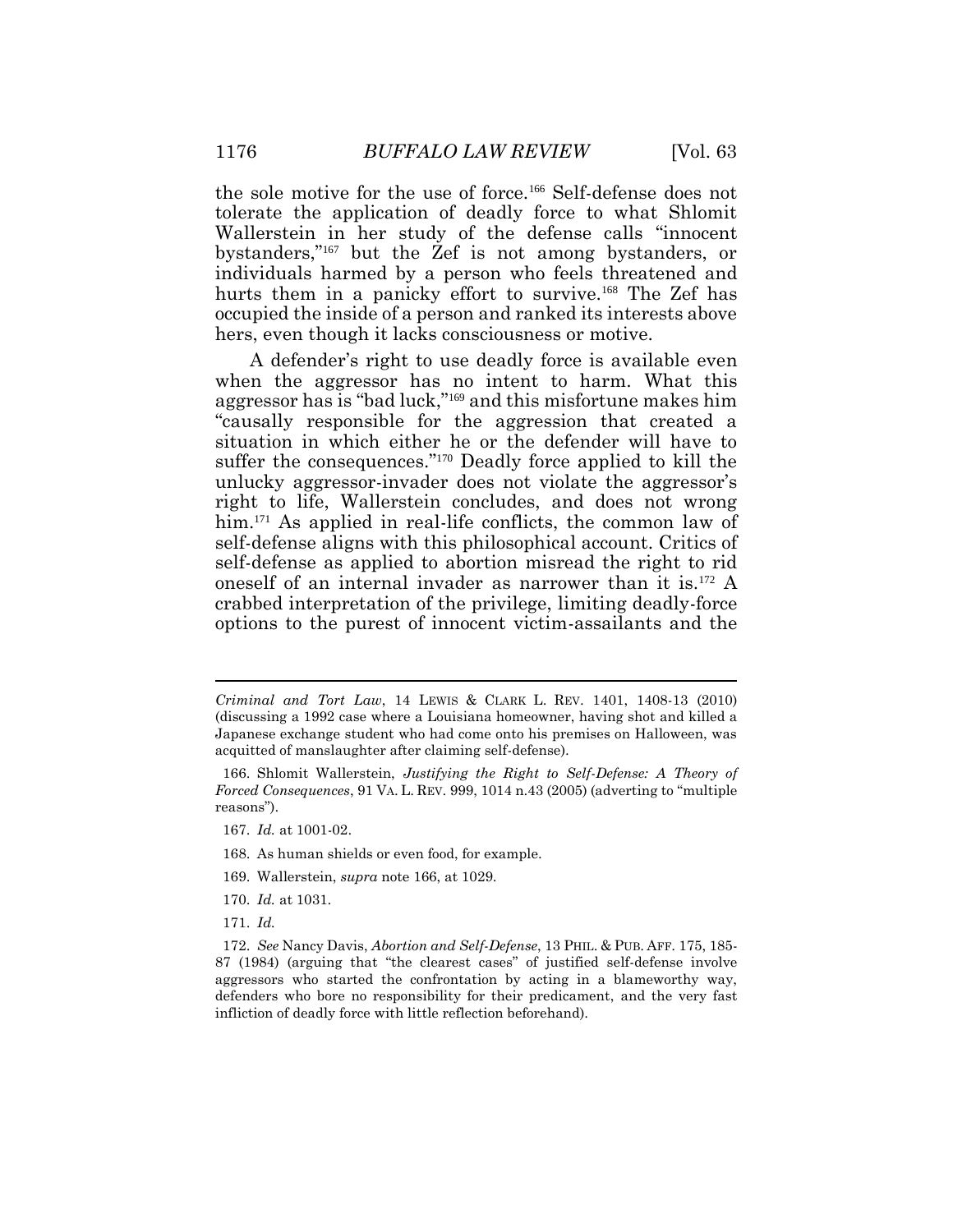most urgent circumstances that befall them, is simply not present in the common law.<sup>173</sup>

The third self-defense precept is that threats to life and health are at the center of the privilege to inflict deadly force, but they are not necessary for it to exist. Consider the common law privilege to apply deadly force to a fleeing felon. The fleeing-felon doctrine shares the willingness of selfdefense to condone deadly force for the sake of preventing danger174—but its danger can be more remote than a threat to life, health, or habitation. The fleeing-felon category teaches how capaciously the common law extends a justification to kill another person.

Fleeing-felon licenses to kill as furnished by the common law are so generous to shooters that they went too far even for the Supreme Court circa 1985, a tribunal strongly inclined to think that targets of the police deserve what they get.<sup>175</sup> The Court agreed with the State of Tennessee that the common law had indeed long allowed "the use of whatever

<sup>173.</sup> Christopher W. Behan, *When Turnabout is Fair Play: Character Evidence and Self-Defense in Homicide and Assault Cases*, 86 OR.L. REV. 733, 749-50 (2007) (observing that the common law of self-defense permits defendants to attack the character of the persons they killed, but most U.S. jurisdictions give the prosecution no opportunity to mount a counterattack on the defendant's character); Major David Bolgiano et al., *Defining the Right of Self-Defense: Working Toward the Use of a Deadly Force Appendix to the Standing Rules of Engagement for the Department of Defense*, 31 U. BALT. L. REV. 157, 167 (2002) (noting that the common law does not modify its broad privilege to use deadly force with requirements that might discourage its use, such as a duty to consider non-lethal alternatives or try a gentler response first). The killing of a Japanese exchange student mistakenly perceived by a homeowner as an invader resulted in an acquittal that required only a couple of hours' deliberation and met with support in the defendant's community. *See* Forell, *supra* note 165, at 1408-13.

<sup>174.</sup> *See* John Simon, Note, Tennessee v. Garner*: The Fleeing Felon Rule*, 30 ST. LOUIS U. L.J. 1259, 1264 (1986).

<sup>175.</sup> One noted Supreme Court advocate has recalled "Supreme Court decisions from the 1970s that gave the green light to oppressive police investigative practices." Walter Dellinger, *The Court May No Longer Be the Head Cheerleader for the War on Drugs*, SLATE (June 25, 2014, 4:27 PM), http://www.slate.com/ articles/news\_and\_politics/the\_breakfast\_table/features/2014/scotus\_roundup/su preme\_court\_roundup\_does\_today\_s\_cellphone\_decision\_mean\_the\_court\_like. html.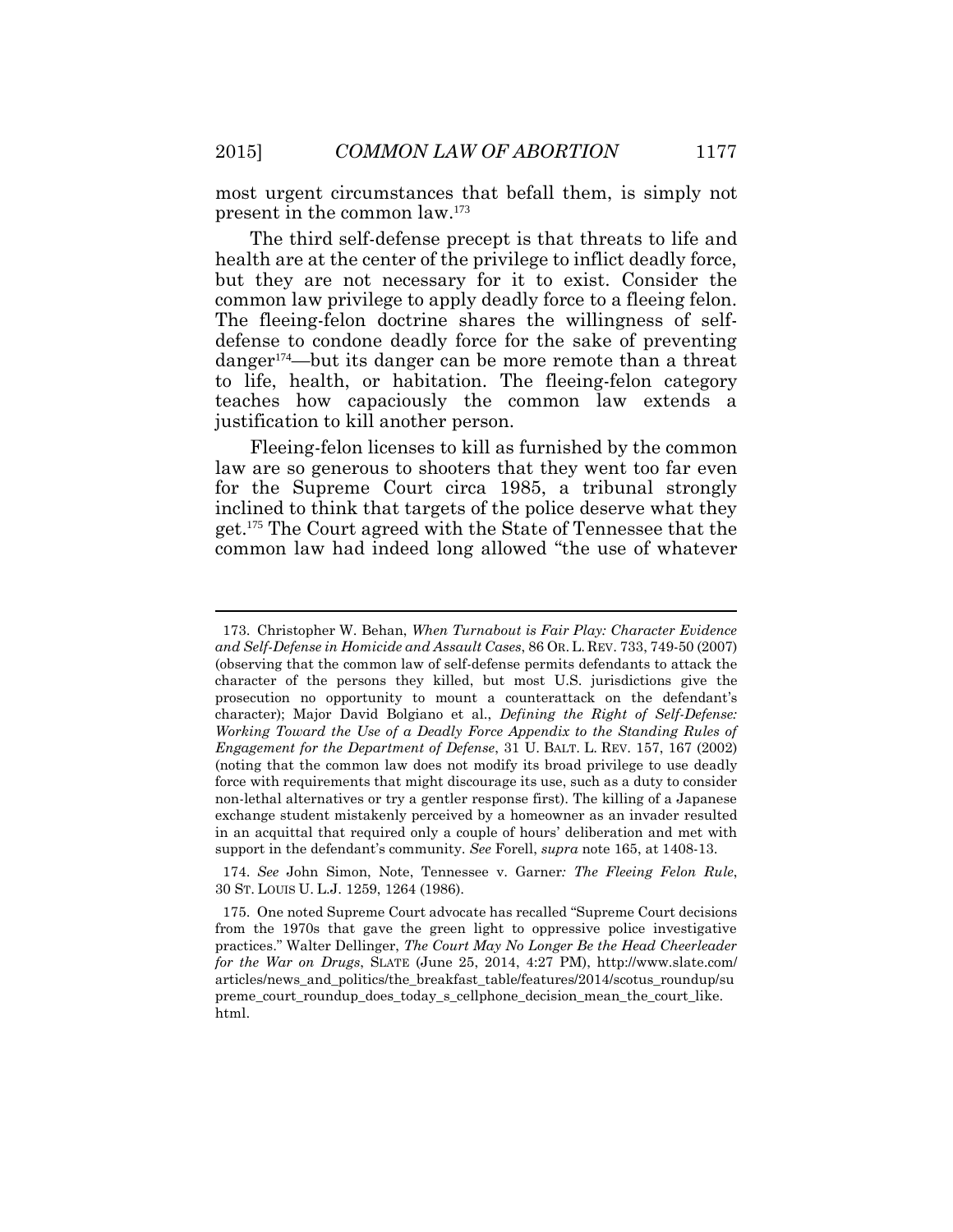force was necessary to effect the arrest of a fleeing felon"<sup>176</sup> but deemed this much power obsolete for modern policing and struck it down as an unlawful seizure under the Fourth Amendment.<sup>177</sup> Dissenters duly noted that the majority had jettisoned a "venerable common-law rule" accepted in "nearly half the States." 178

Contemporary court decisions have allowed non-police defendants to get away with killing other persons who were fleeing and thus posing no threat to anyone's life or health.<sup>179</sup> In *State v. Cooney*, the South Carolina Supreme Court reversed a murder conviction following the shooting of a man whom the shooter had good reason to think had stolen from his plumbing business.<sup>180</sup> The court held that the defendant was entitled to a jury instruction justifying deadly force because he had acted in pursuit of a fleeing felon.<sup>181</sup> The facts of another case put the killer in a more sympathetic light the victim had lunged at him before running away—but, as with *Cooney*, deadly force was not necessary to guard against danger.<sup>182</sup> The common law as applied in the United States has condoned numerous applications of deadly force upon persons who posed no imminent threat to life or health, with both private citizens and police officers doing the inflicting.<sup>183</sup>

The fourth precept: self-defense is asserted in behalf of, and not necessarily by, a threatened person. The privilege to defend others as well as oneself means that the common law justifies the violence of termination done by someone other

180. State v. Cooney, 463 S.E.2d 597, 598 (S.C. 1995). The shooter was white, and the "fleeing felon" he killed was black. Hubbard, *supra* note 157, at 623.

181. *Cooney*, 463 S.E.2d at 599.

182. People v. Couch, 461 N.W.2d 683, 684, 689 (Mich. 1990).

183. *See* Jane Y. Chong, Note, *Targeting the Twenty-First-Century Outlaw*, 122 YALE L.J. 724, 763-64 (2012) (noting condoned powers of private actors enlisted as *posse comitatus*); *see also id.* at 762 ("[N]umerous federal courts have determined that a common law rule authorizing the use of deadly force [by the police] against a fleeing felon does not violate the Eighth Amendment.").

<sup>176.</sup> Tennessee v. Garner, 471 U.S. 1, 12 (1985).

<sup>177.</sup> *Id.* at 11-15.

<sup>178.</sup> *Id.* at 22-23 (O'Connor, J., dissenting).

<sup>179.</sup> Two such cases are analyzed in Hubbard, *supra* note 157, at 634-35.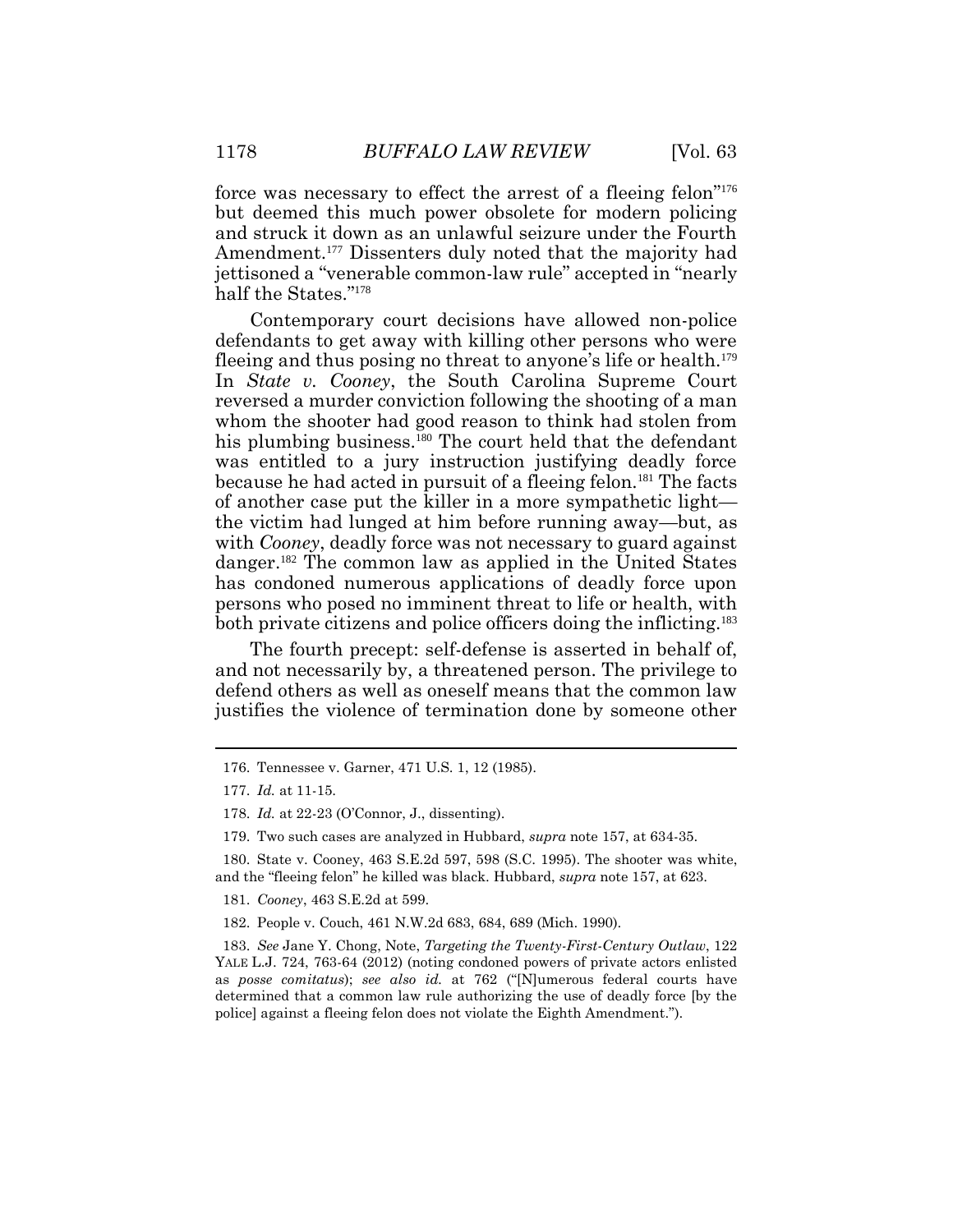than the pregnant host if the person who terminates acted to defend her.<sup>184</sup> It thus recognizes a defense that justifies action taken to kill a Zef even when the actor is not himself invaded or physically threatened by pregnancy.

Defense of others admittedly adds complication to the common law defense of abortion. Whereas defense of selfposits a simple binary of a defendant who felt threatened and a victim whose conduct posed a threat, any claimant who enters the scene to defend a host by killing a Zef makes an external judgment about who is the aggressor and who needs defending, a debatable assignment of labels.<sup>185</sup> Opponents of abortion would presumably disagree about the status of the Zef as aggressor against which deadly force may justifiably be applied.<sup>186</sup> So might other observers, regardless of their ideology. Nevertheless the fourth point stands in general terms: the common law privileges the choice to kill an invader for the sake of defending another person.

Fifth and last, applications of deadly force that meet the criteria for self-defense are not excused, which implies nonresponsibility for wrongful conduct, but instead justified, which means the action was warranted.<sup>187</sup> This classic division showcases a telling feature of abortion bans in the United States: prohibitions do not punish the host who

186. The killers of abortion providers such as physicians George Tiller and Barnett Slepian might have thought of themselves as acting in defense of others, whereas they could not have claimed self-defense.

<sup>184.</sup> *But see* Davis, *supra* note 172, at 188 (arguing that the outsider's privilege is not as strong as that of the host). The narrower focus of this Article, confined to what the common law rather than ethics says about abortion, identifies parity between the privilege to defend oneself and the privilege to defend another.

<sup>185.</sup> Thus an opponent of abortion might claim defense of others as a privilege for her violent interference with a termination by contending that she is looking out for the Zef just as the abortion provider is looking out for the host. The trouble with this contention is that defense of others justifies the use of force only against unlawful force. DOBBS, *supra* note 107, at 169 n.4. If termination of pregnancy is covered by self-defense and (for the person performing the termination) defense of others, then its violence is not unlawful, and an opponent of the procedure may not use defense of others as a privilege to interfere with the termination.

<sup>187.</sup> Mitchell N. Berman, *Justification and Excuse, Law and Morality*, 53 DUKE L.J. 1, 3-4 (2003) (summarizing a consensus on the definitions of excuse and justification).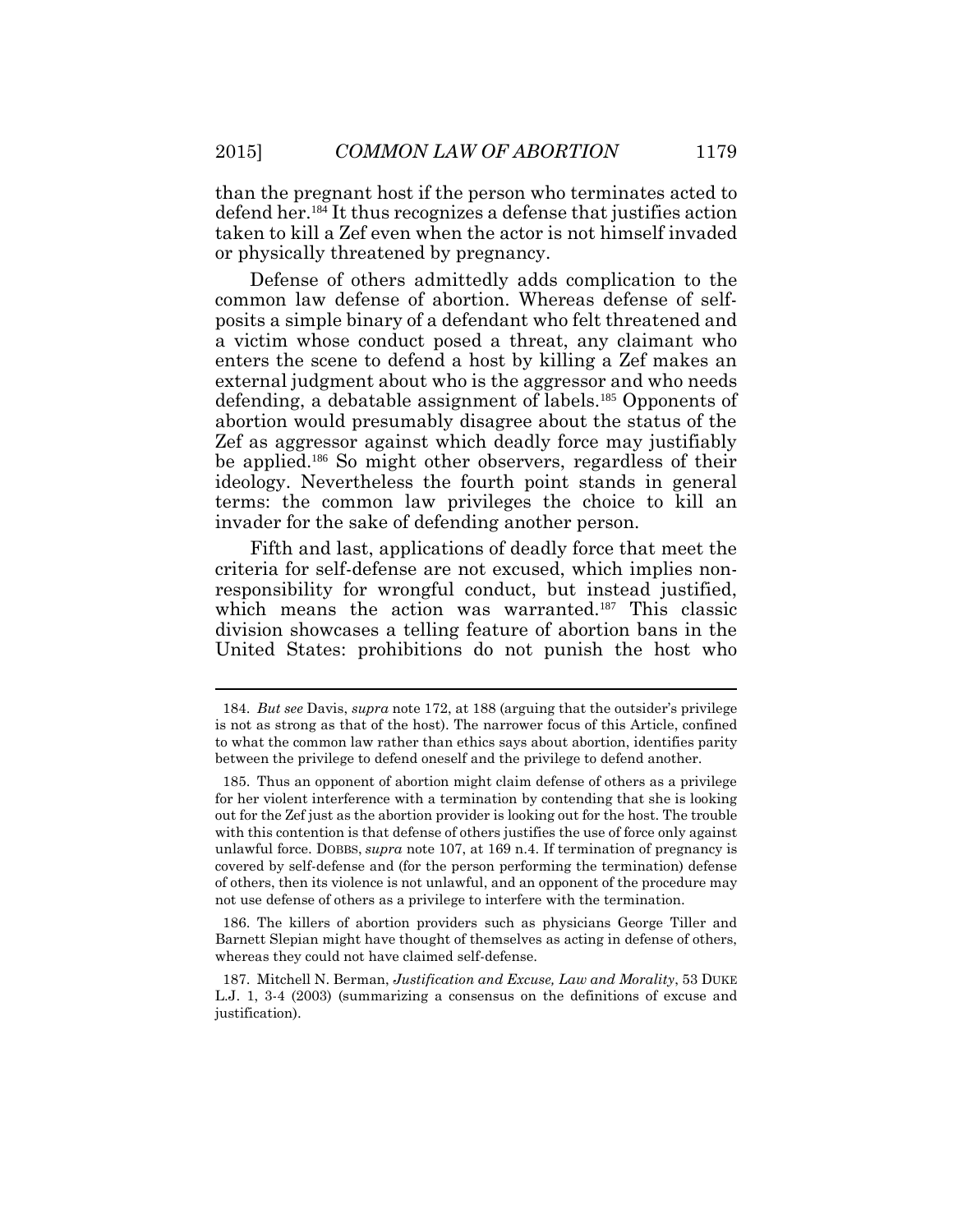chooses to terminate and instead focus on conduct by persons or entities that perform the procedure or make it possible.<sup>188</sup> Why?<sup>189</sup> After all, one who hires a contract killer shares criminal responsibility for homicide.<sup>190</sup> Criminalizers of abortion who impose no penalties to the host must believe that her actions are in effect excused. The host has taken affirmative steps to kill what is inside her, but she is also a victim—of a seducer, perhaps, or of abortion-promoting ideology. Proponents of criminalization do not speak clearly on the point.<sup>191</sup>

The common law of self-defense brings clarity to this murkiness about whether a host may be punished for terminating a Zef. If one of the self-defense privileges (selfdefense, defense of habitation, defense of others) applies, then the killing of a Zef becomes justified. The host is

189. *See* Anna Quindlen, *How Much Jail Time?*, NEWSWEEK, Aug. 6, 2007, at 68 (considering why anti-abortion demonstrators do not have an opinion on criminal punishment of women who have abortions); *see also* AtCenterNetwork, *Libertyville Abortion Demonstration*, YOUTUBE (July 30, 2007), http://www. youtube.com/watch?v=Uk6t\_tdOkwo (showing that anti-abortion demonstrators either do not think women who have abortions should face criminal consequences or do not know whether criminal punishment would be appropriate).

190. *See* 18 U.S.C. § 1958 (2012) (codifying murder for hire as a federal crime); Richard G. Jones, *Legal Saga Ends for Man Who Hired Wife's Killer*, N.Y. TIMES, May 13, 2006, at B5 (describing pursuit by New Jersey prosecutors of the death penalty against the hirer of a killer).

191. Responses to the Quindlen essay and the YouTube video interviewing opponents of abortion rights, *see supra* note 189, exist, according to my searches of terms like "quindlen jail time," but tend to get taken down from the Internet.

<sup>188.</sup> Abortion crimes that decline to punish the pregnant individual have been codified both before and after *Roe*. *See* Roe v. Wade, 410 U.S. 113, 116-17, 164, 117 n.1 (1973) (invalidating a Texas statute providing that "any person" who "shall use towards [a pregnant woman] any violence or means whatever externally or internally applied, and thereby procure an abortion . . . shall be confined in the penitentiary not less than two nor more than five years"); MKB Mgmt. Corp. v. Burdick, 954 F. Supp. 2d 900, 903, 913-14 (D.N.D. 2013) (overturning North Dakota's criminalization of furnishing (but not of having) an abortion later than the sixth week of pregnancy). A bill passed by the United States House of Representatives in 2013 penalized the provision of abortions after the twentieth week but declined to include pregnant individuals in this punishment. *See* Pain-Capable Unborn Child Protection Act, H.R. 1797, 113th Cong. § 1532(d) (2013) (noting that the law forbids prosecution of a woman who receives an abortion in violation of the act for violating or conspiring to violate the act).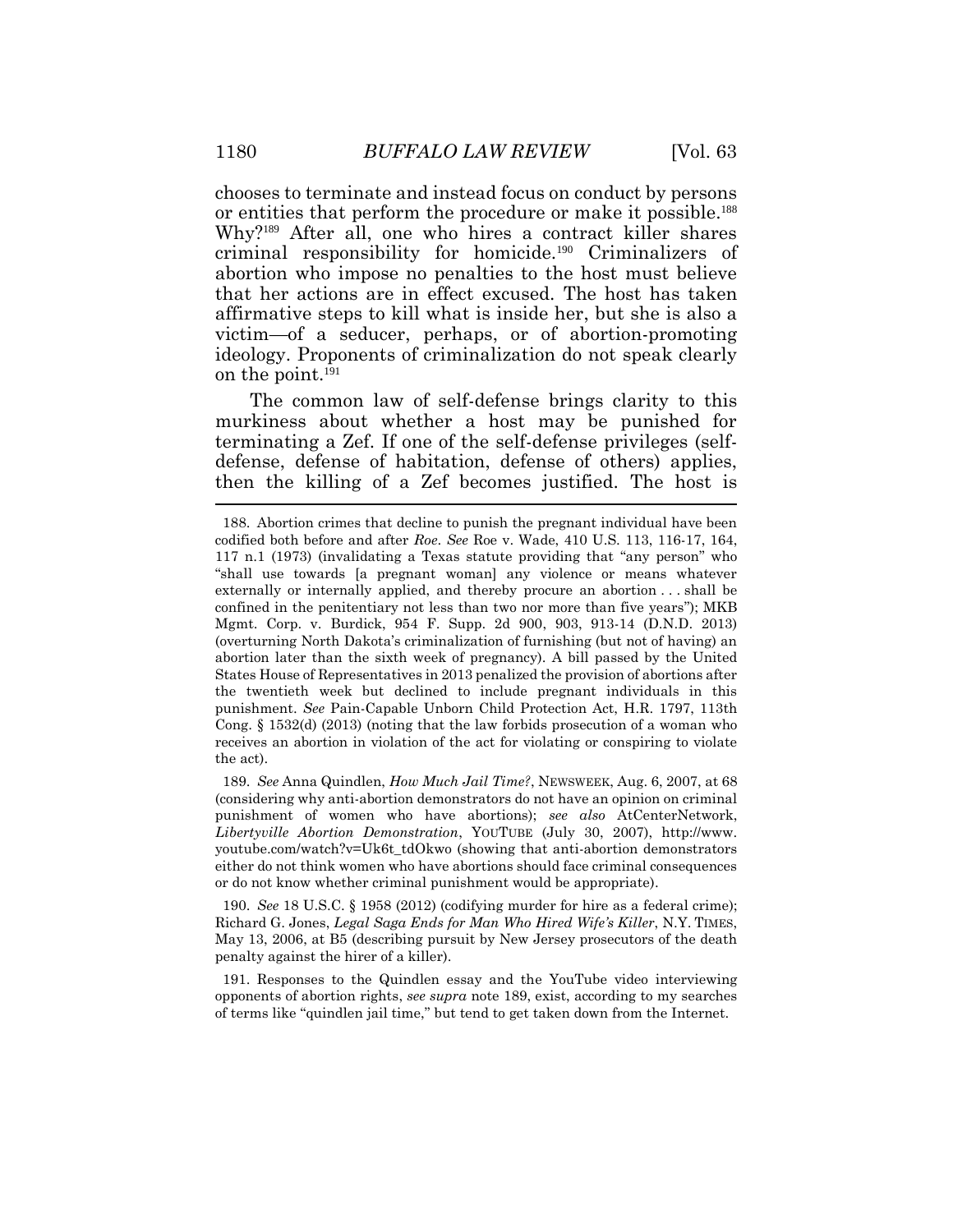responsible for the killing but not culpable. Excuse, rarely used to support full acquittal of a homicide, does not fit the intentional killing of a Zef by a host. A host's choice to impose deadly force on a Zef must be either justified or an act that is culpable and calls for her punishment. Because the Zef threatens her life, safety, and bodily integrity, her application of deadly force to the Zef is warranted; because this deadly force is warranted, it is justified. Consistent with this analysis, the common law did not punish pregnant women who acted to terminate their own pregnancies.<sup>192</sup>

Common law doctrines from property build on and extend the five precepts from self-defense beyond criminal law. Here we return to the body as its owner's habitation, occupied inside and out.<sup>193</sup> Just as the common law of crimes recognizes a privilege to apply deadly force to the Zef in its role as an unwelcome and dangerous intruder, the common law of property contains numerous forms of action that recognize the right of a host to attain what may be described as quiet title to herself.<sup>194</sup> Other common law forms of action that apply by analogy to abortion include ejectment, eviction, and estrepement.<sup>195</sup> Possessors may evict and eject unwanted occupants from everywhere they possess, says the common law—even a place they value much less than their own bodies, such as an outbuilding.

This deference continues in the common law position that possessors may tell would-be entrants to go away from a locus they own or control even when their rejection appears harsh, unreasonable, or antisocial. As phrased in a leading treatise, the most central tenet of property law "entails the right to exclude others from some discrete thing."<sup>196</sup> Courts do not balance the good of exclusion against the good of access. They

<sup>192.</sup> *See infra* note 274 and accompanying text.

<sup>193.</sup> *See supra* notes 157-60 and accompanying text.

<sup>194.</sup> *See* RESTATEMENT (FIRST) OF PROPERTY § 222 (AM. LAW INST. 1936) (defining quiet title).

<sup>195.</sup> *See, e.g.*, Voss v. Green, 389 A.2d 273, 274 (Del. Super. Ct. 1978) (noting that plaintiffs brought an ejection action while defendants sought a writ of estrepement).

<sup>196.</sup> THOMAS W. MERRILL & HENRY E. SMITH, PROPERTY: PRINCIPLES AND POLICIES, at v (2007).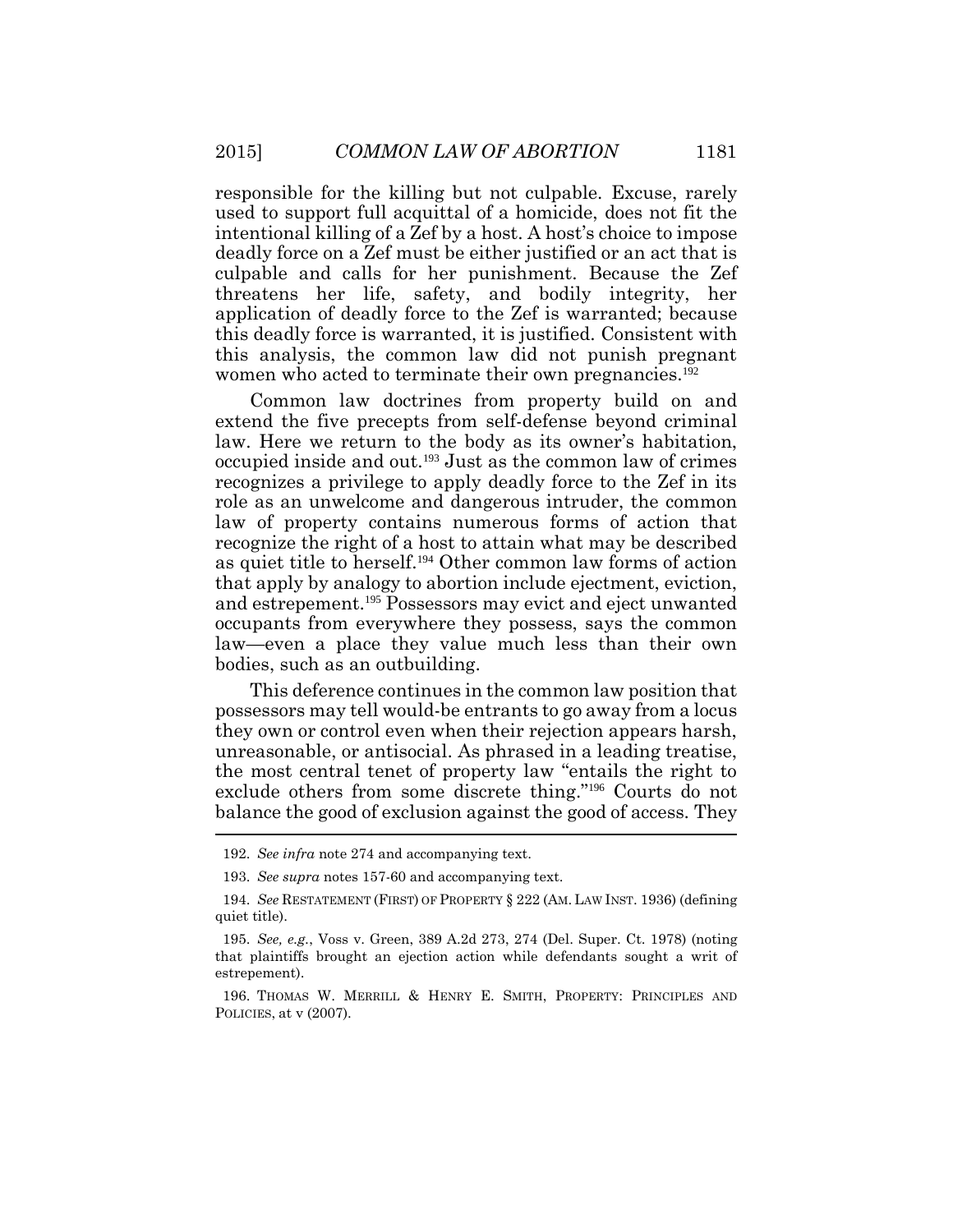side overwhelmingly with excluder-possessors in trespass cases, even when an entrant had compelling reasons to get inside.<sup>197</sup> They also furnish possessors with injunctions as well as damages,<sup>198</sup> even though common law judges rarely use their injunctive powers in tort actions.<sup>199</sup> If in practice the law of abortion hewed faithfully to the common law, then although courts might find it difficult to apply exclusion against a Zef they would have no tolerance for—and, upon the petition of a possessor, would swiftly enjoin—a requirement on the books of some states that imposes entry into "some discrete thing" in a manner unfortunately not at all unique: vaginal penetration that is unwanted by the person penetrated and that gives her no benefit.<sup>200</sup>

Once an entry occurs, the common law of property-andtorts, mirroring the rule of limited duty to most categories of visitors,<sup>201</sup> continues to side with possessors. For trespass to land claims, tort munificently drops its usual demand that a plaintiff allege injury—it will infer that disruption to the blades of grass on the possessor's premises is enough  $202$ —and

200. Several jurisdictions have chosen to compel ultrasound examinations of abortion patients. *See* Ian Vandewalker, *Abortion and Informed Consent: How Biased Counseling Laws Mandate Violations of Medical Ethics*, 19 MICH. J. GENDER & L. 1, 28-29, 29 n.142 (2012). Statutes compelling providers to use the examination technology that provides the clearest image of the Zef make an indirect but unambiguous demand that the patient undergo penetration of her vagina with a transducer probe, regardless of whether she wants or needs that penetration. *Id.* at 28-30.

201. *See infra* notes 206-11 and accompanying text.

<sup>197.</sup> *See* Ben Depoorter, *Fair Trespass*, 111 COLUM. L. REV. 1090, 1091 (2011) (arguing for a shift in the common law to permit a larger set of nonconsensual entries).

<sup>198.</sup> *Id.*

<sup>199.</sup> *See* Howard W. Brill, *Equitable Remedies for Common Law Torts*, 1999 ARK. L. NOTES 1 (surveying numerous common law subcategories of tort to note that injunctions are rare).

<sup>202.</sup> This capacious understanding of a possessor's entitlements applies to claims against government intruders and private landholders alike. Dougherty v. Stepp, 18 N.C. (3 & 4 Dev. & Bat.) 370, 370-71 (1835) ("From every such entry against the will of the possessor, the law infers some damage; if nothing more, the treading down the grass or the herbage."); Entick v. Carrington (1765) 19 Howell's State Trials 1030, 1066 ("By the laws of England, every invasion of private property, be it ever so minute, is a trespass. No man can set his foot upon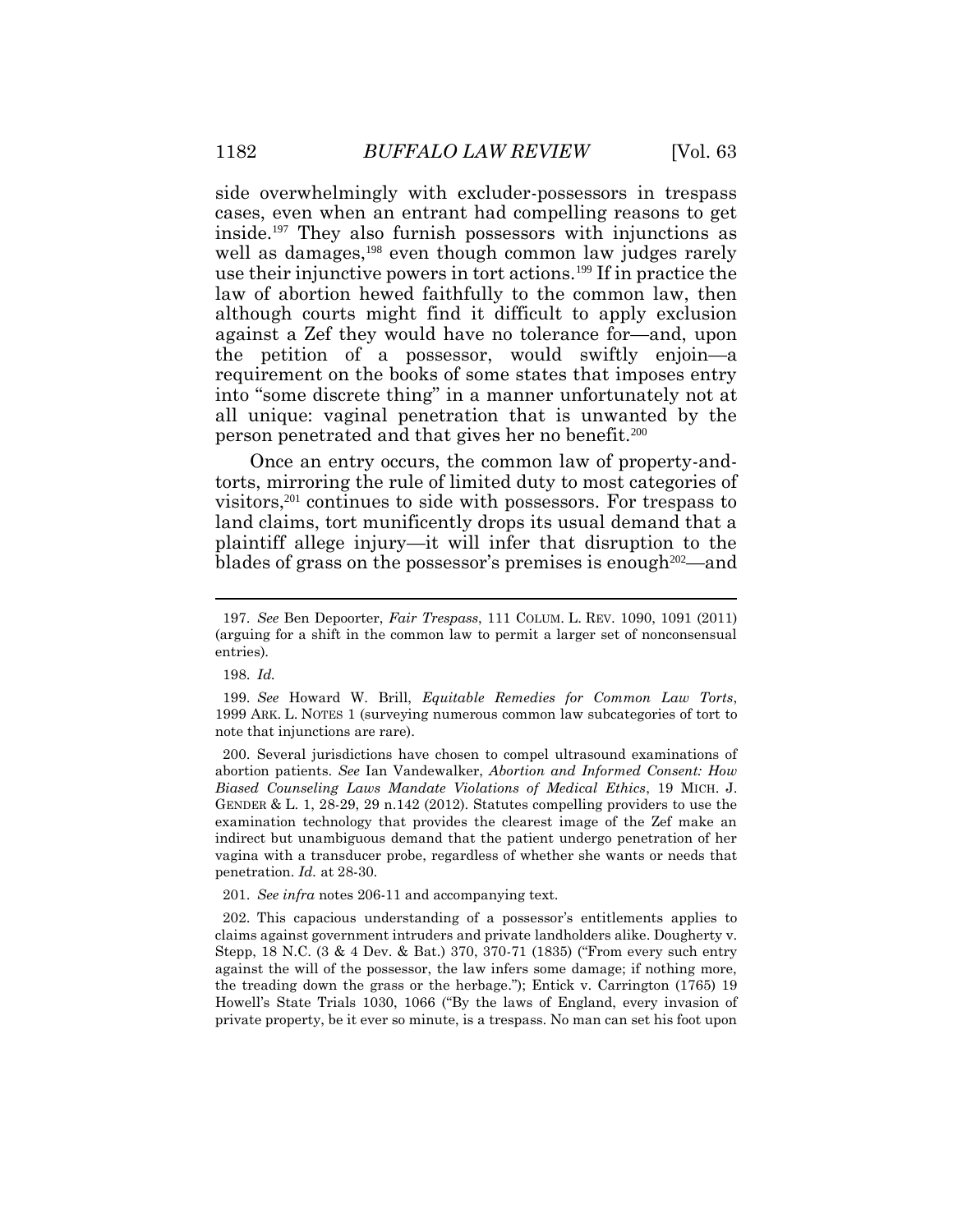withholds the favoritism about mistake that it gives actors who claim self-defense. Thus whereas someone who inflicts physical harm on another person in the mistaken but reasonable belief that this victim is his deadly enemy has a good claim for self-defense, an entry into another's land that the entrant reasonably but mistakenly believes is his own does not defeat a trespass claim.<sup>203</sup>

#### B. *One May Withhold Benevolence and Favors*

Picture a blind man who starts to cross the street and walks into the path of an approaching automobile, unaided by a heartless bystander who watches the blind man walk and who "by a word or touch," moreover "without delaying his own progress," could easily have acted to prevent the accident.204 No duty to that bystander, says tort law, and thus no liability, no matter how easy the rescue intervention would have been.205 Same result when "A comes across B, who is lying face down in a puddle, seemingly unconscious and likely to drown if he remains that way, and A can easily flip B over with his foot, thereby saving his life," and A does not bother, walking on by.<sup>206</sup>

Grisly hypotheticals like these function as illustrations but the carnage of no-duty is not hypothetical. Numerous individuals known to decisional law failed to receive help when they were in peril, suffered physical injury that they attributed to the inaction of a particular person, complained in court, and were rebuffed by judges who held that tort

my ground without my license, but he is liable to an action, though the damage be nothing.").

<sup>203.</sup> DIAMOND ET AL., *supra* note 130, at 328; GOLDBERG ET AL., *supra* note 94, at 653.

<sup>204.</sup> RESTATEMENT (SECOND) OF TORTS § 314 cmt. c, illus. 1 (AM.LAW INST. 1965). 205. *Id.* 

<sup>206.</sup> Elizabeth A. Weeks, *Beyond Compensation: Using Torts to Promote Public Health*, 10 J. HEALTH CARE L. & POL'Y 27, 37 (2007).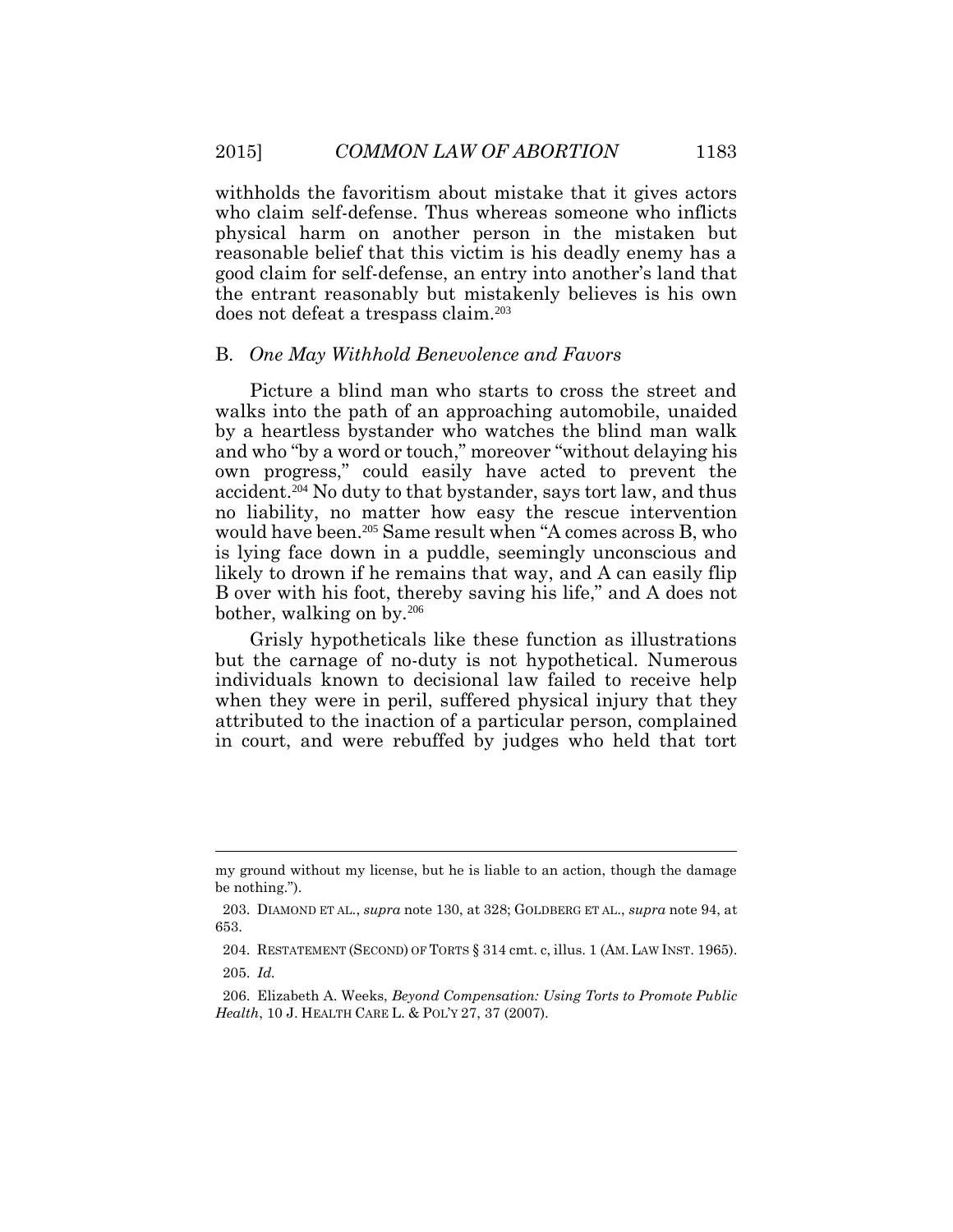recognizes no affirmative obligation to rescue.<sup>207</sup> The most memorable cases are old, but the rule persists.<sup>208</sup>

The common law no-duty stance bestows numerous freedoms to act without care for the welfare of a fellow human being. Judges did not come to recognize the tort of intentional infliction of emotional distress until the twentieth century, and to this day they rarely encounter a claim they approve.<sup>209</sup> This aversion to redress leaves both intentional and reckless outrages undeterred. Heedless conduct (for example sloppy financial advice, poor auditing of a business investment vehicle, careless obstruction of a public highway or utility needed for someone to earn her living) generates numerous varieties of financial loss, most of which have no remedy in tort on the ground that the person who acted carelessly owed the victim no duty of care.<sup>210</sup> No-duty rules also bar claims for physical injuries attributable to conditions on land. The common law indulges possessors by denying recourse for injury to visitors except those present after the ownerpossessor made it clear he wanted them. As far as the common law cares, you may keep your home and yard strewn

208. So says the Restatement. *See* RESTATEMENT (THIRD) OF TORTS: LIABILITY FOR PHYSICAL AND EMOTIONAL HARM § 37 (AM. LAW INST. 2012) ("An actor whose conduct has not created a risk of physical or emotional harm to another has no duty of care to the other unless a court determines that one of the affirmative duties provided in [other sections] is applicable.").

209. GOLDBERG ET AL., *supra* note 94, at 683-86.

210. *See* Anita Bernstein, *Keep it Simple: An Explanation of the Rule of No Recovery for Pure Economic Loss*, 48 ARIZ. L. REV. 773 (2006).

<sup>207.</sup> Consider Carl Buch, an eight-year-old boy who roamed into a mill and got his hand severely mangled in a machine; the judges who rejected his claim assumed that his injury could have been prevented by a warning. Buch v. Armory Mfg. Co., 44 A. 809 (N.H. 1898). After Joseph Yania jumped into a trench filled with water and drowned, more than inaction was present; a court conceded *arguendo* that the defendant, standing nearby, had lured Yania to jump. Yania v. Bigan, 155 A.2d 343, 345 (Pa. 1959). Another drowned plaintiff, Albert Osterlind, had rented a canoe from the defendant Hill. Both Osterlind and a friend who joined him in the canoe were visibly drunk at the time of rental. Ken Levy, *Killing, Letting Die, and the Case for Mildly Punishing Bad Samaritanism*, 44 GA. L. REV. 607, 623 (2010). When the boat overturned, Hill heard Osterlind's cries for help but "utterly ignored" them. Osterlind v. Hill, 160 N.E. 301, 302 (Mass. 1928). All three plaintiffs in these cases lost on the ground that defendants owed them no duty, and none of the three decisions has been overruled. *Osterlind*, 160 N.E. at 302; *Buch*, 44 A. at 811; *Yania*, 155 A. at 346.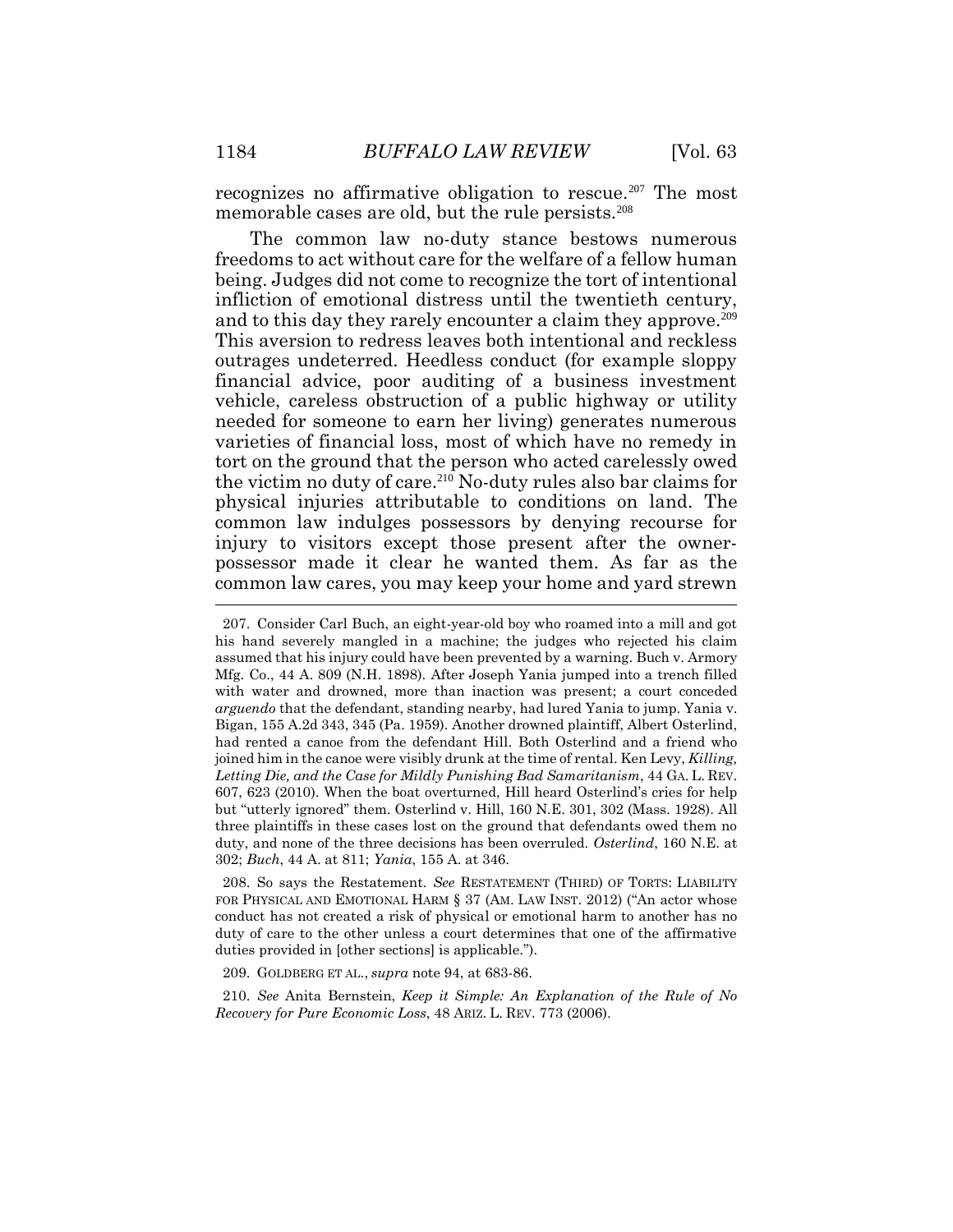with skateboards, spilled grease, shaky banisters, cut-glass coffee tables with sharp edges, terrifying works of art on the wall: do as you like. You need not make your premises reasonably safe for any visitor except one who holds the favored label of invitee.<sup>211</sup>

"Easy rescue" summarizes the academic contention that the law ought to require more in the form of rescue when the needed effort would not burden the rescuer much. Jeremy Bentham favored this reform, <sup>212</sup> and a much-cited philosophical defense of easy rescue contends that this development would accord not only with moral theory—of both the utilitarian and deontological kind—but line-drawing that modern courts can achieve. While every no-duty rule applies to the right to cease housing and nurturing a Zef in that it gives another example of how pervasively the common law tolerates indifference to the welfare of another person, easy rescue is particularly pertinent.<sup>213</sup>

From the perspective of a host-rescuer, aid to a Zef is the opposite of easy. It always comes at a price even when one's pregnancy is deeply wanted. Pregnancy in the best-case scenario is protracted, risky, and financially costly. The degree of rescue demanded by a perilous or unwanted pregnancy compounds these burdens. Rearing the child that will result from an unterminated pregnancy is never easy. Tort law does not demand even the easiest rescues. It permits a potential rescuer to escape responsibility after rendering nothing at all.

An example of an easy rescue that the common law permits individuals to withhold even though the consequence of refusal will be dire is recounted in *McFall v. Shimp*, 214 where David Shimp refused to give his cousin Robert McFall

<sup>211.</sup> *See generally* GOLDBERG ET AL., *supra* note 94, at 88, 94-96.

<sup>212.</sup> JEREMY BENTHAM, AN INTRODUCTION TO THE PRINCIPLES OF MORALS AND LEGISLATION 292-93 (J.H. Burns & H.L.A. Hart eds., Athlone Press 1970) (1789) (contending that a duty should be imposed on "every man to save another from mischief, when it can be done without prejudicing himself").

<sup>213.</sup> *See* Ernest J. Weinrib, *The Case for a Duty to Rescue*, 90 YALE L.J. 247 (1980).

<sup>214.</sup> 10 Pa. D. & C. 3d 90 (Ct. Com. Pl. 1978).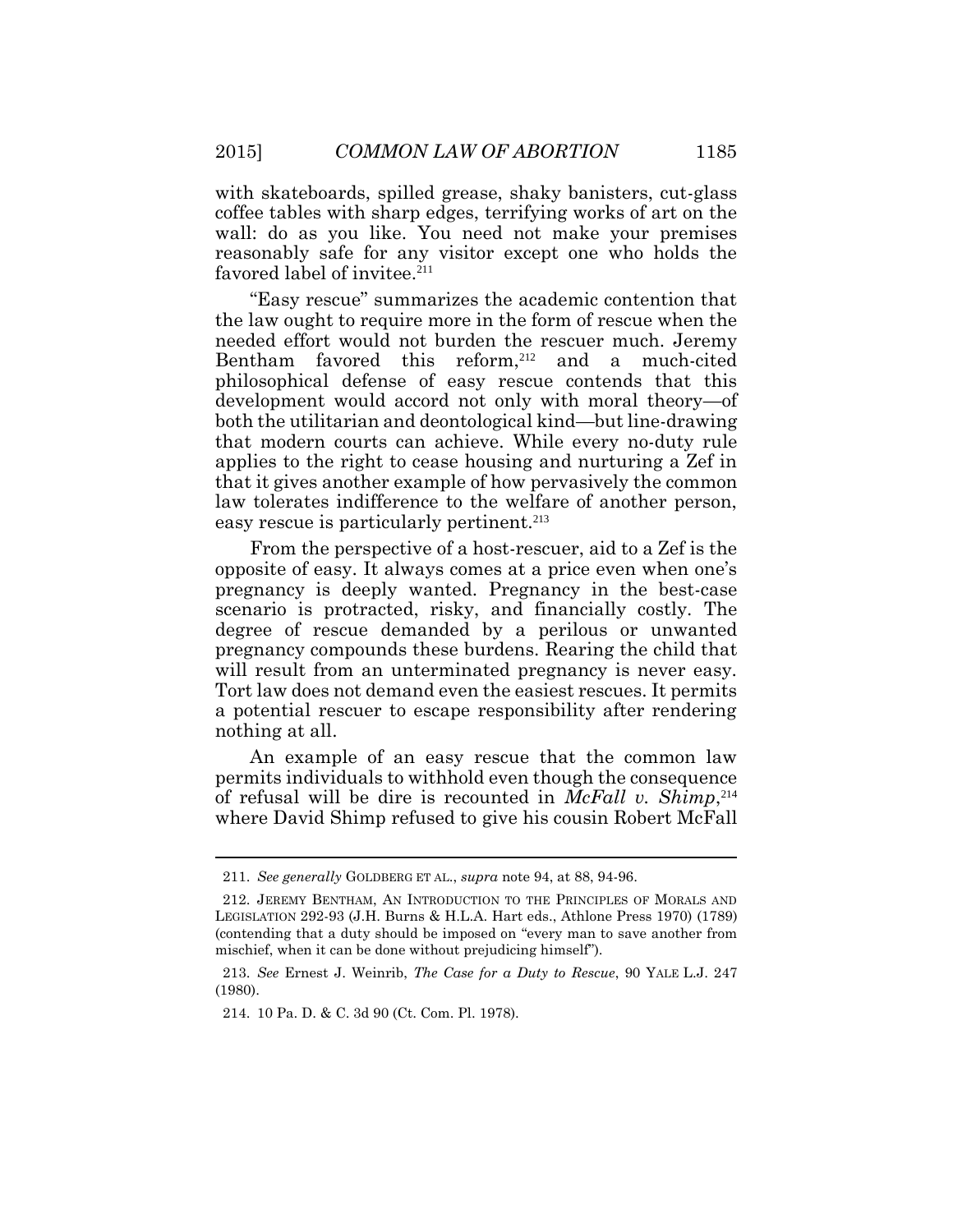a donation of bone marrow that he was uniquely able to provide.<sup>215</sup> McFall died shortly after failing to win the donation injunction he sought in court.<sup>216</sup> Donating bone marrow is not as easy as tapping a blind stranger before he enters the path of an automobile, or using one's foot to push someone's face out of a puddle, but it is much easier than unwanted pregnancy followed by unwanted childbirth followed by unwanted parenthood.<sup>217</sup> Still too awful for a court to inflict on the unwilling: "[f]orceable extraction of living body tissue causes revulsion to the judicial mind," wrote the *McFall* judge. <sup>218</sup> Court-ordered extraction of bone marrow would "raise the spectre of the swastika and the Inquisition, reminiscent of the horrors this portends." 219

*McFall* showcases what appears to be an especially severe instance of no duty, but its holding comports with the common law's refusal to conscript human bodies to help another person. Consider *Curran v. Bosze*, where a noncustodial parent tried to enlist his three-year-old twins for blood testing for the benefit of his older child who required a donation of bone marrow to stay alive.<sup>220</sup> The twins' custodial parent refused to consent and the Illinois Supreme Court sided with her.<sup>221</sup> Like McFall of *McFall v. Shimp*, the older child in *Curran* died soon after failing to win an injunction.<sup>222</sup> A couple of years earlier another Illinois court had ordered the same touching of the twins' bodies, the extraction of blood with a needle, when Nancy Curran wanted to establish a genetic relationship between them and

- 216. *Id.* at 386-88.
- 217. *See id.* at 387 & n.103.
- 218. *McFall*, 10 Pa. D. & C.3d at 92.
- 219. *Id.*
- 220. 566 N.E. 2d 1319, 1320-21 (Ill. 1990).
- 221. *Id.* at 1320-21, 1345.
- 222. Goodwin, *supra* note 215, at 388, 390.

<sup>215.</sup> Perhaps appalled by their father's callousness, defendant's four children all volunteered to donate but were deemed ineligible. Michele Goodwin, *My Sister's Keeper?: Law, Children, and Compelled Donation*, 29 W. NEW ENG. L. REV. 357, 386 (2007).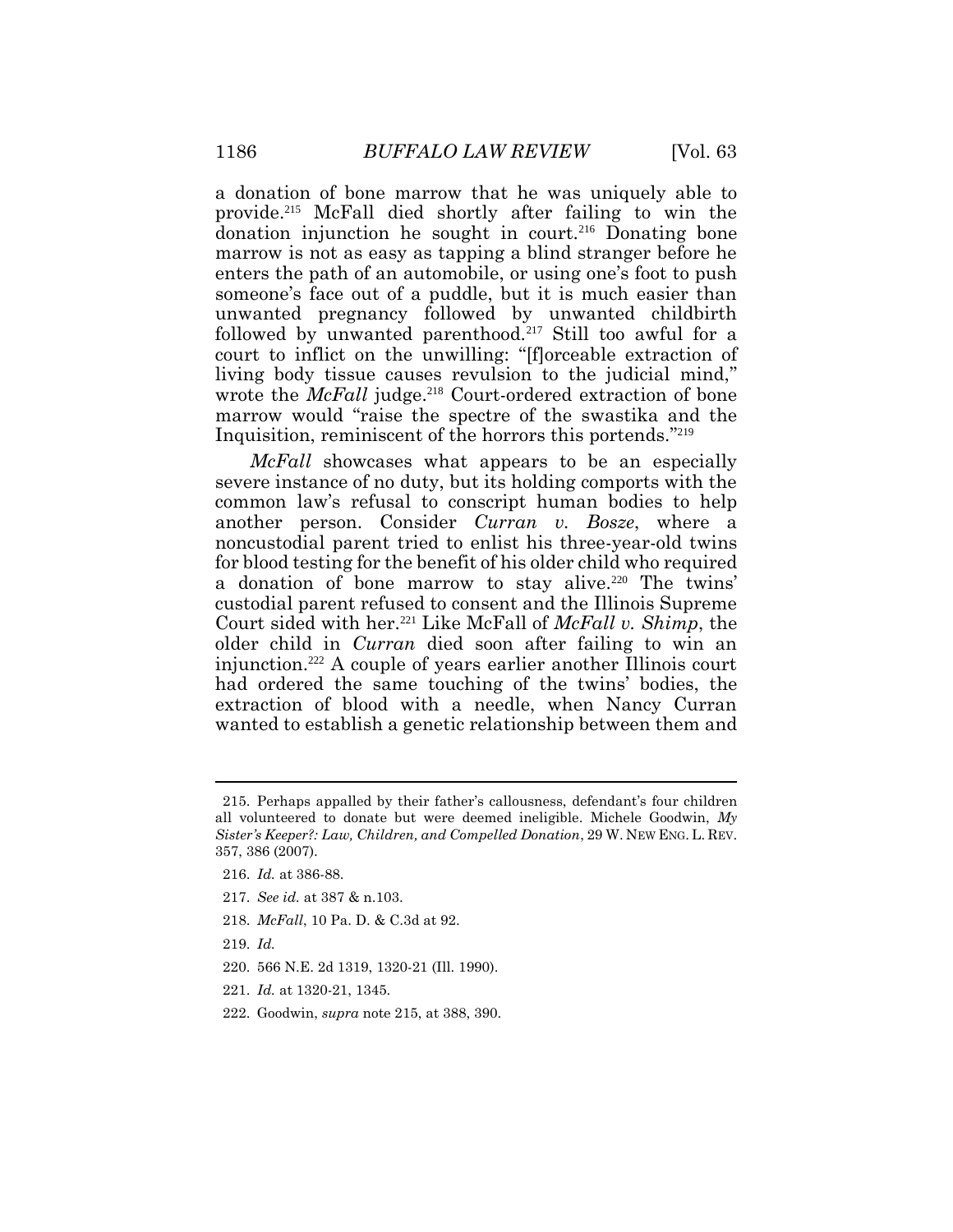Tamas Bosze.<sup>223</sup> The *Curran* court declined to permit another round of that invasion. To explain its ruling, the court in a long opinion relied entirely on the common law.<sup>224</sup>

No case contrary to *McFall* and *Curran* exists in the annals of published American judicial decisions. The only qualification to the sweeping prohibition asserted in these decisions is that judges sometimes permit the extraction of organs and tissue from young children for the benefit of siblings.<sup>225</sup> Courts take that position, however, only after putting themselves through the paces of substituted judgment. They allow this extraction only after they conclude that the minor donor values the life of her or his relative enough to accept physical invasion in service of that end.<sup>226</sup> Substituted judgment as a common law doctrine functions, at least in principle, to protect a human body from incursions that the possessor of that body would not want.<sup>227</sup>

Let us now consider whether any other tort precepts can aid a Zef at the expense of its host notwithstanding the common law rule about rescue. The possibility of an undertaking has already been dispatched.<sup>228</sup> Two other possibilities remain. First, a special relationship exception to no-duty might be present. Tort law says that rescue efforts are owed by jailers to their locked-up inmates, employers to  $employees,$  hospitals to patients;<sup>229</sup> it recognizes other rescuecompelling relationships as well.<sup>230</sup> From here, just as a

<sup>223.</sup> Today paternity is established by noninvasive testing, but in November, 1987, blood was drawn. *Curran*, 566 N.E. 2d at 1320.

<sup>224.</sup> *Id.* at 1326-31.

<sup>225.</sup> Goodwin, *supra* note 215.

<sup>226.</sup> *Id.* at 398.

<sup>227.</sup> *See Curran*, 566 N.E. 2d at 1330-31 (reviewing decisions where courts refused to support the petitions of parents who were trying to save their sick children). The common law also declines to cooperate with the harvesting of body parts from corpses. *See infra* notes 244-46 and accompanying text.

<sup>228.</sup> *See supra* Part II.B.

<sup>229.</sup> RESTATEMENT (THIRD) OF TORTS § 40 (2012). Tort law only obliges reasonable efforts at rescue, not successful completion of those efforts.

<sup>230.</sup> GOLDBERG ET AL., *supra* note 94, at 83-88.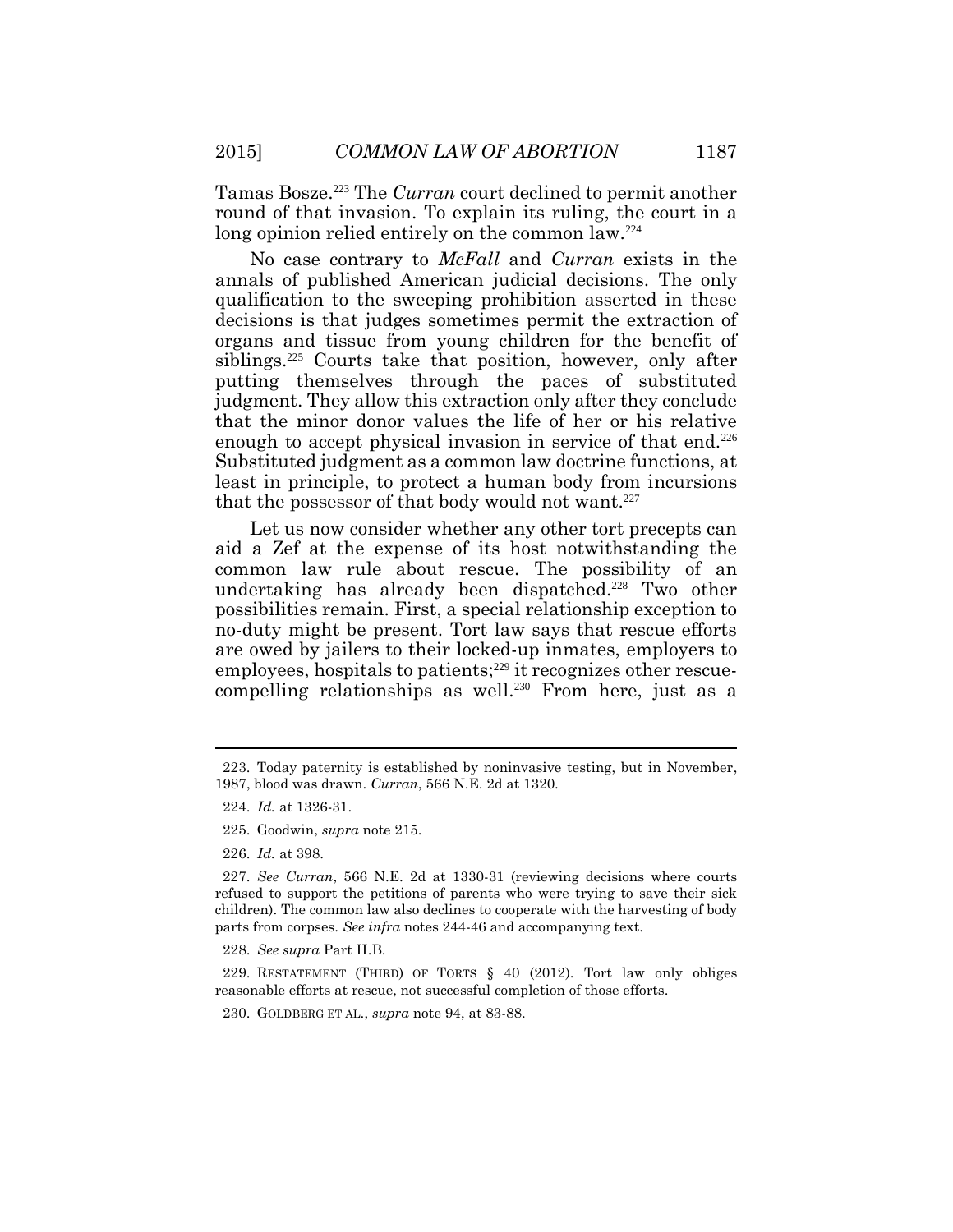parent owes affirmative duties to his own child, a host might owe affirmative duties to a Zef.

This status relationship disappears, however, because statuses on point do not exist. Decisional law expects a pair of nouns as labels for the defendant and the plaintiff: innkeeper-guest, prison-prisoner, school-student, and so on.<sup>231</sup> Zef is not an authentic common noun as far as case law is concerned,<sup>232</sup> and "host" is no better than the clearly inadequate "woman" or "mother" to describe the putative rescuer as parallel to the word "parent" used to reference a person who owes a duty of care to her or his own child. No matched set of nouns suggests no status relationship.<sup>233</sup> And as already discussed, a born child is different from a Zef.<sup>234</sup>

The other tort possibility that might rescue the unwelcome Zef from termination comes from the distinction between misfeasance and nonfeasance. Abortion could constitute affirmative infliction of harm. To my mind this position is stronger than the attempt to find a statusrelationship exception to the no-duty rule. Killing seems different from letting die.<sup>235</sup> Perhaps it is not different,<sup>236</sup> but even so tort monitors the line between misfeasance and nonfeasance. "[I]f abortions are to be acts of refusing to help, and not deliberate acts of killing," philosopher Laurie Shrage

<sup>231.</sup> Even a famous outlier, Farwell v. Keaton, 240 N.W.2d 217 (Mich. 1976), said the plaintiff and the defendant were "companions on a social venture." *Id.* at 222.

<sup>232.</sup> On June 14, 2015, I searched for "zef" in the cases database of Westlaw and got sixty-nine hits. All turned out to be proper nouns, mostly first names of individuals.

<sup>233.</sup> *See* Anita Bernstein, *For and Against Marriage: A Revision*, 102 MICH. L. REV. 129, 131-32 (2003).

<sup>234.</sup> *See supra* note 164 and accompanying text.

<sup>235.</sup> Judith Jarvis Thomson, *Killing, Letting Die, and the Trolley Problem*, 59 MONIST 204 (1976).

<sup>236.</sup> *See* Rosalind S. Simson, *What Does the Right to Life Really Entail? A Framework for Depolarizing the Abortion Debate*, 14 CONN. PUB. INT. L.J. 107, 118 & n.35 (2014) (assembling sources that equate letting die with killing).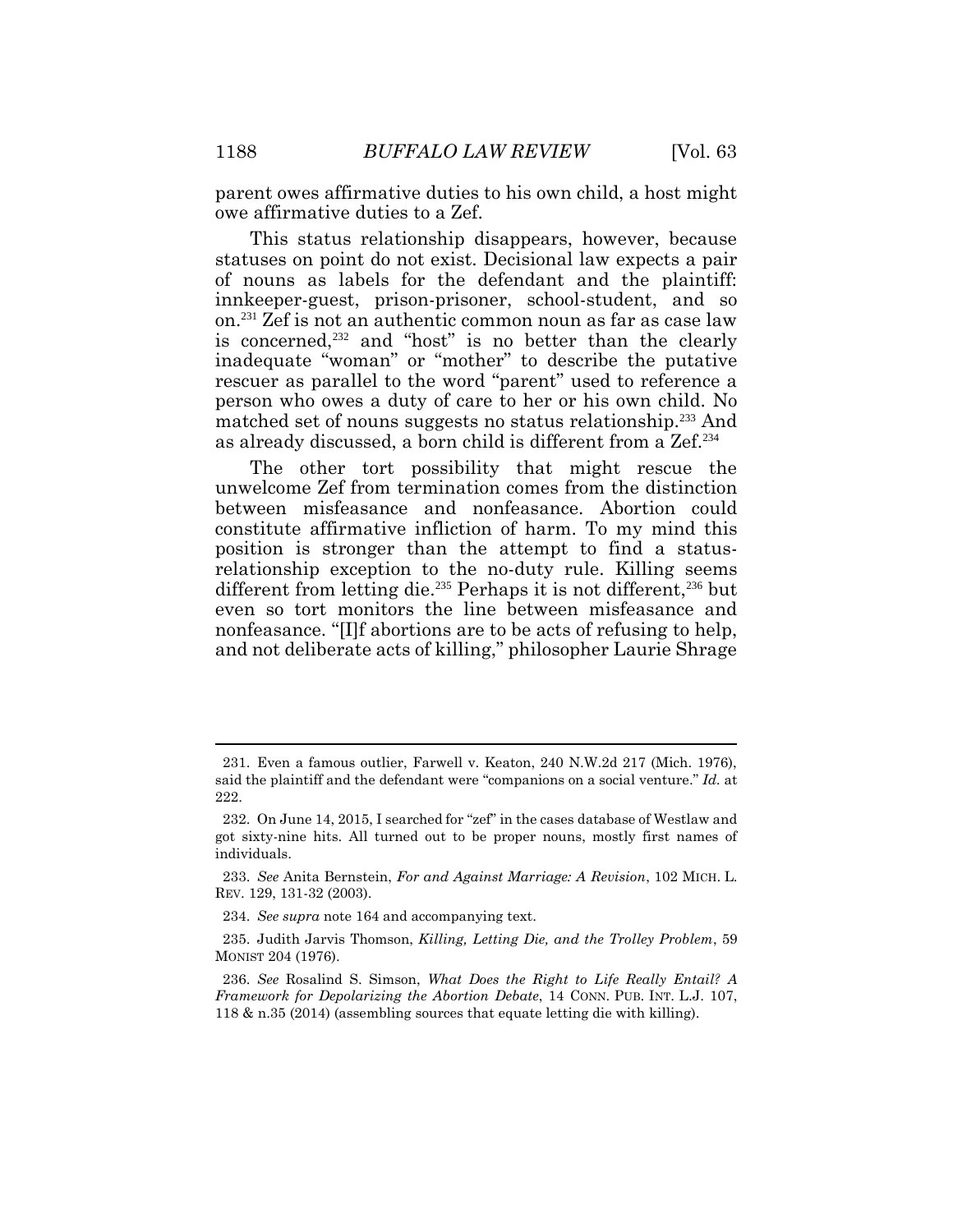continues, "then abortions should be limited to removing the fetus and not include extinguishing its life."<sup>237</sup>

Agreed: but until technology emerges to effect this ideal of abortion via removal of a living Zef rather than the elimination of its life,<sup>238</sup> the second argument also is defeated. this time because tort has no quarrel with the decision of a host to kill the Zef inside her.<sup>239</sup> The host has the same selfdefense rights in tort as she has under the law of crimes,  $240$ the consequence of the affirmative defense changing from justification in criminal law to no liability in tort.<sup>241</sup> Invasion of one's body against one's will is an onslaught that tort law permits an individual to repel and resist.<sup>242</sup> Because the privilege of self-defense defeats a claim of battery brought by

240. *See* Alex Dzioba, *No Defense for Self-Defense: Determining Whether Courts Should Order Insurers to Represent Insureds Who Have Acted in Self-Defense*, 82 FORDHAM L. REV. 205, 223 (2013).

241. Tort does not recognize excuses, only justifications. John C.P. Goldberg, *Inexcusable Wrongs*, 103 CALIF. L. REV. 467, 485 (2015).

242. Dzioba, *supra* note 240, at 223 (citing cases).

<sup>237.</sup> SHRAGE, *supra* note 153, at 70. *But see* MCDONAGH, *supra* note 18, at 79 ("If the intention in the termination of a late pregnancy is to preserve the life of the fetus, this is not, strictly speaking, an abortion at all.").

<sup>238.</sup> *See* Stephen G. Gilles, *Does the Right to Elective Abortion Include the Right to Ensure the Death of the Fetus?*, 49 U. RICH. L. REV. 1009, 1011 (2015) (envisioning artificial wombs). Remaining pregnant, giving birth, and then relinquishing the neonate for adoption strikes some observers as a reasonable alternative to abortion for a pregnant individual who does not want to be the mother of a new child. *See* Henderson v. Stalder, 287 F.3d 374, 377 (5th Cir. 2002) (reviewing a Louisiana statute that created an optional license plate slogan, "Choose Life," and sent its revenue to nonprofits that offer adoption-not-abortion guidance to pregnant clients). It has not proved convenient for relinquishers. *See* JOE SOLL & KAREN WILSON BUTERBAUGH, ADOPTION HEALING: A PATH TO RECOVERY FOR MOTHERS WHO LOST CHILDREN TO ADOPTION (2003) (describing emotional distress); J. A. Aloi, *Nursing the Disenfranchised: Women Who Have Relinquished an Infant for Adoption*, 16 J. PSYCHIATRIC & MENTAL HEALTH NURSING 27, 29 (2009) (observing that severe grief is compounded by both the absence of social recognition of any loss and a belief that the birth mother lost her baby voluntarily, through selfishness).

<sup>239.</sup> *See* Regan, *supra* note 33, at 1575 (arguing that although "removing the fetus in a way which renders it inviable" looks like an act, "it ought to be viewed as an omission, or as part of a course of conduct amounting in overall effect to an omission," because "[i]t is the only way, in the real world, for a pregnant woman to discontinue the burdensome course of aid to the fetus").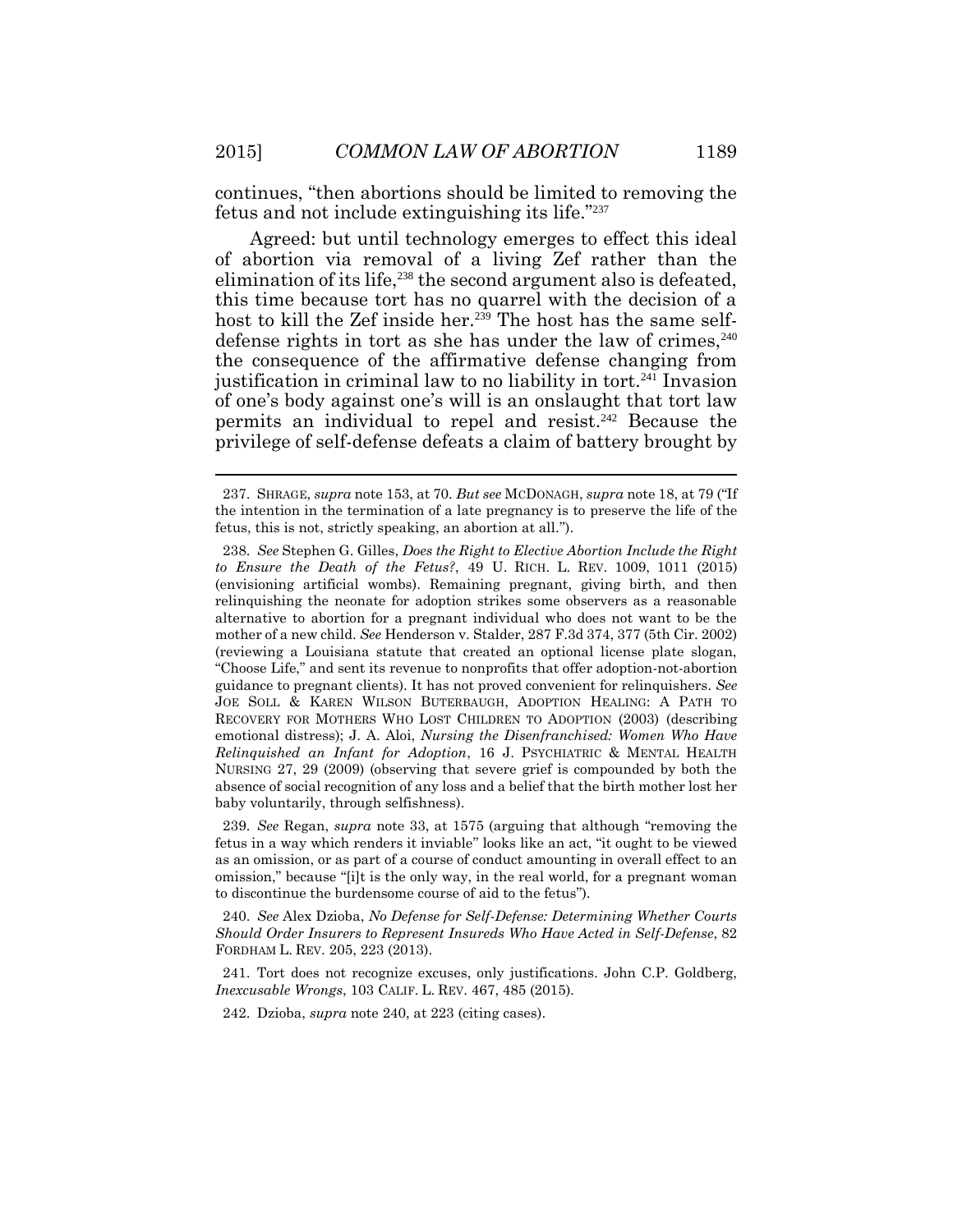or on behalf of the terminated Zef, any obligation that a host might have to remain pregnant against her will, thereby rendering benevolence to an entity she may regard as an intruder, cannot be found in the common law of torts.

The common law of property maintains the same posture as tort when deeming human bio-matter amenable to harvest from corpses. We have considered how the common law declines to help a desperately ill person when an incursion into the body of another human being—something trivial in comparison to the hardships of unwanted pregnancy, parturition, and motherhood—would give the ill person her only chance to live.<sup>243</sup> The same disinclination appears after death in the common law's refusal to recognize property rights in a human corpse.<sup>244</sup> No property right means nobody has authority to transfer any part of a cadaver to a buyer or donee.<sup>245</sup> Persons who want to use the organs or fluids of a dead body are out of luck unless their legislature anticipated their need in advance. Why the remains of a deceased individual may not be exploited to help the living is not obvious: after all, if not put to use the organs will rot.<sup>246</sup> The common law says let them rot unless their late proprietor consented to their removal. In its rules about property as well as its rules about torts, it rates freedom to control one's body higher than the possibility of gain to families or communities, including the preservation of beloved human life.

Consistent with this doctrinal posture, unjust enrichment complements the tort side of the common law defense of abortion by recognizing wrongful gain as well as wrongful loss. Both of these consequences exist when a pregnancy is unwanted. When present against the host's will, the Zef receives unjust enrichment, or what is "materially identical" to the "payment of a non-existent debt."<sup>247</sup> Just as the common law provides that a host need not render costly

<sup>243.</sup> *See supra* Part III.B.

<sup>244.</sup> *See* Henry Hansmann, *The Economics and Ethics of Markets for Human Organs*, 14 J. HEALTH POL. POL'Y & L. 57, 58 (1989); Looper-Friedman, *supra* note 29, at 276.

<sup>245.</sup> Hansmann, *supra* note 244, at 58.

<sup>246.</sup> Christopher Robertson, *Framing the Organ System: Altruism or Cooperation?*, 4 AM. J. BIOETHICS 46, 47 (2004).

<sup>247.</sup> PETER BIRKS, UNJUST ENRICHMENT 3 (2d ed. 2005).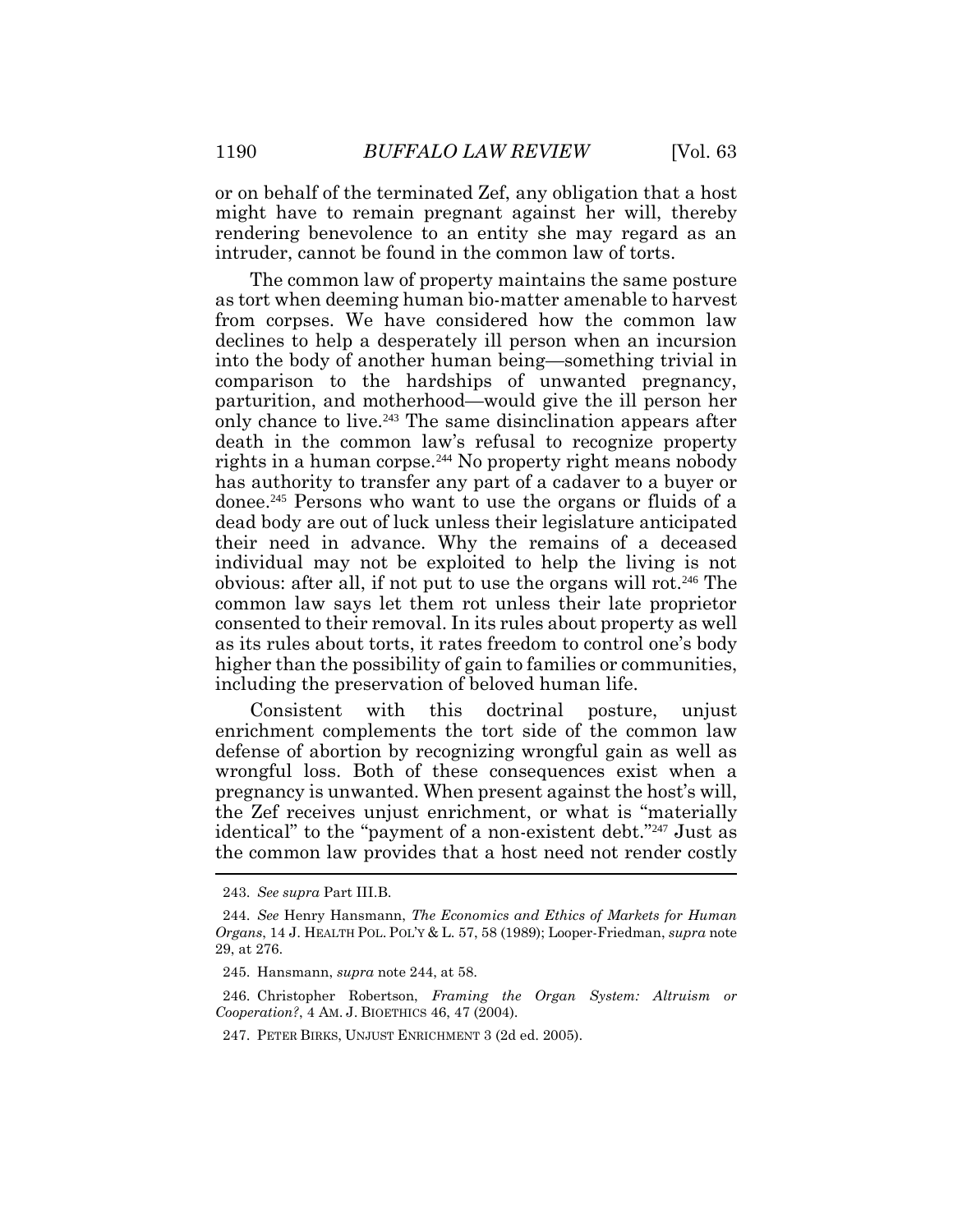beneficence to a Zef, it also condemns the receipt of benefits obtained by an unwelcome invader. Because the Zef had no entitlement to the beneficial conditions it took, objection to the exploitative taking by the host is enough to render this enrichment unjust. Lack of a remedy to recoup the gain of the invasion does not make this wrong right.

# IV. HOW COMMON LAW FUNDAMENTALS OF THE RIGHT TO ABORTION FELL FROM VIEW: A SHORT POLITICAL HISTORY

Social conditions, which always influence how rules of law are read and applied, have impeded understanding of common law rights related to the termination of pregnancy. The common law has consistently had no trouble recognizing entitlements to repel an intruder with deadly force and to withhold favors or benevolence. It has been less able to perceive a pregnant individual as a holder of these common law rights.

This inability is manifest in academic writing that criticizes or rejects the right to terminate pregnancy. When one law review article contended that this legal entitlement cannot exist because "[n]o person's freedom extends as far as killing or harming another person," <sup>248</sup> the author may have believed what he wrote (and his cite-checkers let it pass), even though the most glancing familiarity with the law—and not only American common law: one could limit one's source to statutory law, international law, religious law, customary law, or the law of any other nation-state—leads one to numerous examples of perfectly legal killing and hurting.<sup>249</sup> Michael Stokes Paulsen had to overlook the same sources when he wrote that *Roe v. Wade*, by granting a "private license to some human beings to kill other human beings,"

<sup>248.</sup> Dwight G. Duncan, *When is a Human Being Not a Legal Person?: Lethal Ramifications at the Beginning of Life*, 8 U. ST. THOMAS J. L. & PUB. POL'Y 82, 85 (2013).

<sup>249.</sup> *See, e.g.*, PAMELA BARMASH, HOMICIDE IN THE BIBLICAL WORLD 152, 206 (2005) (noting approval of self-defense); PIETER SPIERENBURG, A HISTORY OF MURDER: PERSONAL VIOLENCE IN EUROPE FROM THE MIDDLE AGES TO THE PRESENT 65-142 (2008) (describing privileges and tolerance for male killers).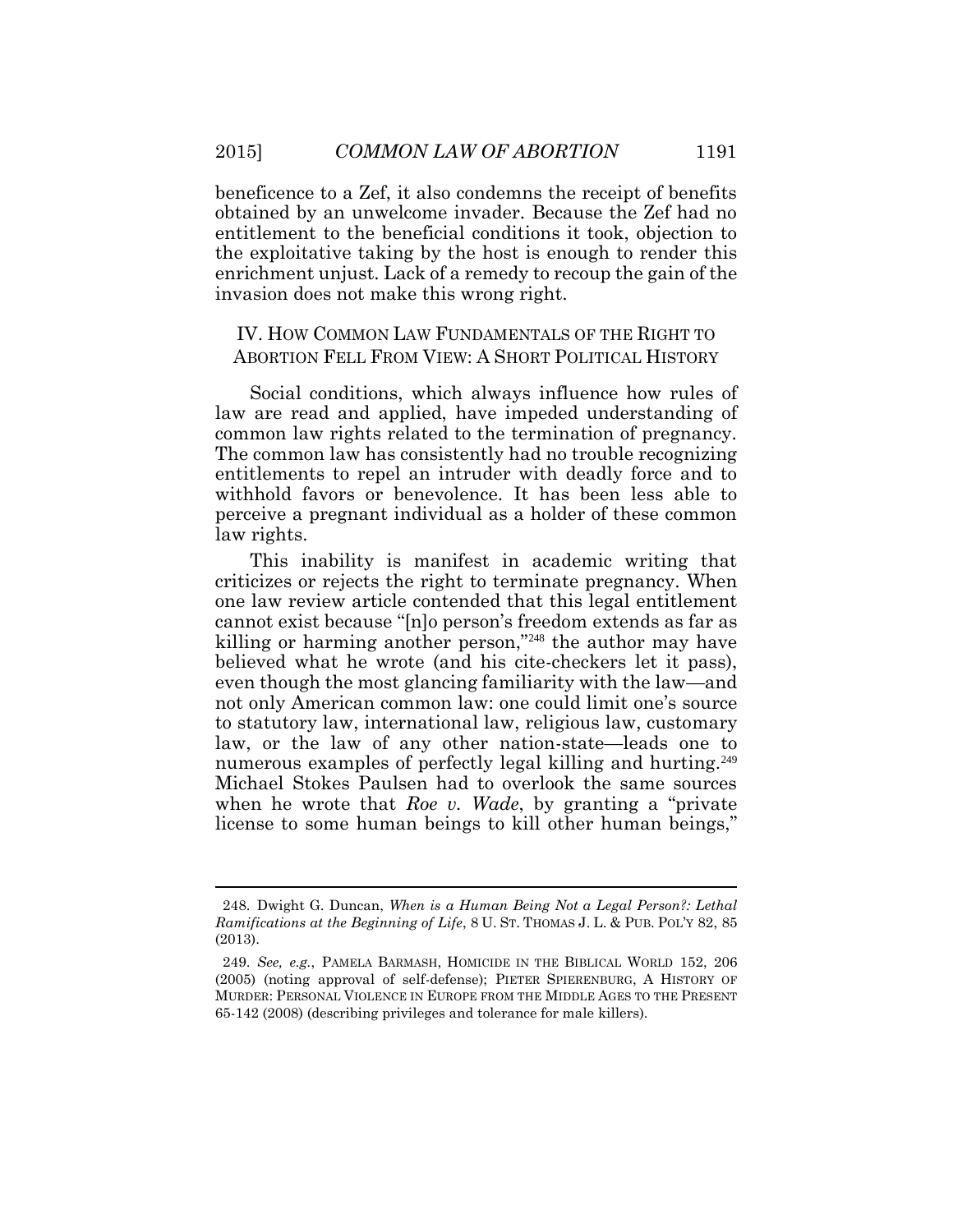installed "a moral atrocity" <sup>250</sup> rather than business as usual. The error extends beyond the academy.<sup>251</sup>

The common law frees, and always has freed, individuals to terminate their pregnancies, albeit through noninterference and inaction rather than overt affirmation of a right.252 Historical circumstances have made this liberty hard to observe. One crucial such fact, in place for millennia: the absence of safe and effective termination technology.

## A. *Old Law, New Choice: Abortion Technology Moves Forward*

Safety and effectiveness are fundamental not only to abortion but to any potential solution to a problem that an individual can choose. These two values pertain especially to an intervention that, like this one, addresses bodily integrity and health.<sup>253</sup> "Safe" in this context means not dangerous to the individual's life and well-being. "Effective" means that the abortion must eliminate the Zef completely from her body.

As was noted, human beings have for centuries desired abortions.254 In this quest they have faced a formidable

252. Justice Blackmun said as much in his review of abortion in the common law. *See* Roe v. Wade, 410 U.S. 113, 116, 135 & n.26 (1973) (noting the view of "some scholars" that the common law was never applied to abortion, and suggesting that anti-abortion pronouncements by Sir Edward Coke about common law provisions "may have intentionally misstated the law").

253. *See* Anita Bernstein, *Enhancing Drug Effectiveness and Efficacy Through Personal Injury Litigation*, 15 J.L. & POL'Y 1051, 1069, 1071, 1099 (2007).

254. *See supra* note 3 and accompanying text.

<sup>250.</sup> Michael Stokes Paulsen, *The Worst Constitutional Decision of All Time*, 78 NOTRE DAME L. REV. 995, 1021 (2003).

<sup>251.</sup> For example, Katha Pollitt saw a sign at the 2013 March for Life in Washington, DC: "BABIES GESTATING IN UTERO MAY ENGAGE IN SELF-DEFENSE AND STAND THEIR GROUND CUS UTERI ARE THEIR RIGHTFUL HOMES FOR 9 MONTHS." POLLITT, *supra* note 52, at 155. This senseless assertion—who ever stopped "babies gestating in utero" from "stand[ing] their ground" if they want to try?—implicitly denies the pregnant person her right to self-defense against an unwelcome occupant by recognizing a privilege for invaders rather than the person who experiences an invasion. Only if a person lacks common law rights can the interior of her body be someone else's "rightful home[ ]" over her objection. *See id*.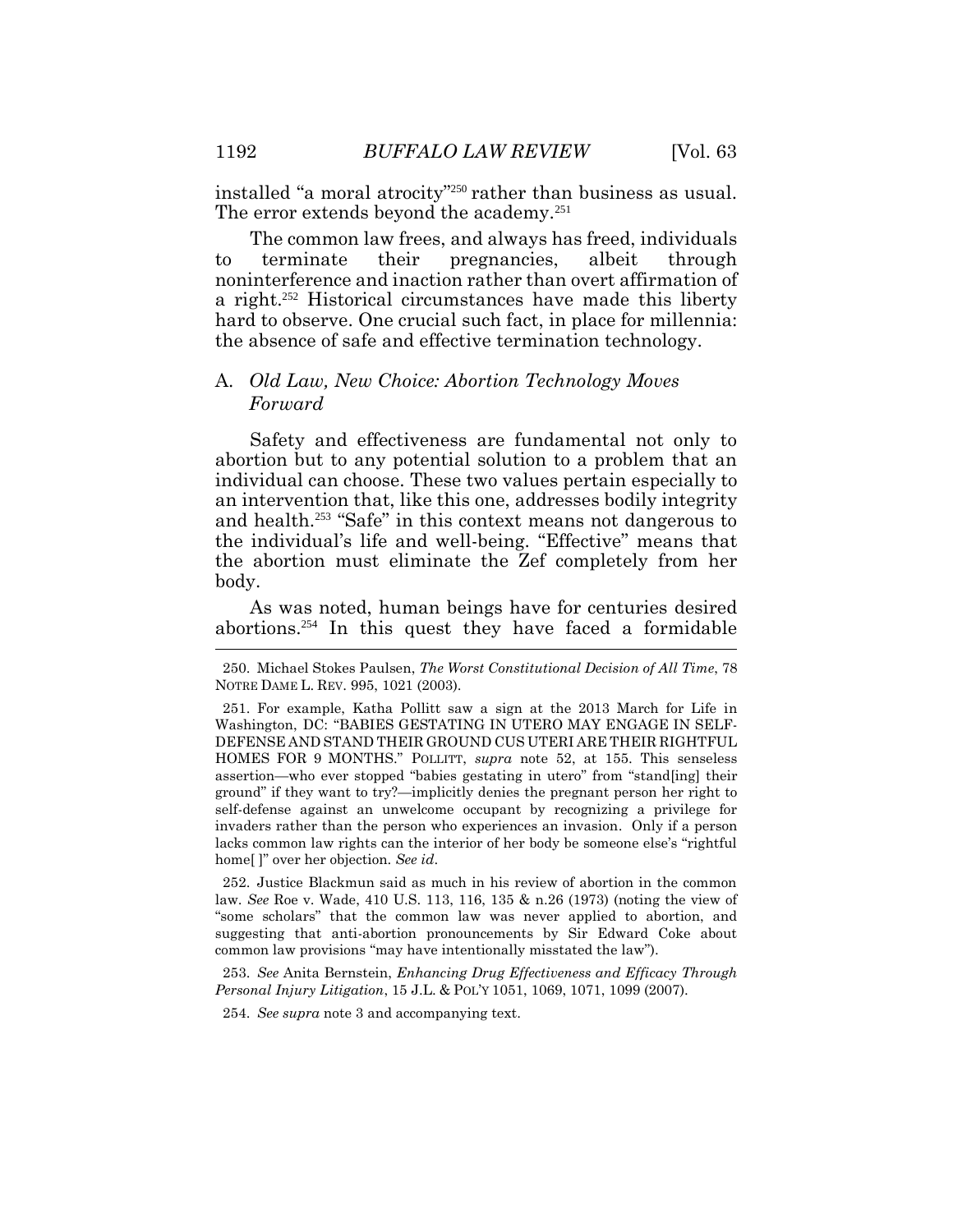barrier: Zefs, like other life forms, cling to life when threatened. <sup>255</sup> Safety and effectiveness again. Against this struggle, abortion technologies had to be powerful enough to eliminate the Zef (i.e. effective) yet gentle (or safe) enough to preserve the life of the pregnant individual. In his study of abortion history, Joseph Dellapenna argues persuasively that this combination did not come together until the nineteenth century.<sup>256</sup>

Would-be terminators of pregnancy did have pre-modern techniques to try. Dellapenna divides these methods into "injury," or external manipulation of the pregnant woman's body in a way designed to force miscarriage; "ingestion," the insertion of pregnancy-destroying substances into the mouth or vagina; and "intrusion," the pushing of an object or implement through the cervix into the uterus.<sup>257</sup> All three categories endangered the pregnant woman. Methods of the "injury" category caused certain physical trauma.<sup>258</sup> Ingestion methods were almost certainly less effective—and also less safe, because of risks of overdose.<sup>259</sup>

Intrusion techniques, featuring the insertion of probes into the vagina, have the sparsest historical record of the

<sup>255.</sup> For a satirical expression of this point, see *New 'Anti-Abortion Pill' Kills Mother, Leaves Fetus Alive*, THE ONION (May 10, 2006), http://www.theonion.com /article/new-anti-abortion-pill-kills-mother-leaves-fetus-a-1955 (reporting the invention of a drug called UR-86, "a 'safe and effective method' for terminating pregnant women while leaving their unborn children unharmed").

<sup>256.</sup> DELLAPENNA, *supra* note 3, at 333. Historian John Riddle notes a contrary view, arguing that until the late Middle Ages, lay people knew how to terminate pregnancy safely and effectively. *See* JOHN M. RIDDLE, CONTRACEPTION AND ABORTION FROM THE ANCIENT WORLD TO THE RENAISSANCE 7-10 (1992). He engaged a pharmacologist from the Boston University School of Medicine to review the abortifacient properties of the herbs, unguents, and juices he read about. DELLAPENNA, *supra* note 3, at 23. Riddle published his findings first, giving Dellapenna a chance to refute them. *See id.* at 23-24. When a science journalist reviewed the dispute, she noted the lack of evidence that any of these methods Riddle located could work. *See* Kolata, *supra* note 3. Kolata did report that experts found Riddle's hypothesis about pre-modern contraception and abortion "tantalizing." *Id.* at C10.

<sup>257.</sup> DELLAPENNA, *supra* note 3, at 32-56.

<sup>258.</sup> *Id.* at 32.

<sup>259.</sup> *Id.* at 37.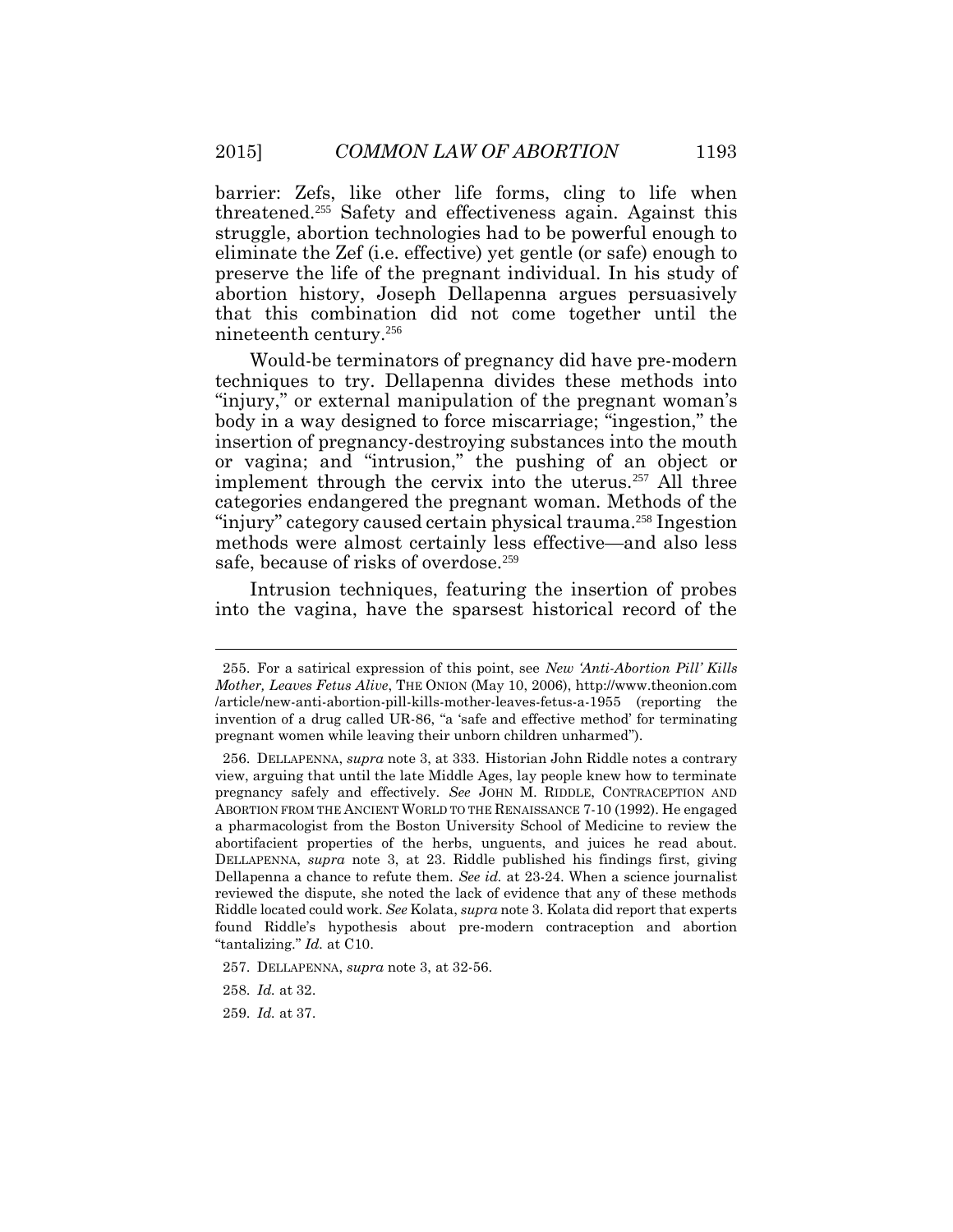three. Though dangerous because of ignorance about reproductive anatomy and severe risks of infection, these methods did launch the modern era wherein a rational individual would consider terminating her pregnancy.<sup>260</sup> Shortly before World War I, abortion by dilatation and curettage became available.<sup>261</sup> This technique, whose applications go beyond elective abortion, involves opening the cervix and scraping out the contents of the uterus.<sup>262</sup> For dilatation and curettage to function safely and effectively, patients and providers needed complementary technologies, especially anesthesia and antibiotics, which evolved through the middle of the twentieth century and continue to change.<sup>263</sup> The intrusion approach to abortion moved forward with the development of vacuum aspiration, today the most common method of terminating pregnancy in the first trimester, <sup>264</sup> and technologies of introducing fluids like saline or prostaglandin solutions into the uterus.<sup>265</sup>

Safe and effective ingestion technology also arrived late in the twentieth century with the emergence of mifepristone or RU-486, the "abortion pill." <sup>266</sup> In the United States the abortion pill combines ingestion with intrusion, as patients return to clinical settings for (intrusive) follow-up examination.<sup>267</sup> Ingestion takes time. Merely swallowing an abortion pill does not effect an instant termination.

263. DELLAPENNA, *supra* note 3, at 333-34.

264. Obos Abortion Contributors, *Aspiration Abortion*, OUR BODIES OURSELVES (Apr. 2, 2014), http://www.ourbodiesourselves.org/health-info/vacuum-aspirationabortion.

265. *See* Planned Parenthood of Cent. Mo. v. Danforth, 428 U.S. 52, 75-76 (1976) (ruling on the constitutionality of a ban on saline amniocentesis as an abortion technology).

266. JONATHAN EIG, THE BIRTH OF THE PILL: HOW FOUR CRUSADERS REINVENTED SEX AND LAUNCHED A REVOLUTION 314 (2014) (noting release of RU-486 in France in 1988 and 2000 in the United States); Winikoff et al., *supra* note 36.

267. Winikoff et al., *supra* note 36, at 1304.

<sup>260.</sup> *Id.* at 51-53.

<sup>261.</sup> *Id.* at 333.

<sup>262.</sup> Carol A. Turkington, *Dilatation and Curettage*, *in* 2 GALE ENCYCLOPEDIA OF MEDICINE 1183, 1183 (3d ed. 2006).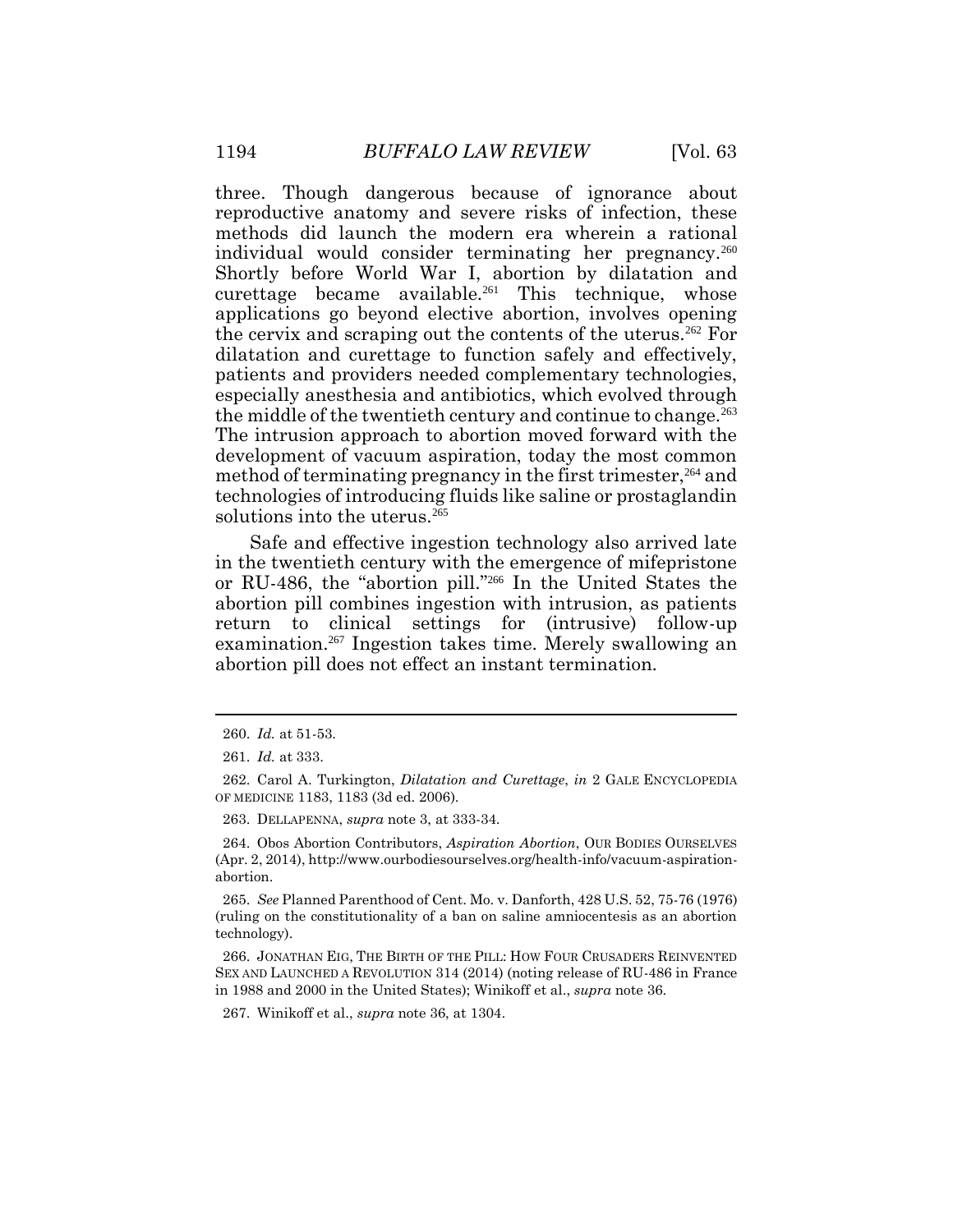Several conclusions may be drawn from this review of abortion technology. Foremost among them for our purposes: abortion as a choice for a pregnant woman is historically new. It arrived not before 150 years ago, and for most of the United States population only in the twentieth century. Earlier times were the age of no choice.

Speaking for myself, I acknowledge having trouble letting go of the belief that in days of old, persons seeking to end pregnancy received efficacious therapies from an unlettered yet sage female network. If a lengthy footnote by Joseph Dellapenna is any guide, other writers have also been cherishing this notion.<sup>268</sup> Yet there is little reason to think that abortion was until modern times an option for someone who intended to survive the experience. Knowledge of female reproductive anatomy, anesthetics, antibiotics, analgesics, clean running water, and dissemination of written data have been essential developments. 269

If the best available abortion technology was for most of human history dangerous and ineffective, then legal prohibitions of abortion of the past make sense as harm reduction. Most termination-choosers wish to remain alive and most societies oppose behaviors and substances that lack therapeutic benefit and bring a high risk of messy, unpredictable, and painful death. In this light, to swear "by Apollo the physician, and Aesculapius, and Health, and Allheal, and all the gods and goddesses" that one will not "give

269. *See* DELLAPENNA, *supra* note 3, at 333-35; *see also* Kolata, *supra* note 3 (quoting a historian who found that gynecological texts from the medieval period translated from Latin into the vernacular "suppresse[d] the contraceptive information," suggesting that "women were not being trusted").

<sup>268.</sup> DELLAPENNA, *supra* note 3, at 18 n.87 (citing thirty-three books, twelve articles and book chapters, and two Supreme Court amicus briefs as manifesting the proposition "that women in the past controlled abortion and performed the procedure routinely, safely, and easily"); *see also* REAGAN, *supra* note 7, at 9 (noting ancient uses of juniper and other substances as abortifacients, but not reporting evidence that anything worked). If pregnant women had had access to an easy fix—a convenient, safe, cheap, effective way to end their condition without ending their own lives—then this lost technology would please a large constituency today, when more than a third of the world's people live under national governments that ban or severely restrict abortion and access grows increasingly difficult in the United States as well. *See* Emily Bazelon, *The Post-Clinic Abortion*, N.Y. TIMES, Aug. 31, 2014, (Magazine), at 22-23.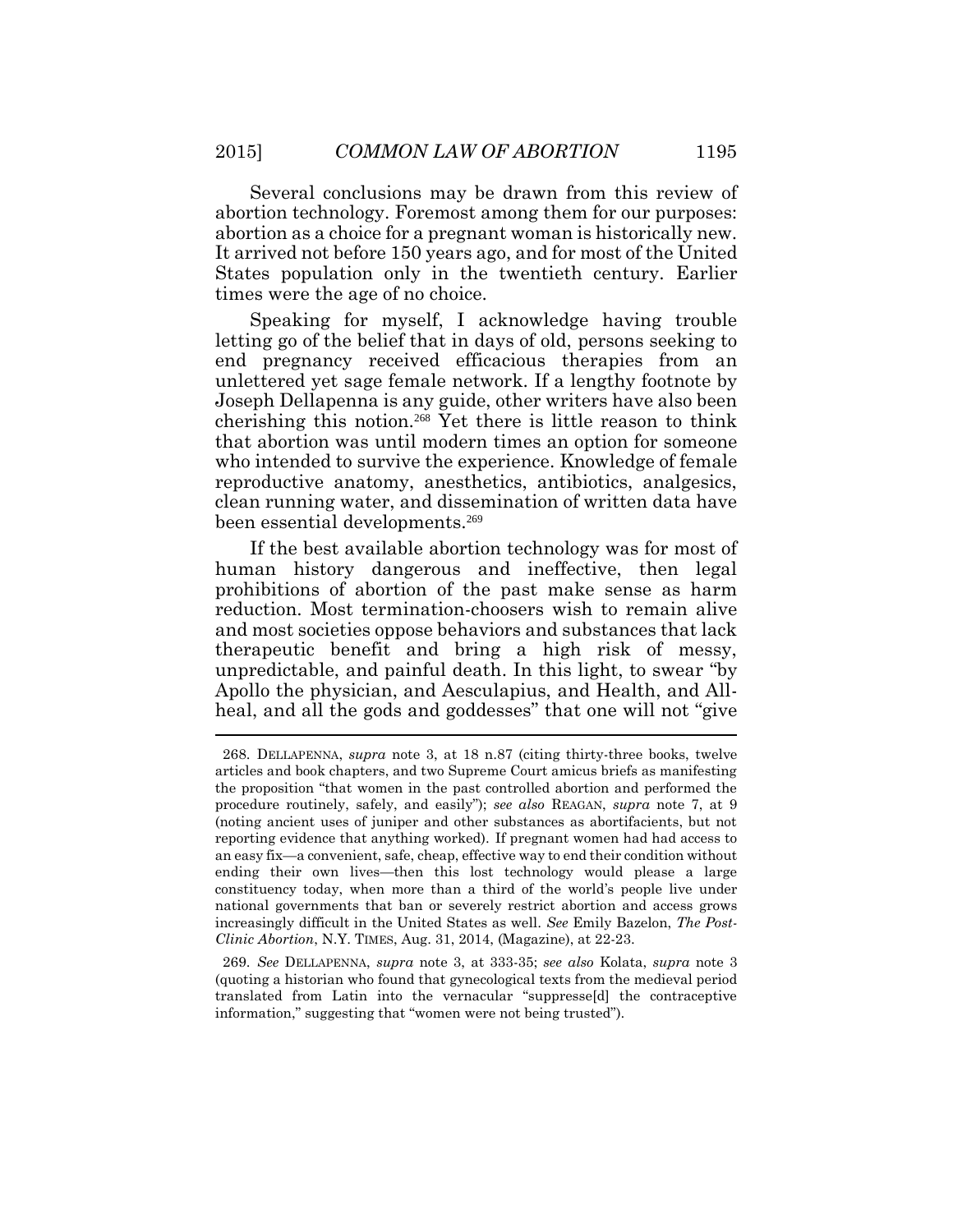to a woman a pessary to produce abortion," as the all-male physicians of classical Greece may have sworn,<sup>270</sup> becomes benevolent rather than oppressive—men promising to refrain from giving a woman something very likely to hurt her and very unlikely to meet her needs.

Safety-and-effectiveness also explains the hostility to abortion professed by nineteenth century feminist leaders like Susan B. Anthony and Elizabeth Cady Stanton, a posture tendentiously remembered by anti-abortion activists who claim that abortion must be bad for women if even the legendary feminists of yore frowned on it.<sup>271</sup> What these leaders frowned on, of course, was oppression of women. They took particular interest in the oppression of unwanted motherhood. They cherished birth control, with many arguing "that wives had the right to unilaterally choose when to engage in sexual relations with their husband, abstaining periodically or abstaining permanently unless procreation was desired." <sup>272</sup> When feminists were opposing abortion back in the middle of the nineteenth century, the best possible safeguard against unwanted motherhood was an entitlement to keep semen away from one's vagina. Iffy contraceptive technologies of the day took second place. From the perspective of a woman who valued the integrity of her body, abortion ranked lower than almost anything.

In hindsight, back in the unsafe-and-ineffective era the common law did all it could to support the bodily integrity of pregnant women. Regardless of who is right in the debate over where common law judges stood on abortion as a crime,<sup>273</sup> unquestionably the common law confined whatever punishments it doled out to third parties. No application of the common law of crimes ever punished a woman who

<sup>270.</sup> Hippocrates, The Oath, INTERNET CLASSICS ARCHIVE, http://classics.mit.edu /Hippocrates/hippooath.html (last visited Sept. 20, 2015).

<sup>271.</sup> *See* Tracy A. Thomas, *Misappropriating Women's History in the Law and Politics of Abortion*, 36 SEATTLE U. L. REV. 1, 3-4, 27 (2012).

<sup>272.</sup> *Id.* at 29 (citing historian Linda Gordon).

<sup>273.</sup> *Compare* JOHN KEOWN, ABORTION, DOCTORS AND THE LAW: SOME ASPECTS OF THE LEGAL REGULATION OF ABORTION IN ENGLAND FROM 1830 TO 1982 3-7 (1988) (concluding that the common law prohibited abortion, at least after quickening), *with* Means, *supra* note 24 (describing abortion as a "common-law liberty").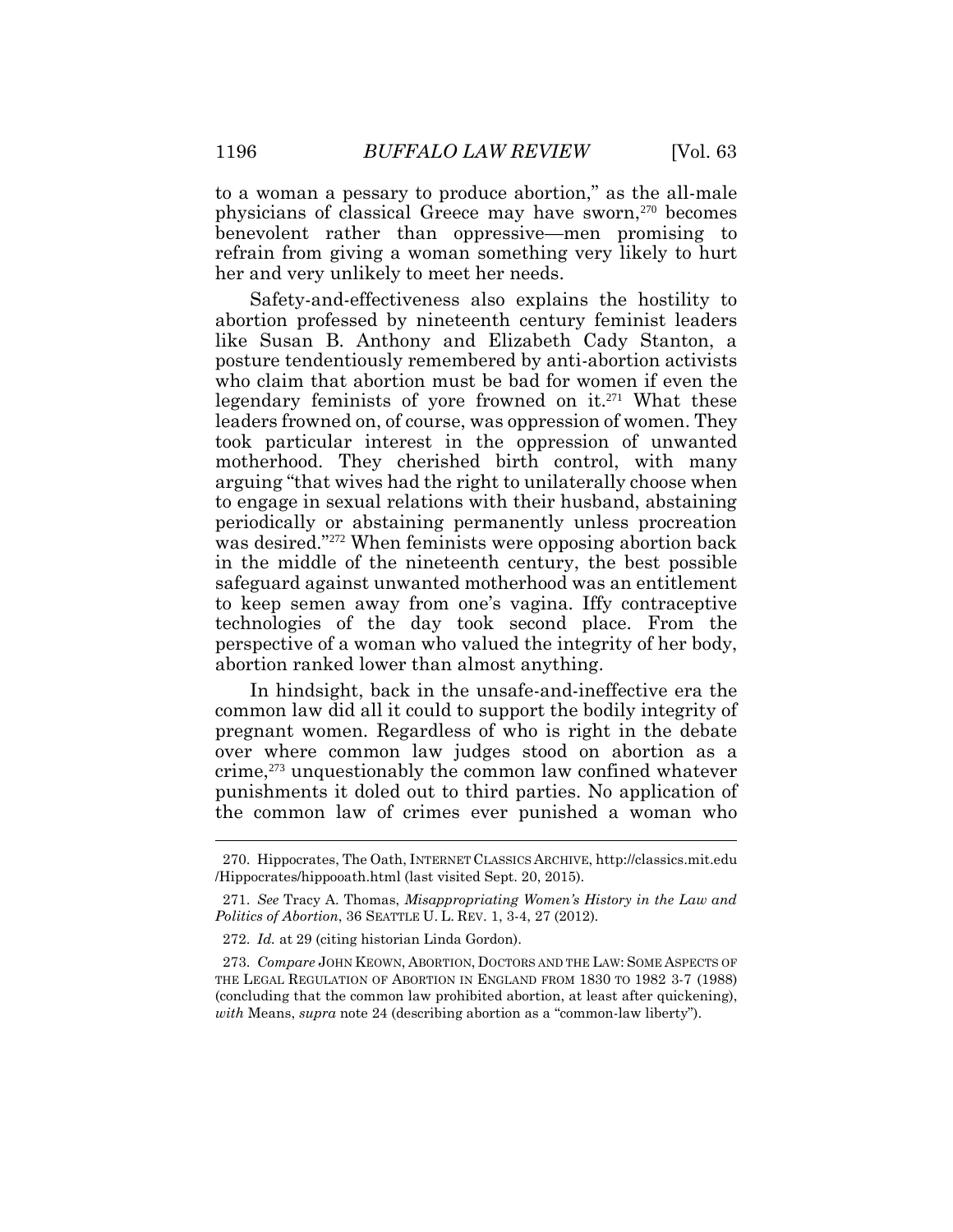sought to rid herself of her own pregnancy; $274$  nineteenth century maneuvers to make women culpable for abortions they chose for themselves had to change the common law.<sup>275</sup> Moreover, by providing that pregnancy starts with quickening276—and not other markers like insemination, a pregnant-looking silhouette, or the visible onset of labor, all of which would give powers and opportunities to nonpregnant persons—common law regulation of abortion put foremost that which the pregnant woman felt, thought, and believed about herself.<sup>277</sup>

#### B. *Patriarchy*

Defined by its leading historian as the institutionalization of male dominance over women in society,<sup>278</sup> patriarchy has shaped the law in numerous ways. One dramatic instance of this effect found in the common law was the rise of coverture as a legal disability. Coverture, as restated by its great spokesman William Blackstone, imposed an array of detriments on married women with respect to their personal property.<sup>279</sup> By her entry into marriage a wife forfeited most of her existence as a legal

<sup>274.</sup> The seventeenth century *Regina v. Webb* comes closest. *Webb* reported, in French, the indictment of Margaret Webb, who "once ate a certain poison called 'ratsbane' with the intention of getting rid of and destroying the child in the womb of the said Margaret" and "then and there got rid of and destroyed the same child in her womb." DELLAPENNA, *supra* note 3, at 193 (citing to a translation of the case). Margaret Webb was never punished for her willful ingesting of ratsbane; she was promptly pardoned by the general pardon that covered offenses committed before August 7, 1601. *Id.* at 194. The general pardon of 1601 did not extend to murder, *see id*., which meant that whatever crime Webb was, or could have been, found guilty of was not understood to be murder.

<sup>275.</sup> DELLAPENNA, *supra* note 3, at 298 & n.295 (citing eighteen U.S. statutes including New York's misdemeanor, later elevated to a felony).

<sup>276.</sup> Karen M. Weiler & Katherine Catton, *The Unborn Child in Canadian Law*, 14 OSGOODE HALL L.J. 643, 645 (1976).

<sup>277.</sup> REAGAN, *supra* note 7, at 10 (describing legal reliance on quickening as "implicitly" respectful of women's autonomy).

<sup>278.</sup> GERDA LERNER, THE CREATION OF PATRIARCHY app. 238-39 (1986) (referencing an appendix called Definitions).

<sup>279. 1</sup> WILLIAM BLACKSTONE, COMMENTARIES \*442.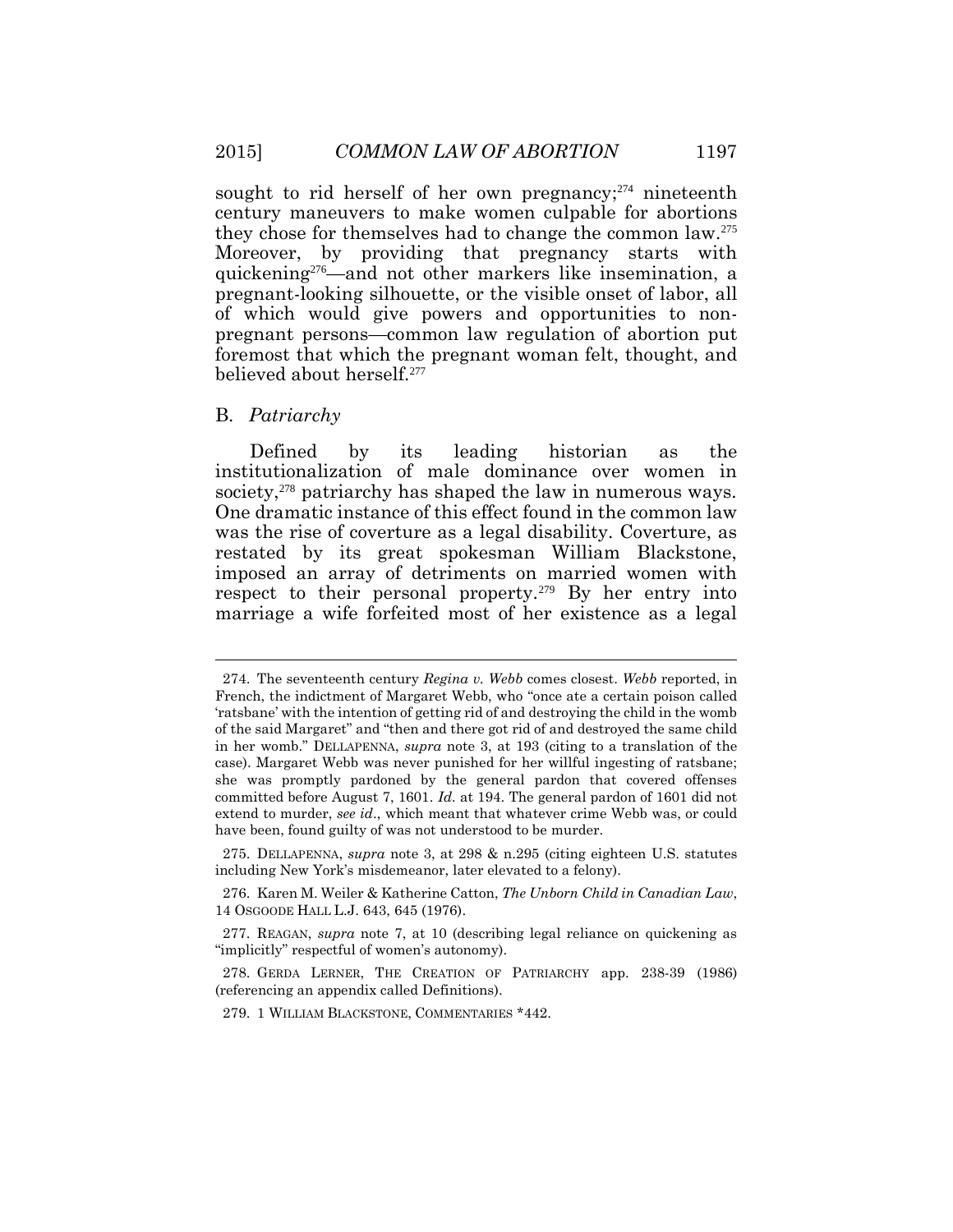person, Blackstone wrote.<sup>280</sup> She lived under what might be called "husbandry" in the sense of management and control<sup>281</sup>:

By marriage, the husband and wife are one person in law[ ]: that is, the very being or legal existence of the woman is suspended during the marriage, or at least is incorporated and consolidated into that of the husband; under whose wing, protection, and *cover*, she performs every thing[.] . . . [T]hough our law in general considers man and wife as one person, yet there are some instances in which she is separately considered; as inferior to him, and acting by his compulsion. And therefore all deeds executed, and acts done, by her, during her coverture, are void. 282

From there a married woman could not make a contract, Blackstone added, and could neither sue nor be sued for personal injury.<sup>283</sup> Later writers noted other consequences of coverture, including a rule that a married woman could control neither the property she brought into the marriage nor her wage earnings acquired during the marriage.<sup>284</sup> A husband who wanted to sell her property to pay off his debts could do so without her consent.<sup>285</sup>

The Blackstone synthesis, published in 1765, illustrates how convention and social power affect the interpretation and functions of the common law. Blackstone read his English legal history tendentiously.<sup>286</sup> Writing as a "new Tory" and a commoner on the rise in a conservative milieu, he left out of his *Commentaries on the Laws of England* powers that women, married and unmarried alike, had enjoyed without interference during the common law's

285. *Id.*

<sup>280.</sup> *Id.*

<sup>281.</sup> *See supra* note 15.

<sup>282.</sup> 1 WILLIAM BLACKSTONE, COMMENTARIES \*442-44.

<sup>283.</sup> *Id*. at \*442.

<sup>284.</sup> Claudia Zaher, *When a Woman's Marital Status Determined Her Legal Status: A Research Guide on the Common Law Doctrine of Coverture*, 94 L. LIBR. J. 459, 460-61 (2002).

<sup>286.</sup> *See* MARY RITTER BEARD, MAKING WOMEN'S HISTORY: THE ESSENTIAL MARY RITTER BEARD 181 (Ann J. Lane ed., Feminist Press 2000) (1977).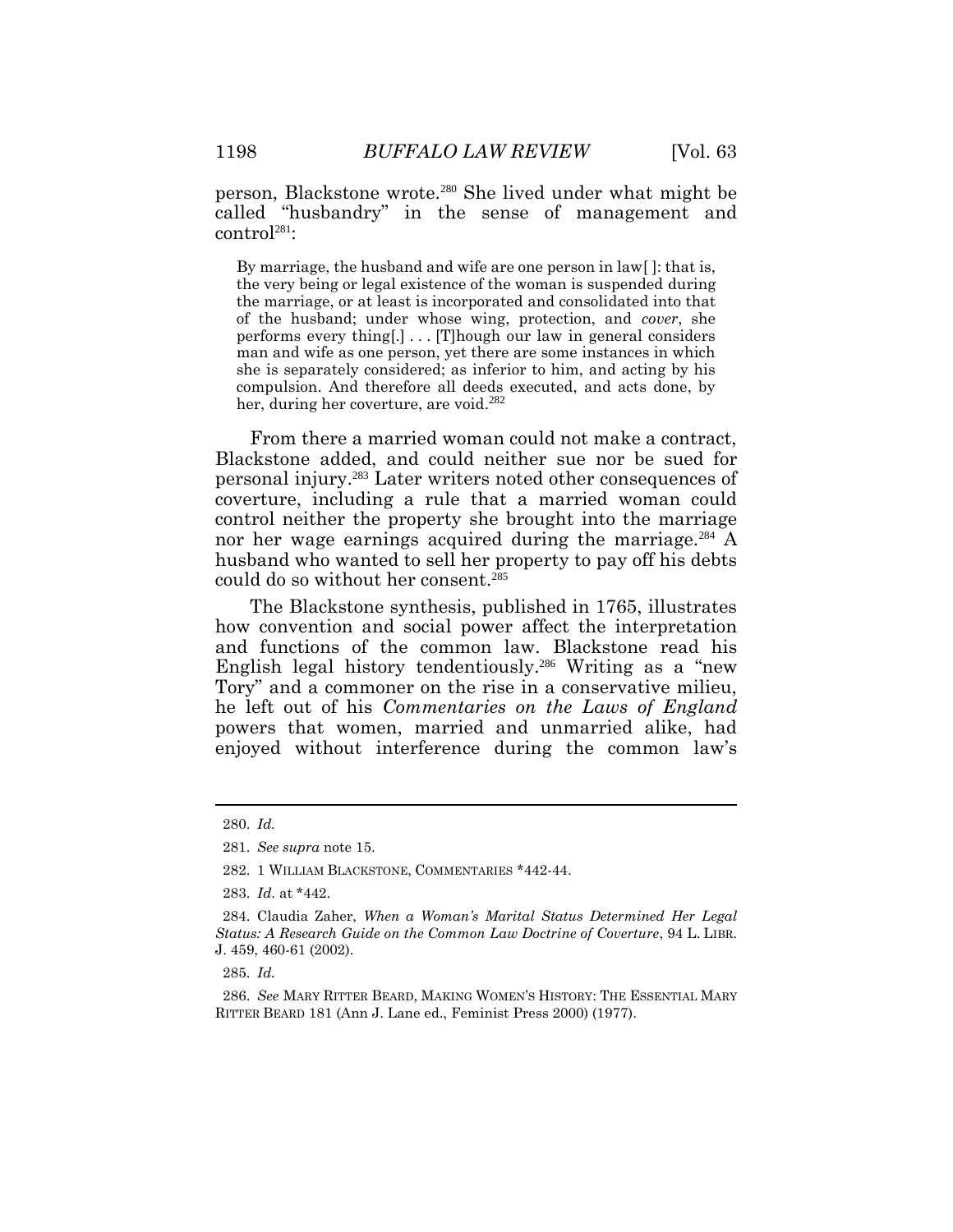heyday.<sup>287</sup> His big readership in Britain and the new United States, finding the *Commentaries* "easy reading" and "convincing," <sup>288</sup> drew inferences about the past that they reproduced going forward.

When the relatively nuanced development that Blackstone found in the common law hardened into prescriptions that added new controls over women, patriarchy proceeded in a familiar path: innovations that strengthened institutional dominance came in as they often do, gradually rather than brutally.<sup>289</sup> Neither Blackstone nor his audience had an agenda to take rights or privileges away from anyone, just as in the war-torn second millennium B.C., a woman and a man would have found it convenient rather than oppressive to share in the surpluses of plow agriculture by living together under the protection and control of the man.<sup>290</sup> Limits on sexual freedom for a woman in the early agrarian household, born from new learning about how to breed livestock, set a base for more comprehensive control of all her freedoms, just as Blackstone's collection of detriments found in coverture went on to beget more detriments.

Substantive and procedural deprivations within patriarchy built on one another. By denying married women the opportunity to hold property in their own name and applying the property rubric to a wealth of good things, coverture took wealth from women. By removing the opportunity for women to litigate in their own right, coverture alienated women from the machinery or procedures of common law courts. Withdrawal and exclusion

<sup>287.</sup> *See id.* at 181-83. One well-documented example of what did not interest Blackstone is the category of feme sole trader, which permitted a married woman abandoned by her husband to petition for permission to jettison the constraints of coverture. *See* Yvonne Boyer, *First Nations Women's Contributions to Culture and Community through Canadian Law*, *in* RESTORING THE BALANCE: FIRST NATIONS WOMEN, COMMUNITY, AND CULTURE 69, 73, 89 n.21 (Gail Guthrie Valaskakis et al. eds., 2009).

<sup>288.</sup> BEARD, *supra* note 286, at 181.

<sup>289</sup>*. See* ALLAN G. JOHNSON, THE GENDER KNOT: UNRAVELING OUR PATRIARCHAL LEGACY 70 (3d ed. 2014).

<sup>290.</sup> LERNER, *supra* note 278, at 211 (describing how patriarchal dominance became the norm in Western civilization).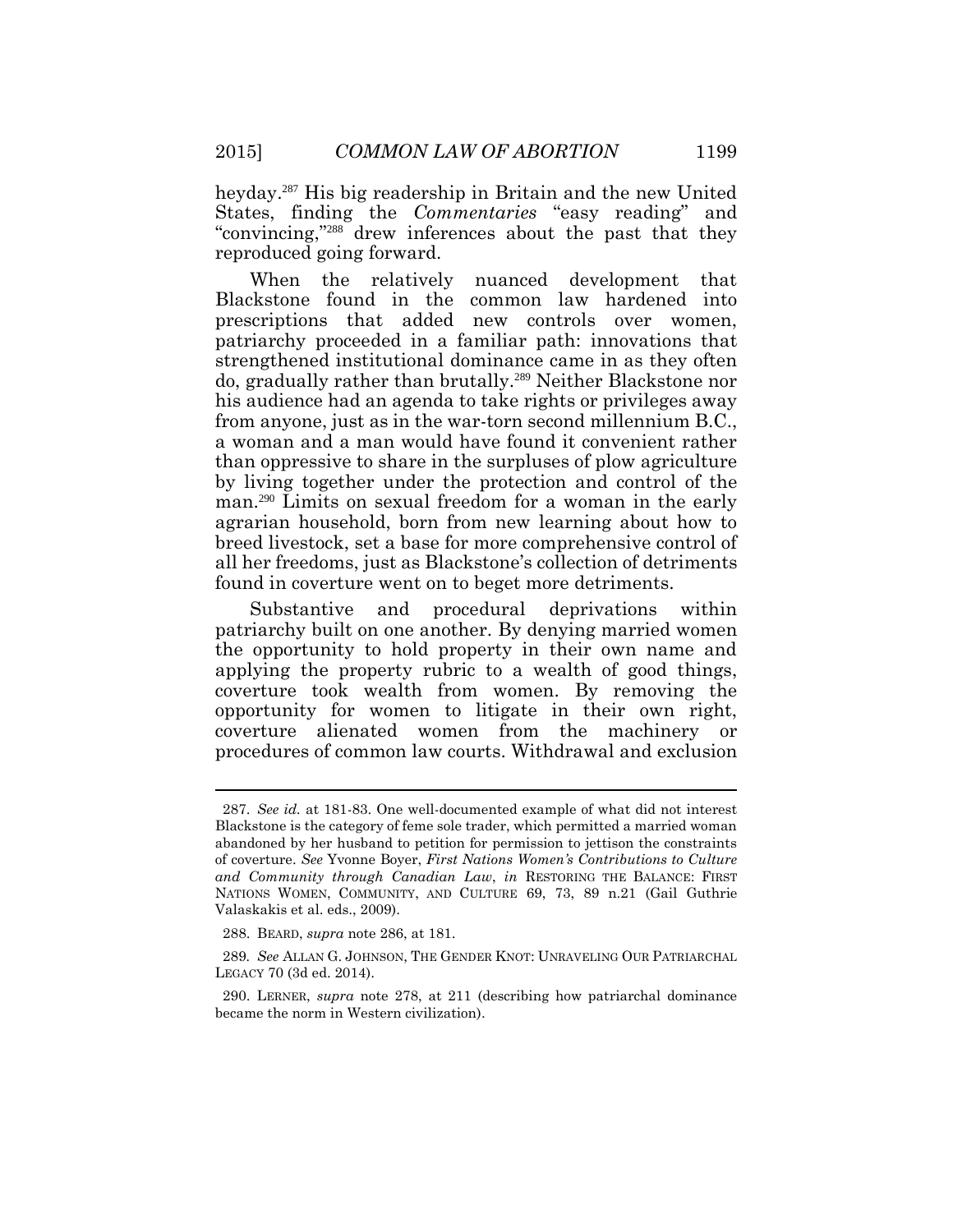altered the substance of the common law; deteriorations made shortfalls of procedure look normal. Rightsconsciousness necessarily dwindled among women and male domination in law consequently had to increase.

Thus when a nineteenth century denial of a law license for no reason other than the applicant's gender made its way to the Supreme Court, some judges who ruled against the excluded lawyer sided against her on the procedure-ish ground that as a married woman she could not make a contract and all lawyers need contracts to do their work, whereas other judges reached the same result by concluding that the Creator did not intend for women to practice law in His dominion, a substantive judgment.<sup>291</sup> Upholding the denial of a law license on the sole ground that the lawyer was a woman sent a message of rejection and exclusion to all women. Restrictions that derived from coverture thus replicated themselves as they expanded the swath of deprivation. Being cut off from the courts prevented women from asserting abortion-related interests as their own legal entitlements and rights.

In a parallel juridical universe of equal access for all genders, the decisions that individuals wanted to make about their pregnancies could have been expressed in terms of selfdefense, property, unjust enrichment, no duty to rescue, and other concepts that entered the common law through the writs and rights that venturesome men conceived and installed. A woman might find invasion of her body and uncompensated state-compelled beneficence just as odious as a man does—for all we know, even more.<sup>292</sup> Because the common law disabled most women from owning and managing property while insisting that persons needed lawbased power to hold and manage property as a condition of participation in the system, however, the right of a woman to apply deadly force to an entity located inside her and to refuse costly sacrifice could not flourish in judicial decisions. Nobody with power to shape the common law was vulnerable to invasion by a Zef. If men and women had held access to the

<sup>291.</sup> Bradwell v. Illinois, 83 U.S. 130, 130-33 (1872).

<sup>292.</sup> *Cf.* James C. Cox & Cary A. Deck, *When are Women More Generous than Men?*, 44 ECON. INQUIRY 587, 588 (2006) (reporting a study showing that women are more sensitive than men to "the costs of generosity").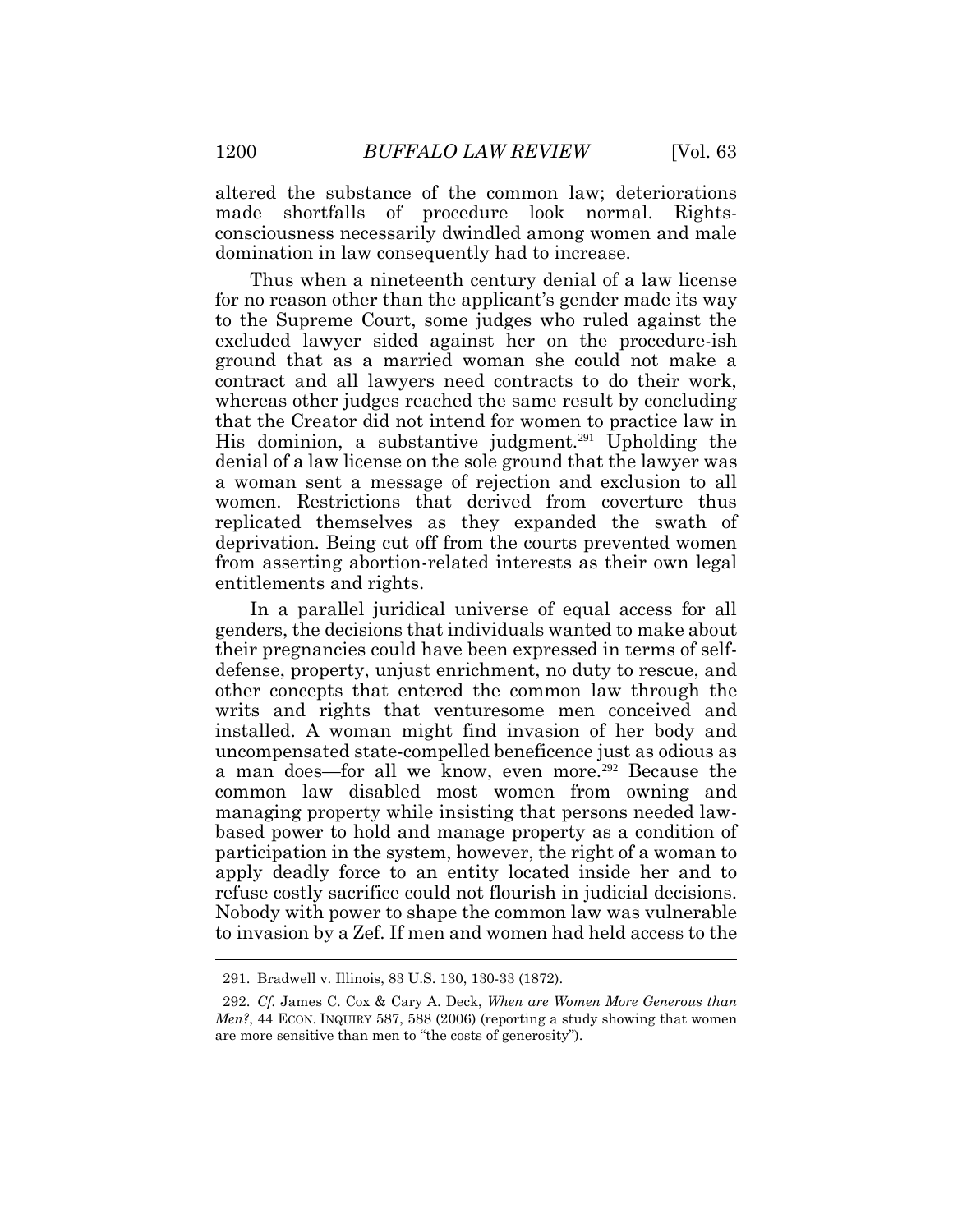common law on the same terms, then judges could have encountered this Article's thesis against a backdrop of wideranging, familiar common law liberties.

This backdrop might have developed differently if common law judges knew from the start that the freedoms they recognized applied to everyone. Condoned self-regard is a harsh ideology. The pitiless common law—featuring family members denied bone marrow and left to die, fleeing felons shot by persons whose lives they did not threaten, refusals to grant specific performance of promises—might have looked too mean and severe if women and other subordinated groups were entitled to dole out its deprivations.<sup>293</sup> Condoned selfregard would have been mitigated in another way if women inherently feel connected to and responsible for other persons, as scholars have argued, $294$  and as participants added their sense of connection to common law doctrine.

We who assess the modern common law cannot know what a different history would have yielded. We inherited the jurisprudence we have. The conclusion for present purposes is straightforward: when they admitted women into this interlocking system of the common law, extending them formal equality,295 courts and legislatures recognized entitlements about invasion and indifference that were always there and that remain alive.

#### C. *Individualism*

 $\overline{a}$ 

In a pattern related to but distinct from the effects of patriarchy, individualism also obscured the common law

<sup>293.</sup> *See generally* Mary Anne Franks, *Real Men Advance, Real Women Retreat: Stand Your Ground, Battered Women's Syndrome, and Violence as Male Privilege*, 68 U. MIAMI L. REV. 1099 (2014) (discussing bias against minorities as well as women).

<sup>294.</sup> Leslie Bender, *A Lawyer's Primer on Feminist Theory and Tort*, 38 J. LEGAL EDUC. 3, 34-35 (1988); Robin West, *Jurisprudence and Gender*, 55 U. CHI. L. REV. 1, 12-19 (1988); *see also* Michael W. McConnell, *How Not to Promote Serious Deliberation About Abortion*, 58 U. CHI. L. REV. 1181, 1191-92 (1991) (claiming that "women active in the pro-life movement most commonly see their efforts as 'a defense of female nurturance against male self-interest'" (quoting feminist anthropologist Faye Ginsburg)).

<sup>295.</sup> *See* MARTHA CHAMALLAS, INTRODUCTION TO FEMINIST LEGAL THEORY 24-26 (1999) (describing the entry of formal equality into American law).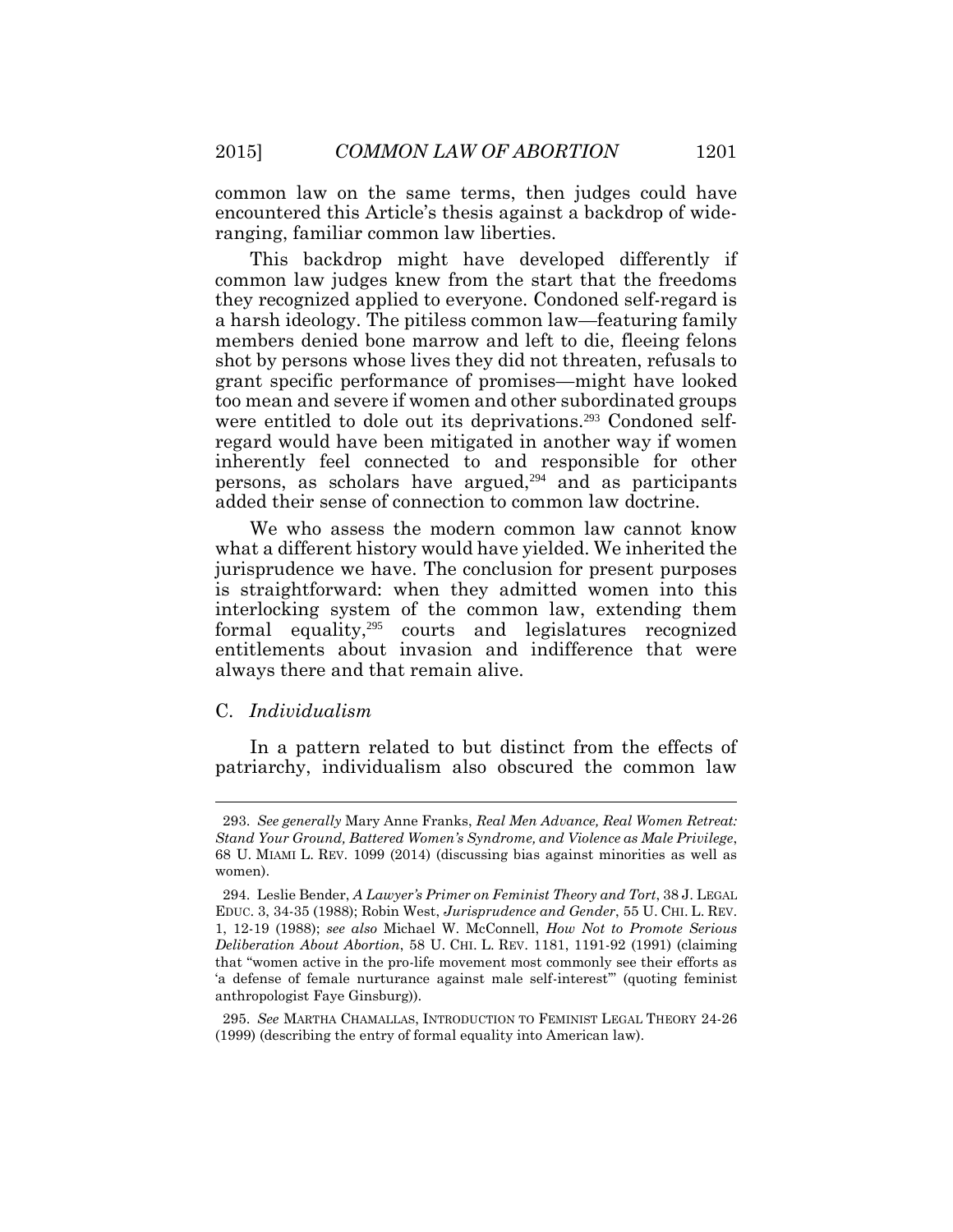right to terminate a pregnancy. "Individualism" as used here means a perspective that seeks to posit out group-based markers that help to constitute identity. Group memberships tell us where we belong, what our communications express, and whom we implicate when we act.

A disinclination to consider parties and litigants as representatives of larger communities or cohorts pervades all of the common law. Individualism takes form in bright-line common law rules—for example, the rejection of group defamation as a cause of action—and also in tenets that subordinate contrary interests, for example the common law ideal of testamentary freedom for someone who possesses wealth. By contrast, legal concepts that identify groups with reference to distributive justice owed—hate speech, hate crimes, intergenerational obligation (not just the environmental sort, which rests on newer awarenesses, but even the civil-law idea that ancestors and descendants share property), social or communal title to land, and group-based remedies like reparations for wrongs like slavery—have always been, and remain, foreign to the common law.

Like every legal system, however, the common law has always classified individuals as members of groups.<sup>296</sup> And so coverture, for example, enforced generalizations about married men and married women. Estates in land passed with reference to categories of individuals. The common law came up with labels for groups, some of which survive, to signify hierarchies of privilege.<sup>297</sup>

Individualism in the common law might, at this first blush, look like crude conservatism overlaid by hypocrisy: whenever recognition of a group would mean the transfer of wealth or power, or at least a challenge to existing distributions, the common law keeps its distance and insists on regarding each person as an individual. No common law

<sup>296.</sup> The aggregation of persons into groups lessens the danger of arbitrariness in the exercise of state power. The rule of law demands that individuals be treated with reference to the categories they represent.

<sup>297.</sup> Favored labels in its jurisprudence include invitee, holder in due course, landlord, and land possessor. Disfavored common law statuses include trespasser, bastard, and gratuitous bailee. Other roles—mortgagee, licensee, grantee, fellow servant—advert to detriments and powers that vary depending on what members of other groups want or assert.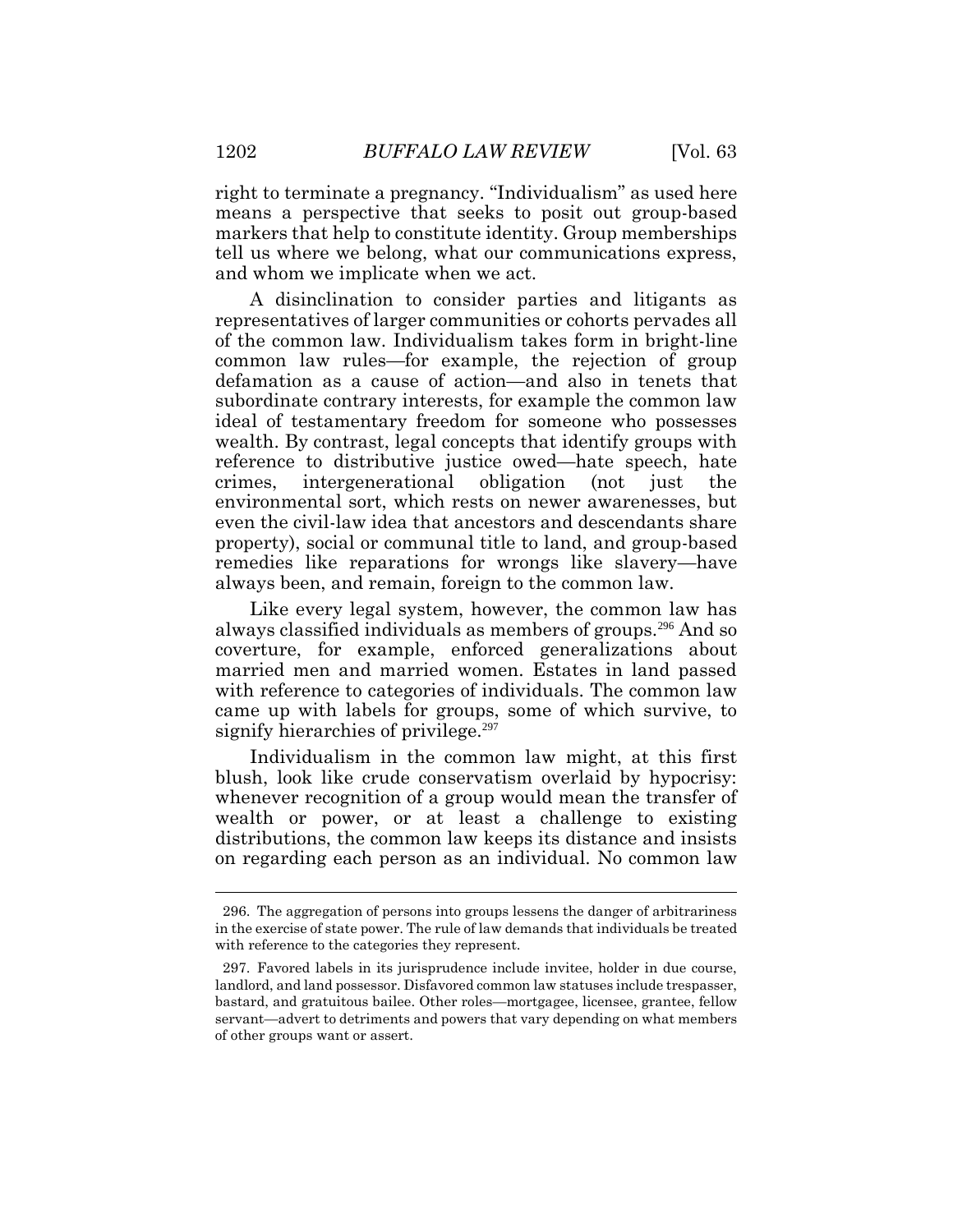crime of hate speech, no reparations, no group defamation. But when recognition of a group affirms the status quo ante demeaning children who were born out of wedlock, keeping land visitors in their place—then the common law embraces aggregation.

Conservatism-and-hypocrisy may indeed explain the common law's selective acceptance of both individualism and aggregation, but in accounting for how the common law right to terminate pregnancy fell away from view, I would draw a narrower inference: individualism, like the gender-based restrictions noted above, functions in the common law as both cause and effect. Whether on purpose or by happenstance, it begat more of itself. Lawyers, judges, jurors, and scholarsynthesizers like Blackstone had several traits in common: racial identity, apparent sexual orientation, and gender. Their religion, class, and wealth levels were a bit less homogenous but not varied enough to stray much from a prosperous Protestant center.

Variety in these ranks would have altered the common law. For example, if children could have spoken for themselves, then themes of dependency and shared responsibility would have become more overt in its doctrines.<sup>298</sup> Diversity in class and wealth would almost certainly have altered the common law of land ownership and use, and might have expanded the category of property to enlarge rights related to employment, education, or housing.<sup>299</sup> Homogeneity of the persons entitled to hold power and make decisions meant that the common law did not have to confront group memberships that might have challenged its procedures or its substantive commitments.

Once it focused on group membership just enough to diminish persons based on conditions they had acquired at birth or by social assignment, the common law could proceed as if membership in an aggregation derives entirely from volunteering. Put up your real property as collateral and you

<sup>298.</sup> *See* BARBARA BENNETT WOODHOUSE, HIDDEN IN PLAIN SIGHT: THE TRAGEDY OF CHILDREN'S RIGHTS FROM BEN FRANKLIN TO LIONEL TATE 6-8 (2008) (noting the omission).

<sup>299.</sup> *See* Charles A. Reich, *The New Property*, 73 YALE L.J. 733, 773 (1964) (arguing that this expansion of property would be consistent with common law antecedents).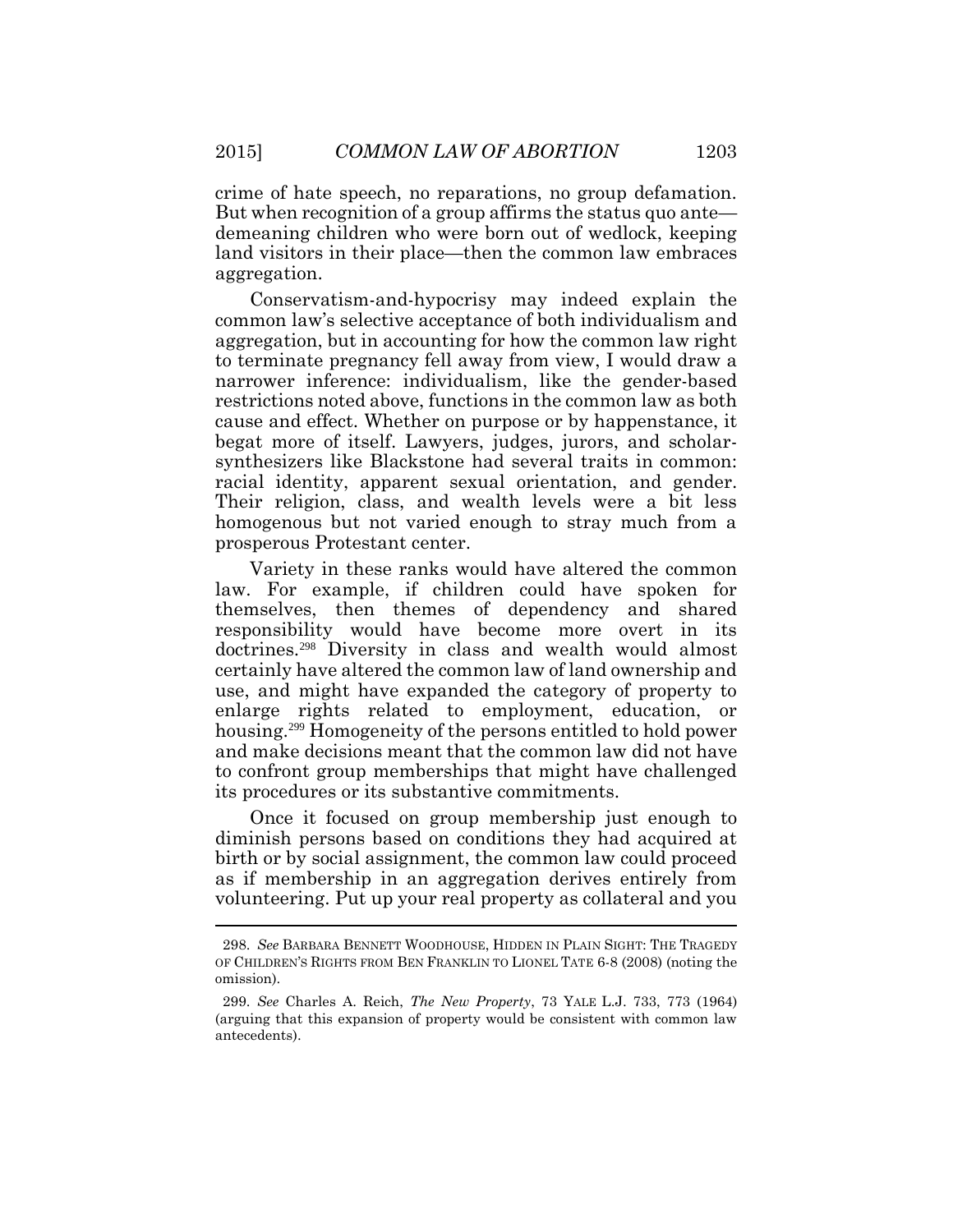become a mortgagor. Assume a position of trust and you're a fiduciary. The common law did not have to think about socially constraining group memberships like race, gender, age, wealth, or religion—conditions that thwarted its cherished liberties altogether—because its principals did not have to think about them. Resembling the self-replication of coverture,300 a blinkered exclusion generated more exclusion.

A legal system that develops this way can attain great insights and results, but it will fall short of its own ideals whenever a problem amenable to its regulation is experienced disproportionately by members of an excluded group. Insiders complain effectively when they do not get their due; institutions have trouble hearing the same protests from persons understood to have little or no voice. And so the common law, evolving to meet the needs of an ever-larger population in new locations, did not readily extend the benefits of doctrine, including the right to terminate one's pregnancy, to persons otherwise qualified for inclusion.

#### D. *The Parallel to Slavery*

Women captured in combat, accompanied by their children, became the first slaves of human history.301 Young and predominantly female populations could be installed smoothly into the patriarchal household because in their appearance and social roles they resembled the wives and offspring who already lived there. Patriarchy as a background condition helped enable slavery to take root.

The nineteenth century struggle against chattel slavery inspired eloquent linkages to coverture. Unjust deprivations of fundamental rights—to vote, sue, own property, enter into contracts, and choose one's employer and employment connected otherwise different American experiences.<sup>302</sup> Suffragist Angelina Grimké, acknowledging what current observers might call her privilege, wrote that as a woman she  $\overline{a}$ 

<sup>300.</sup> *See supra* notes 289-93 and accompanying text.

<sup>301.</sup> LERNER, *supra* note 278, at 212-16.

<sup>302.</sup> *See generally* AMY DRU STANLEY, FROM BONDAGE TO CONTRACT: WAGE LABOR, MARRIAGE, AND THE MARKET IN THE AGE OF SLAVE EMANCIPATION (1998).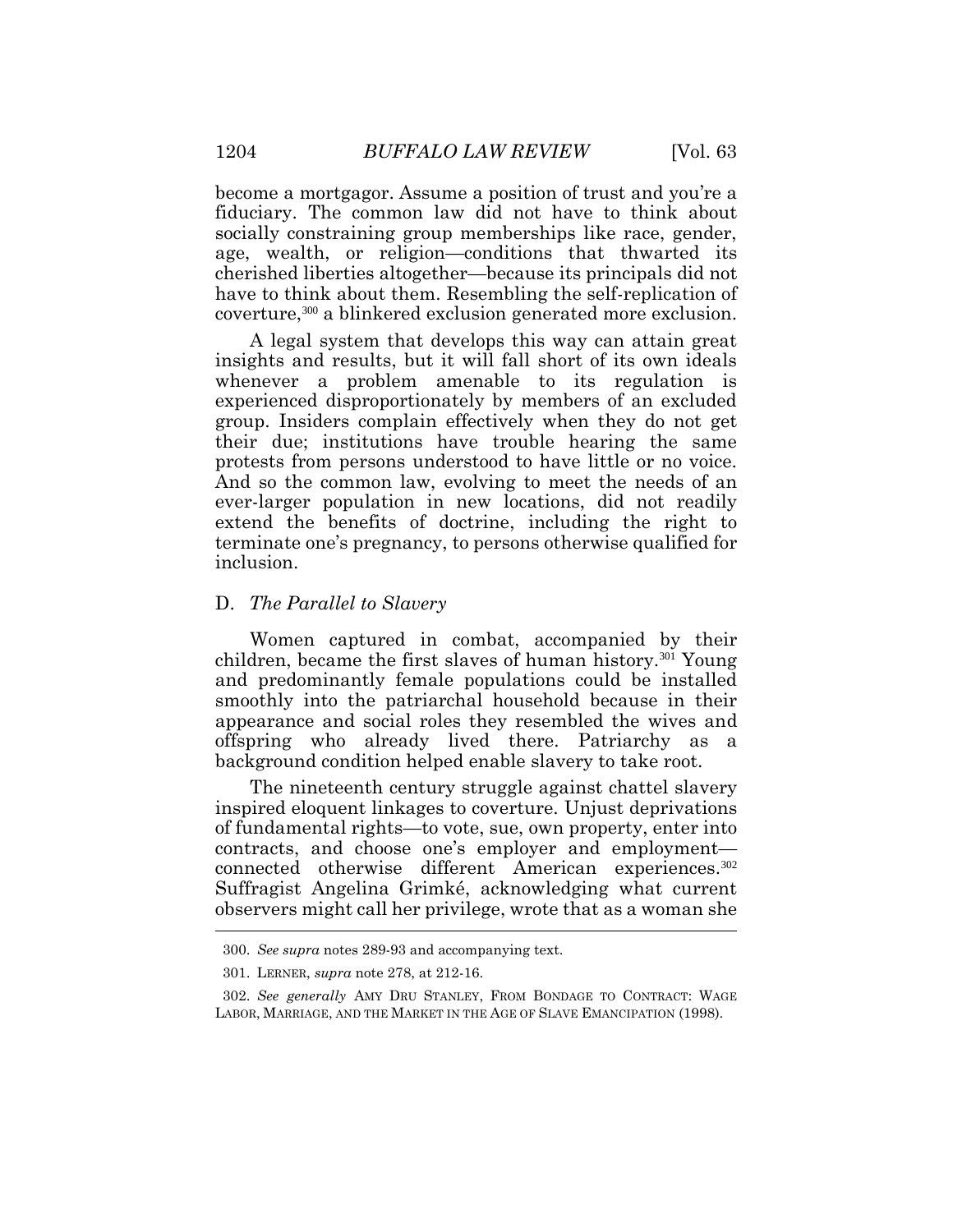was "compelled to drag the chain and wear the collar on my struggling *spirit* as truly as the poor slave was on his body." 303 Her adversaries agreed about the resemblance but deemed it a good rather than a bad thing: both slavery and patriarchy elevated a male lord to rule over his home and holdings. To these defenders, both religion and secular government recognized the necessity of obedience and command in both slavery and marriage.<sup>304</sup>

In the contemporary abortion debate, both proponents and opponents of abortion rights have enlisted American slavery to support their polar-opposite views. To proponents of the right to terminate, the Thirteenth Amendment ban on forced work includes the work of compulsory gestation and childbearing.<sup>305</sup> Opponents of abortion rights for their part depict the unborn in utero as a counterpart to the slave Dred Scott, classified by the antebellum Supreme Court as among "beings of an inferior order" who were "so far inferior, that they had no rights which the white man was bound to respect." <sup>306</sup> I make a narrower claim here.

Slavery presents an example—multiple examples, it turns out—of how the common law failed to live by its own doctrines. Before emancipation, judges had occasions to consider numerous questions of criminal and civil responsibility that exposed the incompatibility of the common law with the demands of law-backed enslavement. The entire crime of homicide, for example, becomes incoherent if a victim is deemed a person in some legal respects but not in others.<sup>307</sup> The privilege to beat one's slave for no reason may or may not include the privilege to kill

<sup>303.</sup> Letter from Angelina Grimké to Sarah M. Douglass (Feb. 25, 1838), *in* 2 LETTERS OF THEODORE DWIGHT WELD, ANGELINA GRIMKÉ WELD, AND SARAH GRIMKÉ 1822–1844, at 572, 574 (Gilbert H. Barnes & Dwight L. Dumond eds., 1965) (1934), *quoted in* Alexander Tsesis, *Gender Discrimination and the Thirteenth Amendment*, 112 COLUM. L. REV. 1641, 1661-62 (2012).

<sup>304.</sup> Tsesis, *supra* note 303, at 1664.

<sup>305.</sup> *See supra* note 35 and accompanying text.

<sup>306.</sup> Dred Scott v. Sandford, 60 U.S. (19 How.) 393, 407 (1856).

<sup>307.</sup> *See* Jenny Bourne Wahl, *Legal Constraints on Slave Masters: The Problem of Social Cost*, 41 AM. J. LEGAL HIST. 1, 7-8, 7 n.22, 8 n.23 (1997) (noting inconsistencies in prosecutions of owners who killed their slaves).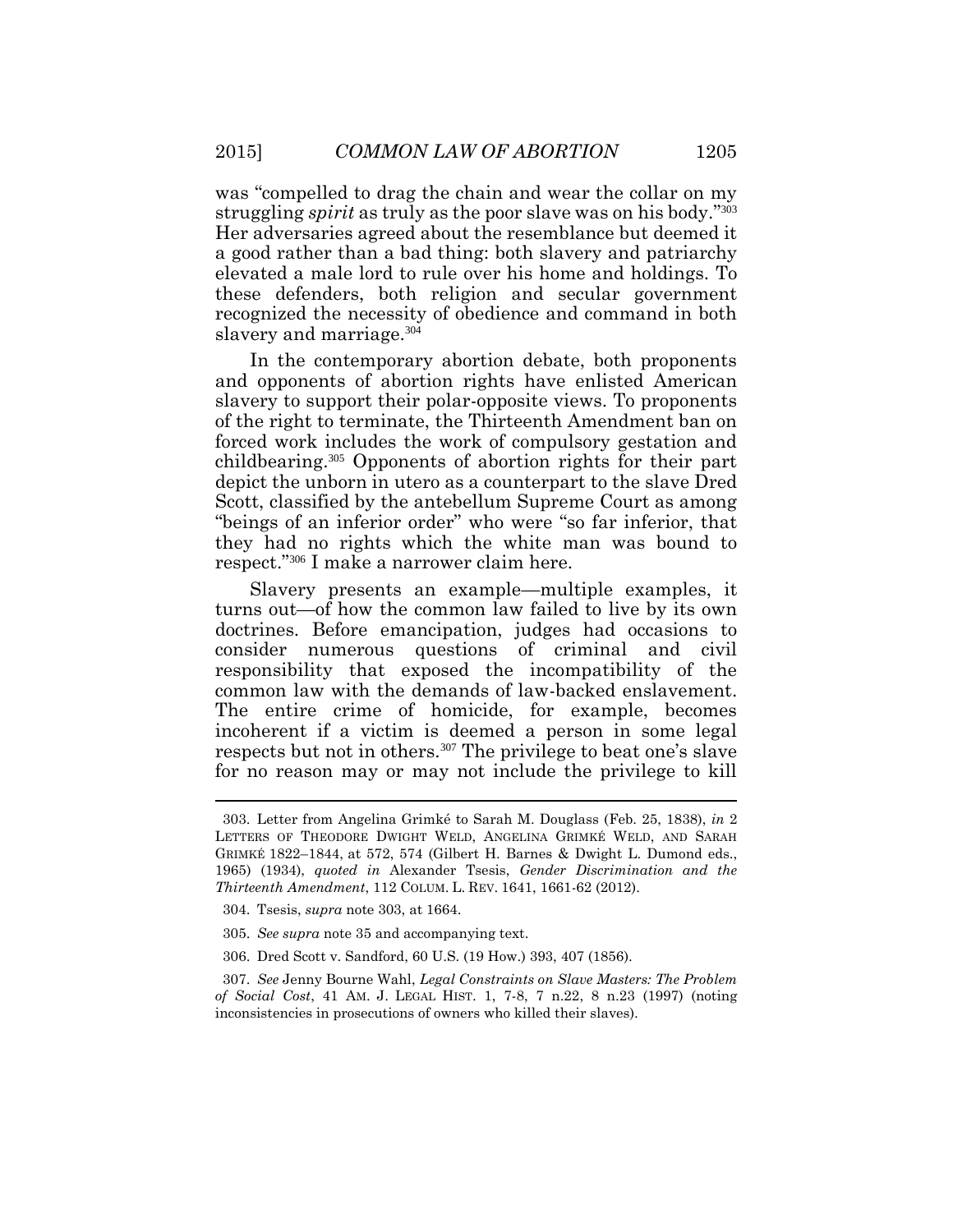him.<sup>308</sup> Other common law crimes also cannot be reconciled with the classification of human beings as chattel. The common law typically makes its duties applicable to all persons uniformly unless their past voluntary conduct obliged them to do more; for slaves alone judges added ad hoc constraints, without explanation.<sup>309</sup>

Tort proved equally confounded by the contradictions between slavery and the common law. Just as slavery made the common law crimes of assault, battery, rape, kidnapping and others harder to punish coherently, the status of enslavement is necessarily "bursting with an infinite number of potential torts" not limited to assault, battery, and false imprisonment.<sup>310</sup> When masters leased their slaves out to hirers who paid these masters for bondage labor, could a slave and a free man work together in the common law's "fellow servant" relationship?<sup>311</sup> As a scholar of tort law concluded, slavery and law "can exist only in a space in which the other is absent." 312

This incompatibility pervades the common law. Contract law, for example, forbids the enforcement of any bargain where one person relinquishes all his rights to another.<sup>313</sup> A slave had no civil remedy for this loss, but in principle the common law condemned it. As for property, the classification of human beings as chattel challenged the antebellum common law to follow the logic of this assertion.<sup>314</sup> One

312. Hylton, *supra* note 310, at 1219.

313. *See* EDLIE L. WONG, NEITHER FUGITIVE NOR FREE 41 (2009); *see also supra*  notes 134-36 and accompanying text.

314. For example, the colonial legislature in Virginia, aware that English common law provided that "a child, even one born out of wedlock, followed the status of the father," Paul Finkelman, *Slavery in the United States: Persons or Property?*, *in* THE LEGAL UNDERSTANDING OF SLAVERY: FROM THE HISTORICAL TO

<sup>308.</sup> Andrew Fede, *Toward a Solution of the Slave Law Dilemma: A Critique of Tushnet's 'The American Law of Slavery*,*'* 2 Law & HIST. REV. 301, 313 (1984).

<sup>309.</sup> For example, the crime of "'insolence' to whites." *Id.* at 313.

<sup>310.</sup> Keith N. Hylton, *Slavery and Tort Law*, 84 B.U. L. REV. 1209, 1216-17 (2004).

<sup>311.</sup> *See* Ponton v. Wilmington & Weldon R.R., 51 N.C. (6 Jones) 245, 246-47 (1858) (ruling yes). One might also wonder whether physical harm to the slave experienced at a for-hire worksite constituted personal or economic injury.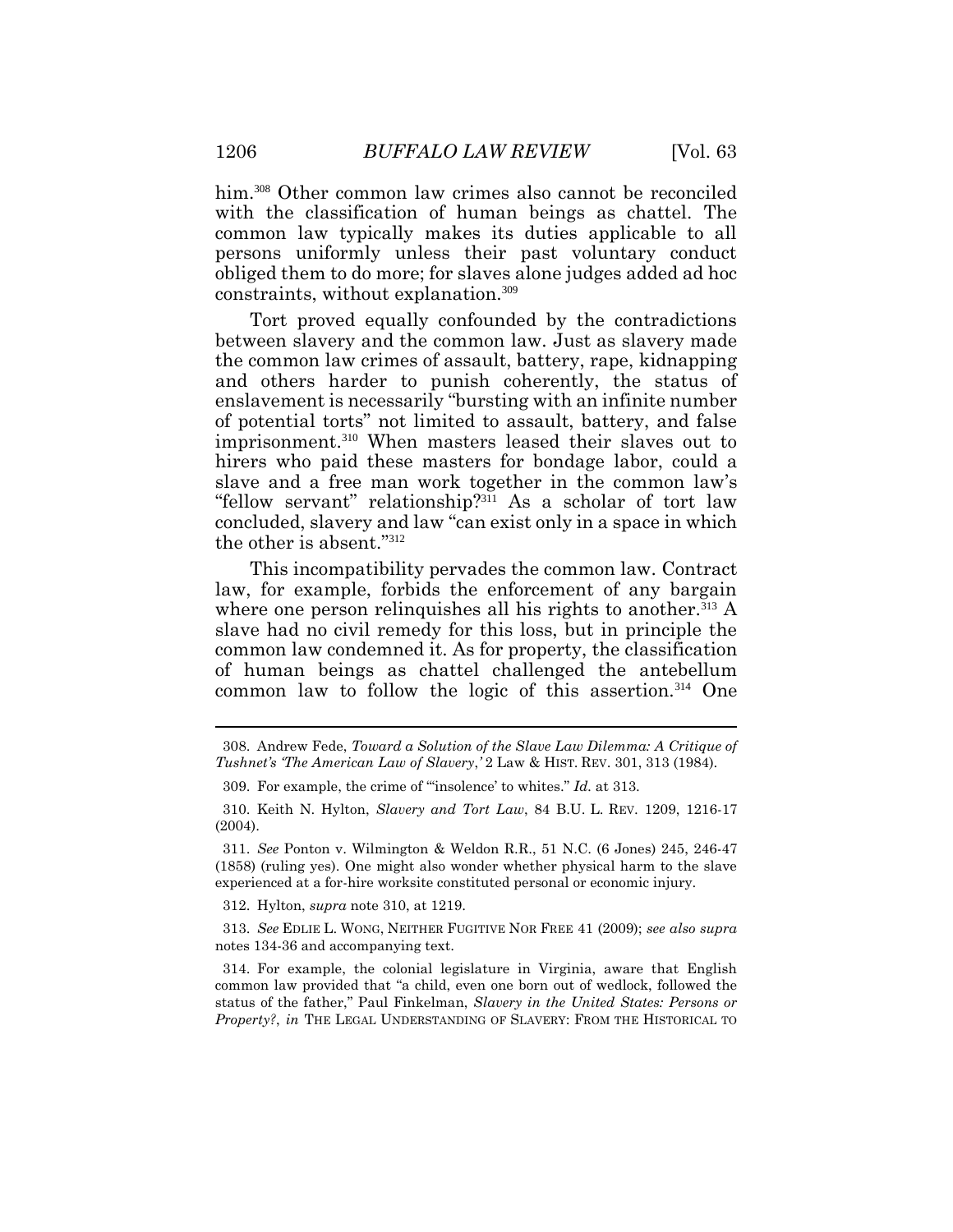property-related complication arose whenever slave owners tried manumission, the freeing of slaves by testamentary instrument. Courts in states near the Union border tended to uphold this provision in a will, but further south, where industrial businesses had less interest in freed slaves as workers, this facet of testamentary freedom was too disruptive to honor.<sup>315</sup> Then there was the common law of evidence, regularly ignored by judges when a master wished to testify that his slave, on trial for a crime, had an alibi.<sup>316</sup> On and on.

That the common law and slavery do not coherently coexist is clear, I hope: less obvious is the affirmative obstacle that the common law posed to slavery. "[T]he common law vested all people with certain legal rights, so the first step in the accommodation process" between English common law and New World slavery "was to legally 'dehumanize' slaves and thereby strip them of [their] common law civil rights." 317 The common law went along with this accommodation, as I argue pervasively in this Article, because it was blinkered by skewed membership in its decision-making ranks. Misunderstandings about who counts obscured what it did and failed to do. 318

My "parallel to slavery," then, is not the more familiar comparison of slavery to abortion, nor of slavery to forced childbearing. Instead slavery functions here as a precedent for reanimation of the common law. The instance of slavery demonstrates how the common law neglected its principles even though the principles were intelligible and unchallenged. This parallel helps retrieve the abortion right furnished in the common law because it indicates that even though the common law does not always honor the

THE CONTEMPORARY 105, 111 (Jean Allain ed., 2012), had to import a Roman law about livestock to supersede the common law when it wanted to classify the child of a free father and a slave mother as a slave. *Id.*

<sup>315.</sup> *See* Fede, *supra* note 308, at 316.

<sup>316.</sup> *Id.* at 317-18. The common law rule provided that an interest in the outcome of the dispute rendered a witness incompetent. *Id.* at 317.

<sup>317.</sup> *Id.* at 312.

<sup>318.</sup> *See supra* Part II.B.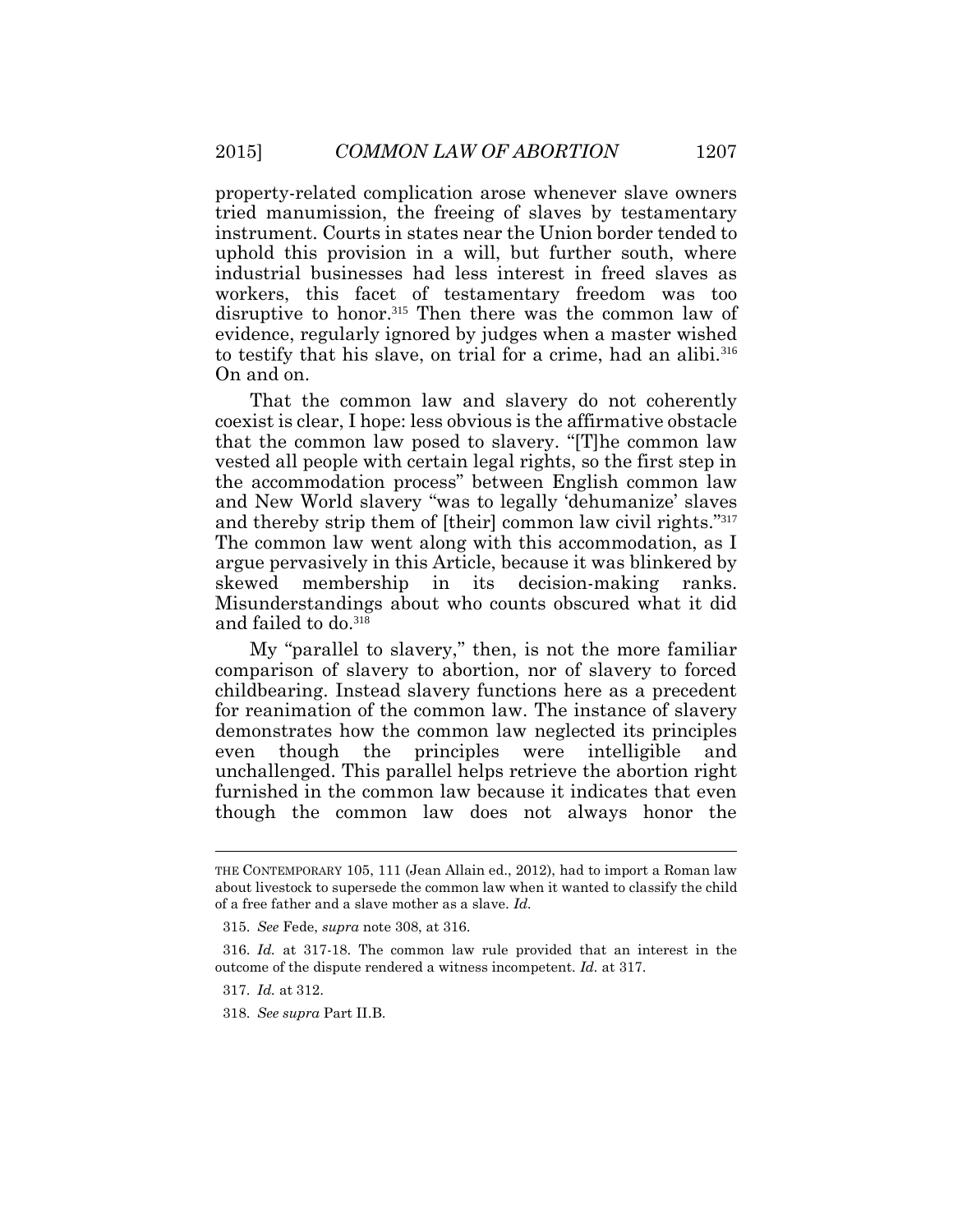"elementary human rights to personal integrity" <sup>319</sup> that it stands for, these commitments can be rehabilitated. Emancipation of American slaves restored to human beings the common law rights they had held all along but that had lain out of view under the cloud or tarpaulin of subordination.<sup>320</sup> Recognizing the common law right to terminate one's pregnancy would enable a similar restoration.

#### **CONCLUSION**

Individuals hold—and as long as the common law has been in place, they have always held—a legal right to terminate their pregnancies. Their desire not to be pregnant is the only reason they need to exercise this common law right. The entitlement to end one's pregnancy before the birth of a child existed in the law of crimes, torts, property, contracts, and equity, read separately and together, long before the United States Supreme Court found it in the Constitution.<sup>321</sup>

As a state-imposed detriment, prohibition of abortion is a burden that the law may not force on an individual unless she earned adversity via her prior voluntary conduct.<sup>322</sup> Nothing about being pregnant against one's will demonstrates this desert. Common law doctrines go further in support of a right to terminate. They unite around  $\overline{a}$ 

321. I include equity in this roster even though it is distinct from the common law, because equity and law have operated together over centuries in common law legal systems. *See* Emily Sherwin, *Restitution and Equity: An Analysis of the Principle of Unjust Enrichment*, 79 TEX. L. REV. 2083, 2086-87 (2001) (noting that although the roots of restitution law lie more in courts of law rather than courts of equity, "restitution and unjust enrichment have often been associated with equity in a broader sense").

322. *See supra* Part II.

<sup>319.</sup> Fede, *supra* note 308, at 309.

<sup>320.</sup> The great abolitionist Frederick Douglass provided an example when he wrote about the common law precept of self-defense twisted and mocked by antebellum law. Justification operated, but in reverse: "Should a slave, when assaulted, but raise his hand in self-defense, the white assaulting party is fully justified by southern, or Maryland, public opinion, in shooting the slave down." FREDERICK DOUGLASS, MY BONDAGE AND MY FREEDOM 82 (William L. Andrews ed., Illini Books 1987) (1855).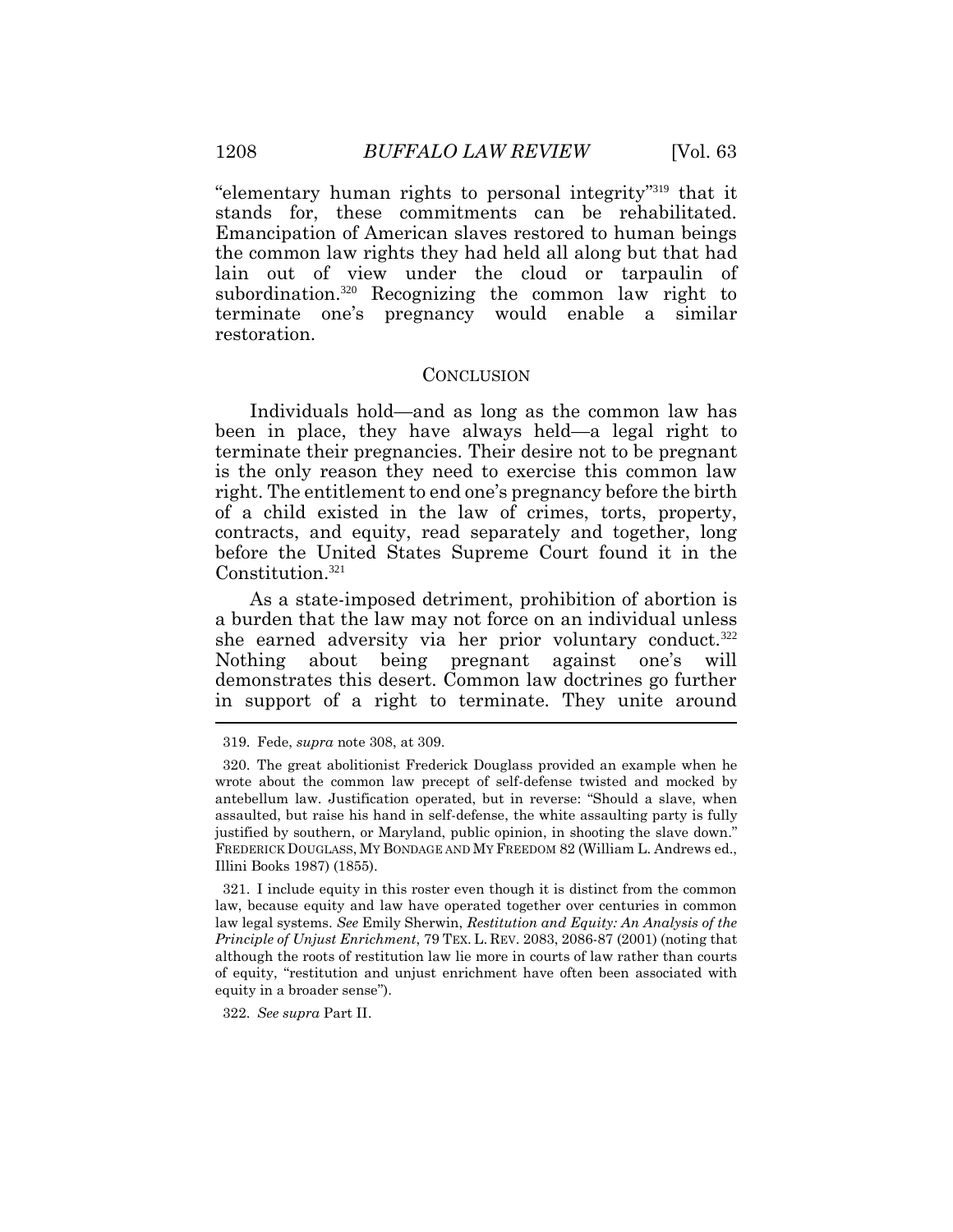allowing a person to rank herself above everyone else: they teach what this Article has called condoned self-regard. Selfdefense, defense of others, defense of property, and "the castle doctrine" maintain that invasion of a person's body is a wrong that may be fended off. Non-criminal common law fields set a default wherein aid to another person is optional, not mandatory. Thus even if abortion kills a person, which may not be the case,  $323$  the common law supports this action at the election of the one who is pregnant. The catchphrase "pro-choice," an awkward fit with any constitutional right the Constitution says nothing in its text about choice—aptly describes the common law of abortion.

Volunteering and choice pervade all the common law. Differing here from statutes and administrative regulations, the common law expects rights and entitlements to be asserted by, rather than thrust upon, the persons affected. As individuals we might have a defense in a criminal prosecution or civil action; we could have an affirmative civil claim against another person. We can take these things or leave them. Whenever we decline opportunities that the common law gives us, our entitlement fades to the background. We are free to say no to condoned self-regard. We may also say yes. Unless our liberty has been limited in consequence of our prior voluntary conduct or we fulfill the elements of *actus reus* and *mens rea* when we act,<sup>324</sup> the common law condones our self-regard at all times, including the times that an exploitative life-form grows unwelcome inside us.

<sup>323.</sup> This Article has proceeded as if the Zef were equivalent to a person because this posture derives from its source material: the common law, understanding rights and wrongs with reference to the interests of an individual, personifies entities, including corporations and the government. *See* Orin S. Kerr, *How to Read a Legal Opinion: A Guide for New Law Students*, 11 GREEN BAG 2D 51, 52 n.1 (2007) (noting that English case law uses Rex and Regina to name the state as adversary of a criminal defendant); Dan Tarlock, *Why There Should Be No Restatement of Environmental Law*, 79 BROOK. L. REV. 663, 667-68 (2014) (observing that the common law cannot protect biodiversity because of its methodological insistence on "legal personality"). On the compatibility of possible personhood for the Zef with a strong right to terminate, see Judith Jarvis Thomson, *A Defense of Abortion*, 1 PHIL. & PUB. AFF. 47, 48 (1971).

<sup>324.</sup> *See supra* Part II (establishing that pregnancy of itself does not qualify for either limitation on freedom).